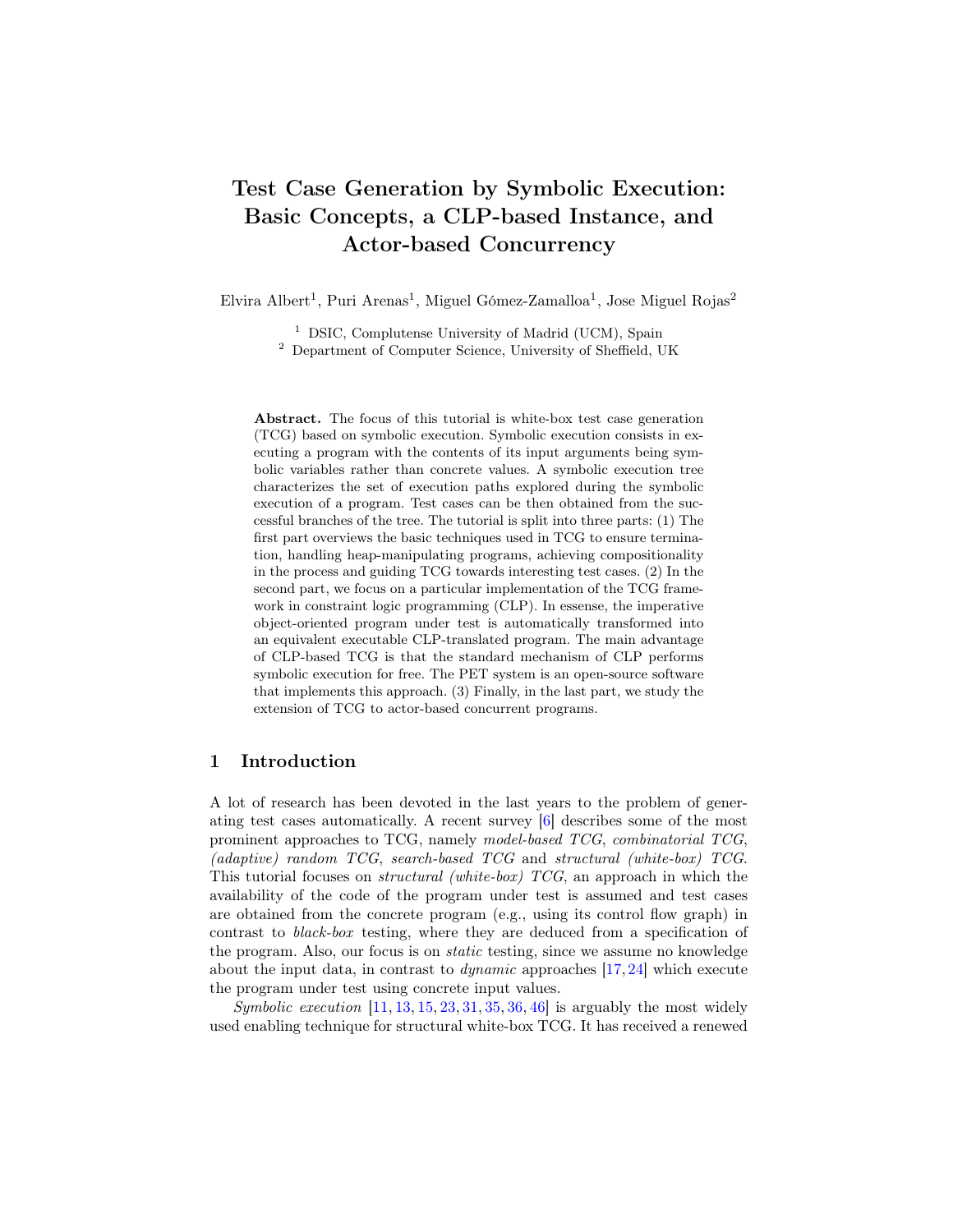interest in recent years, thanks in part to the increased availability of computational power and decision procedures [\[9\]](#page-44-2). Structural white-box TCG is among the most studied applications of symbolic execution, with several tools available [\[10\]](#page-44-3). Symbolic execution consists in executing a program with the contents of its input arguments being symbolic variables rather than concrete values. A symbolic execution tree characterizes the set of execution paths explored during the symbolic execution of a program. Test cases are obtained from the successful branches of the tree. The set of obtained test cases forms a test suite.

The first part of the tutorial is devoted to review the basic concepts of TCG by symbolic execution. We start by explaining the challenges to efficiently handle heap-manipulating programs [\[38\]](#page-46-3) in symbolic execution. The presence of dynamic memory operations such as object creation and read/write field accesses requires special treatment during symbolic execution. Moreover, in order to ensure reliability, symbolic execution must consider all possible shapes these dynamic data structures can take. We proceed next to see how one can go to symbolic execution to the actual production of test cases. An important issue that is discussed afterwards is the compositionality of the TCG process. Finally, we overview a practical issue to efficiently generate more relevant test cases. In particular, guided TCG is a methodology that aims at steering symbolic execution towards specific program paths in order to generate relevant test cases and filter out less interesting ones.

The second part of the tutorial introduces CLP-based Test Case Generation. CLP-based TCG advocates the use of CLP technology to perform test case generation of imperative object-oriented programs. The process has two phases. In the first phase, the imperative object-oriented program under test is automatically transformed into an equivalent executable CLP-translated program. Instructions that manipulate heap-allocated data are represented by means of calls to specific heap operations. In the second phase, the CLP-translated program is symbolically executed using the standard CLP execution and constraint solving mechanisms. The above-mentioned heap operations are also implemented in standard CLP, in a suitable way in order to support symbolic execution. We will see the advantages of the CLP-based framework and, in particular, why it is very relevant to implement guided TCG and an efficient heap solver. In this context, we present the PET system, a system that implements the CLP-based TCG framework described in this part and which is available online.

The last part of the tutorial is focused on TCG of actor-based concurrent programs. It is known that writing correct concurrent programs is harder than writing sequential ones, because with concurrency come additional hazards not present in sequential programs such as race conditions, data races, deadlocks, and livelocks. However, due to the non-deterministic interleavings of processes, traditional testing for concurrent programs is not as effective as for sequential programs. Systematic and exhaustive exploration of all interleavings is typically too time-consuming and often computationally intractable (see, e.g., [\[45\]](#page-46-4) and its references). Furthermore, the fact that different scheduling policies can be implemented affects the order in which tasks are selected for execution and, thus,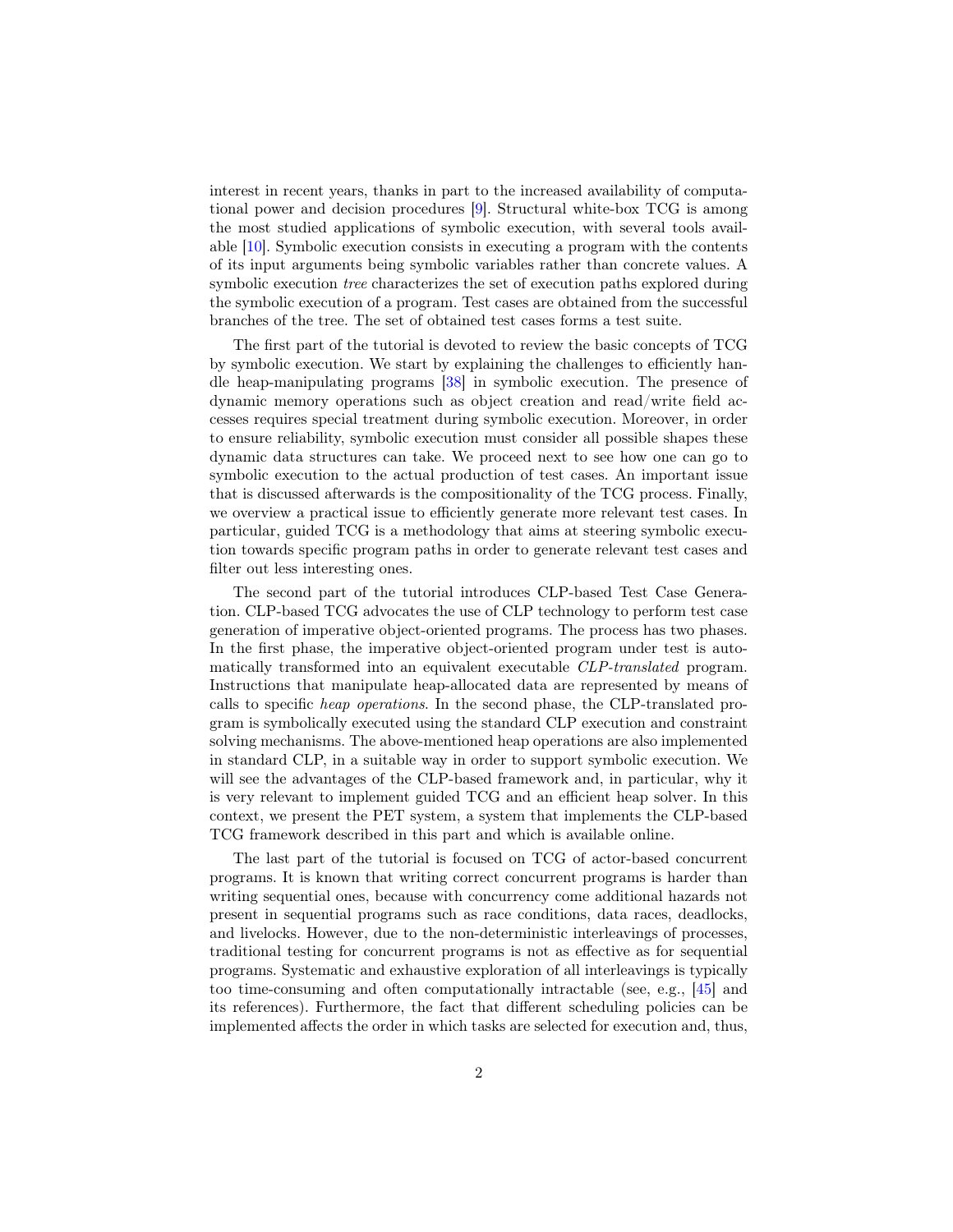the initial state when resuming a task can be different by adopting one policy or another. As a result, computation is often non-deterministic and multiple (possibly different) solutions can be produced depending on the interleaved tasks and the scheduler.

The adoption of actor systems has some advantages in the regard. Very briefly, actors [\[1,](#page-44-4) [25\]](#page-45-6) constitute a model of concurrent programming that has been gaining popularity and that it is being used in many systems (such as ActorFoundry, Asynchronous Agents, Charm++, E, ABS, Erlang, and Scala). Actor programs consist of computing entities called actors or objects, each with its own local state and thread of control, that communicate by exchanging messages asynchronously. An object configuration consists of the local state of the objects and a set of pending messages (or tasks). In response to receiving a message, an object can update its local state, send messages, or create new objects. At each step in the computation of an object system, an object from the system is scheduled to process one of its pending messages. The advantage of using actor-systems in testing is that, as objects do not share their states, one can assume [\[41\]](#page-46-5) that the evaluation of all statements of a task takes place serially (without interleaving with any other task) until it releases the processor (gets to a return instruction). This assumption alleviates already a lot the scalability issues mentioned above. We will discuss a basic algorithm and the main challenges in TCG of actor systems.

# 2 Test Case Generation by Symbolic Execution

This section provides a general overview of TCG by symbolic execution and the main challenges that currently the method poses.

#### <span id="page-2-0"></span>2.1 Basic Concepts in Symbolic Execution

A symbolic execution tree characterizes the set of execution paths explored during the symbolic execution of a program. During the course of symbolic execution, the values of the program's variables are represented as symbolic expressions over the input symbolic values and a path condition is maintained. Such a path condition is updated whenever a branch instruction is executed. For instance, for each conditional statement in the program, symbolic execution explores both the "then" and the "else" branch, refining the path condition accordingly. The satisfiability of each of these branches is checked and symbolic execution stops exploring any path whose path condition becomes unsatisfiable, hence only feasible paths are followed. Test cases are obtained from the successful branches of the tree. The set of obtained test cases forms a test suite.

In this context, the quality of a test suite is usually assessed by using code coverage criteria. A coverage criterion aims at measuring how well the program under test is exercised by a test suite. Some popular coverage criteria are: statement coverage which requires that every statement of the code is executed; branch coverage which requires all conditional statements in the program to be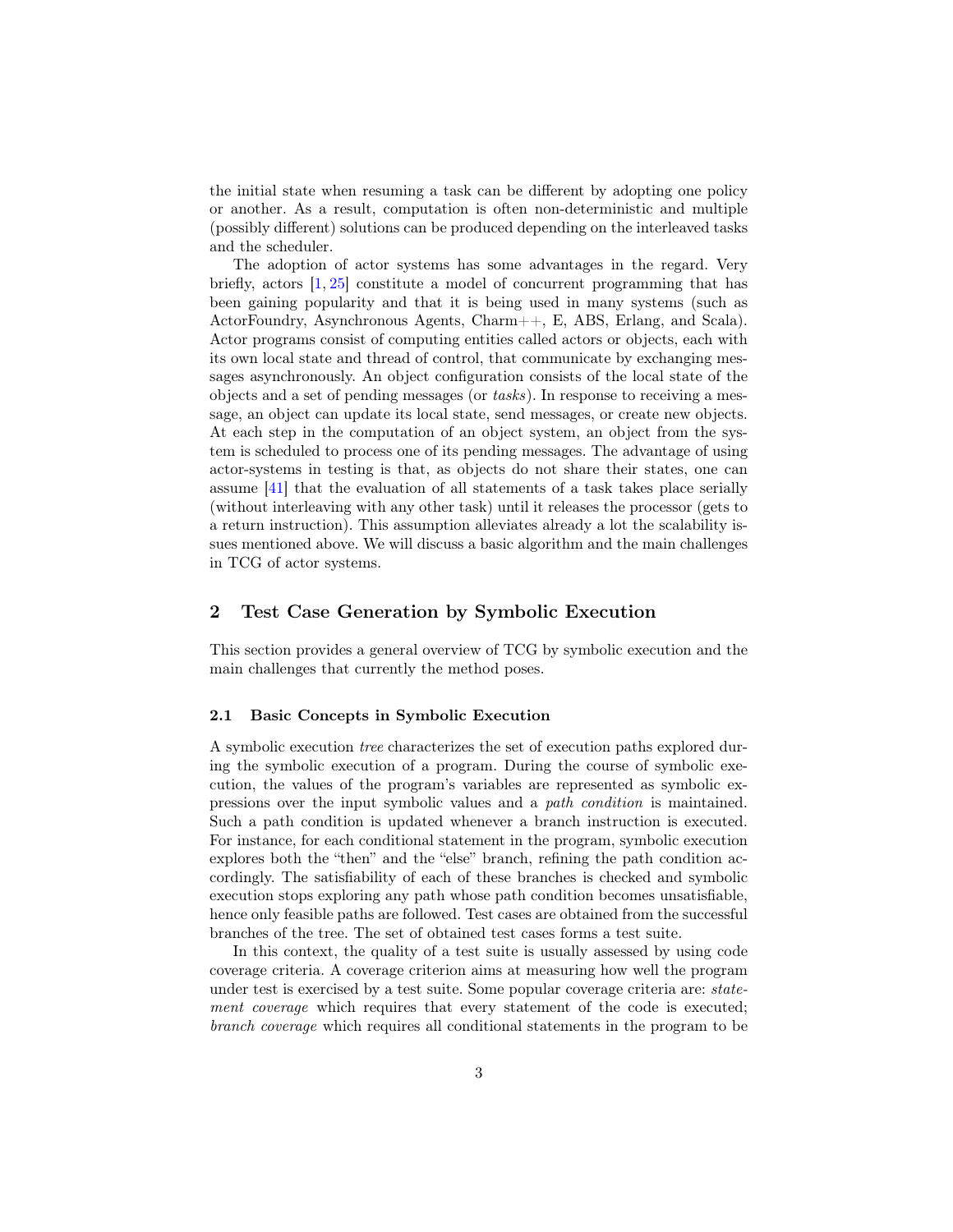evaluated both to true and false; and *path coverage* which requires that every possible trace through a given part of the code is executed. These criteria are however not *finitely applicable* [\[49\]](#page-46-6). That is, they can not always be satisfied by a finite test suite, due to infinite paths and infeasible statements in the program under test (i.e., dead code). An alternative to path coverage, which is finitely applicable is the loop-k coverage criterion, which requires traversing all paths in the program except those with more than k iterations on any loop.

Observe that by construction symbolic execution achieves the path coverage criterion above described. However, since the symbolic execution tree is in general infinite, a termination criterion must be imposed to ensure its finiteness. Such a termination criterion can be expressed in different forms. For instance, a computation time budget can be established, or an explicit bound on the depth of the symbolic execution tree can be imposed. We adopt a more code-oriented termination criterion. Concretely, we impose an upper bound  $k$  on the number of times each loop is iterated. By doing so, the finitely applicable (feasible) version of the path coverage criterion, i.e., the  $loop-k$  coverage, is achieved.

```
1 int intExp(int a, int n) {
2 if (n < 0)3 throw new ArithmeticException();
4 else {
5 int out = 1;
6 while (n > 0) {
7 out = out*a;
8 \t n--9 }
10 return out;
11 }
12 }
```
Fig. 1: Java source code

Example 1. Figure [1](#page-3-0) shows the Java source code for method intExp which takes two integer input arguments  $a$  and  $n$  and computes  $a<sup>n</sup>$  by successive multiplications. If the value of the input argument n is less than 0, an arithmetic exception is thrown. For simplicity, we assume that the method cannot receive values 0 for both of its arguments (undefined  $0^0$ ). Figure [2](#page-4-0) shows the symbolic execution tree of method intExp for *loop-1* termination criterion (*loop-k* with  $k=1$ ). That is to say, we require all paths that do not exercise the loop body (zero times) and those that exercise the loop body one time. Nodes in the tree denote symbolic states, and the edges are labeled with the line number of the instruction that is executed. Observe that symbolic execution starts with the empty path condition  $(PC:true)$ . At each branching point, PC is updated with different condi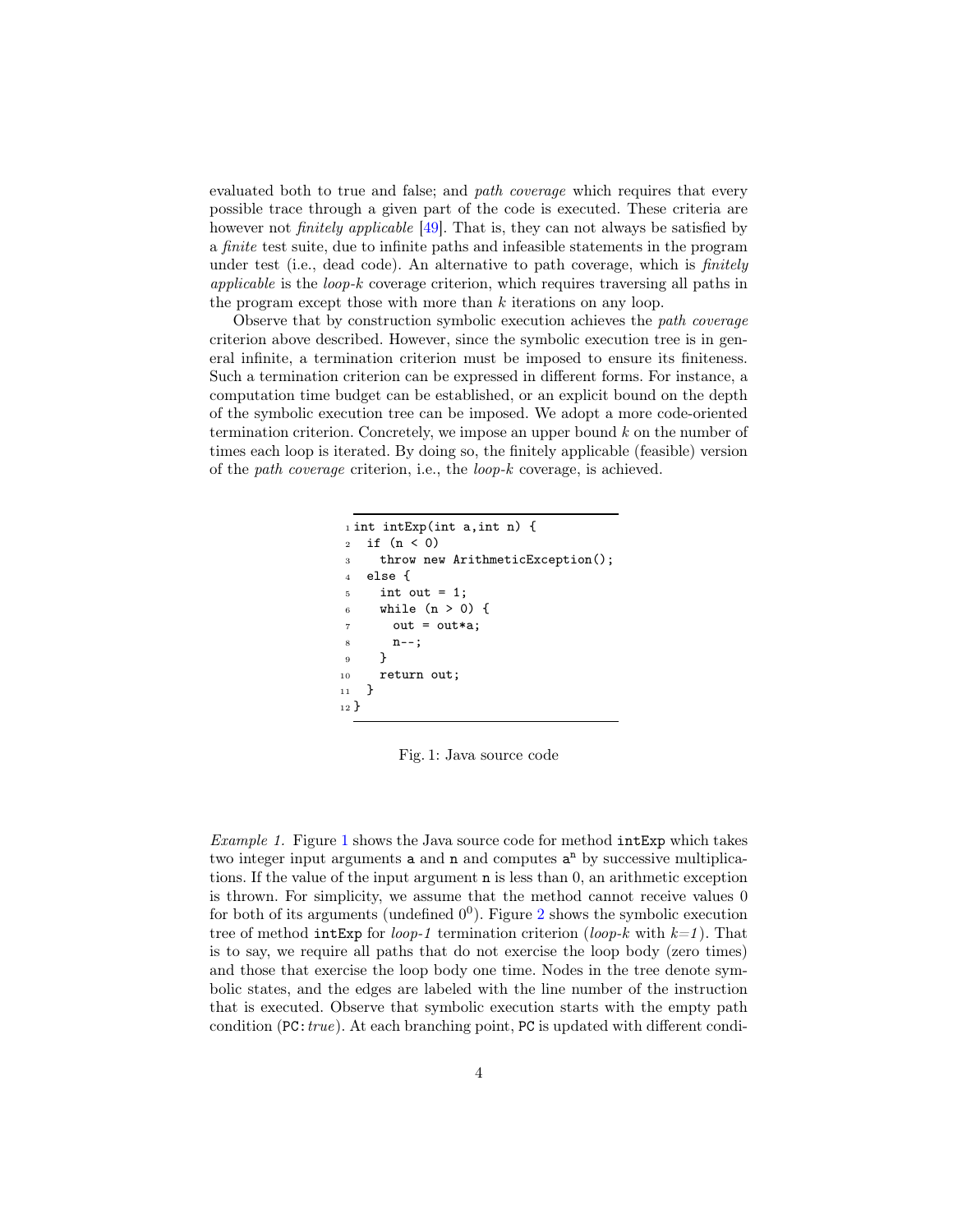tions over the input arguments. For instance, when the if statement is executed, both then (true) and else (false) alternatives are feasible, therefore symbolic execution forks and the PC is updated accordingly in each of the resulting paths.

In the tree, solid squares denote intermediate symbolic states, solid double squares denote successful (terminating) symbolic execution paths, and the only dashed square denotes an unfinished path, i.e., a path that is about to enter the loop body a second time and hence is pruned by the *loop-1* criterion.  $\Box$ 

<span id="page-4-0"></span>

Fig. 2: Symbolic execution tree

### 2.2 Handling Heap-manipulating programs

One of the main challenges in symbolic execution is to efficiently handle heapmanipulating programs [\[38\]](#page-46-3). As will be illustrated later through an intuitive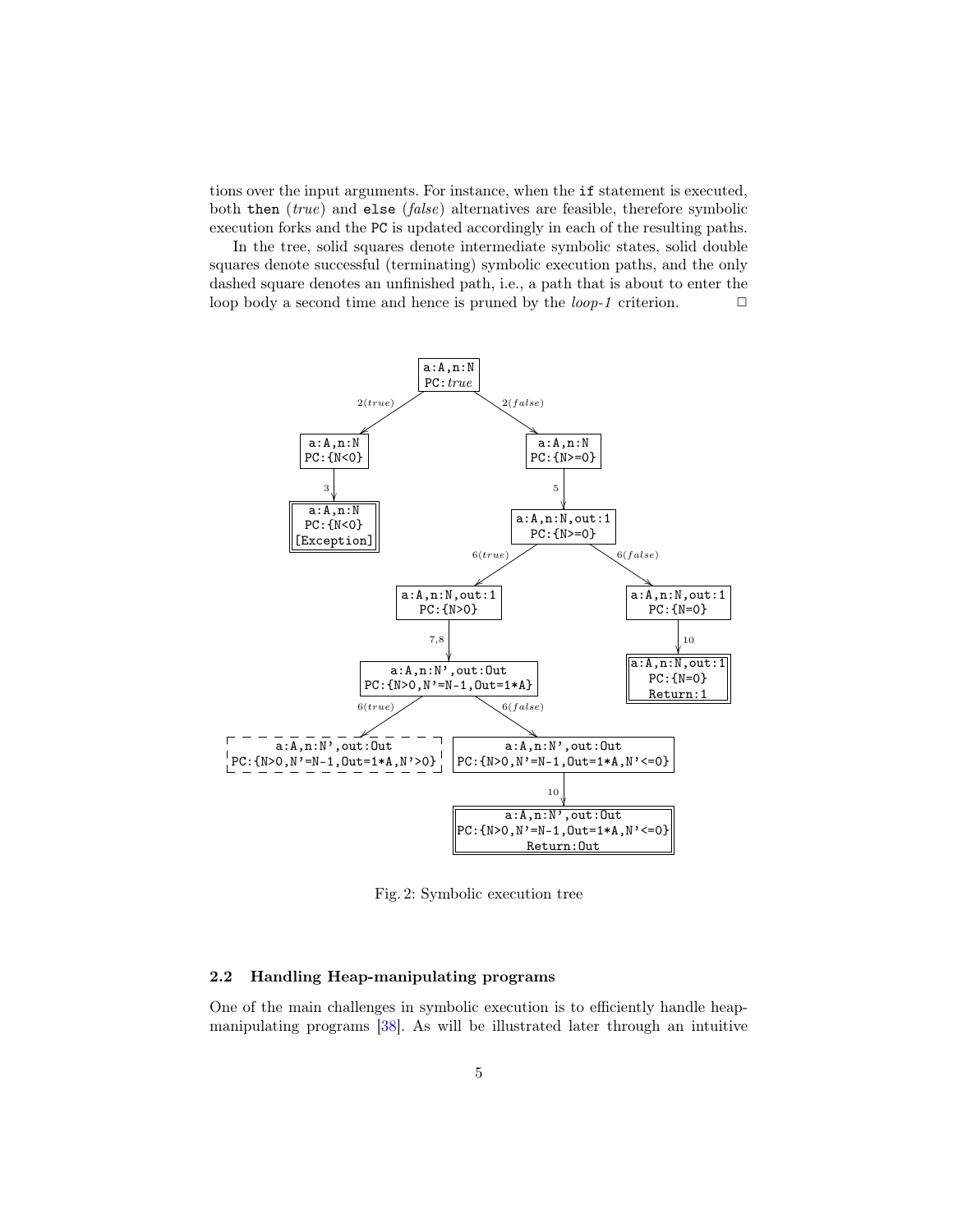example, these kind of programs often create and use complex dynamically heapallocated data structures. The presence of dynamic memory operations such as object creation and read/write field accesses requires special treatment during symbolic execution. Moreover, in order to ensure reliability, symbolic execution must consider all possible shapes these dynamic data structures can take. In trying to do so, however, scalability issues arise since high (often exponential) numbers of shapes may be built due to the *aliasing* of references.

In practice, symbolic execution assumes no knowledge about the heap shape (unless explicitly provided in advance via e.g., preconditions), in contrast to standard execution, where a program runs on concrete and fully-known initial heap (as part of the execution context). Let us motivate the importance of special treatment for heap operations and aliasing of references on a simple example.

<span id="page-5-3"></span>Example 2. Consider the following method mist. It receives as input arguments two references  $r1$  and  $r2$  to objects of type C (contains a field f of integer type), checks the value of  $r1.f$  and writes  $r2.f$  in the then branch or writes  $r1.f$  in the else branch.

```
1 void mist(C r1, C r2) {
2 if (r1.f > 0)x^2. f = 1;
4 else
5 r1.f = 0;
6 }
```
Seemingly, the method contains only two feasible paths, each corresponding to one branch of the if statement:

- 1. If  $r1.f>0$ , then write  $r2.f=1$  (line [3\)](#page-5-0).
- 2. If  $r1.f \le 0$ , then write  $r1.f = 0$  (line [5\)](#page-5-1). Nothing is learned about  $r2$ .

However, these cases fall short to cover all possible executions of method mist. There are other unapparent execution paths that must also be explored. Namely:

- 3. If r1 points to null, then a null pointer exception is thrown at line [2.](#page-5-2)
- 4. If r1.f>0 and r2 points to null, then a null pointer exception is thrown at line [3.](#page-5-0)
- 5. If  $r1$  and  $r2$  point to the same object o and o.f>0, then write o.f=1 (line [3\)](#page-5-0). We say that r1 and r2 are *aliased*.

Notice that only by exhaustive exploration of all possible heap configuration can symbolic execution generate these "hidden" paths and hence reveal the presence of potential runtime errors for this rather simple method. Furthermore, let this example also serve to see the relevance of the  $loop-k$  coverage criterion. Observe that the set of the first two cases above, while not being sufficient to exercise the complete behavior of method mist, would still be enough to achieve 100% branch and statement coverage, which may convey an illusory sense of confidence on the correctness of a *possibly* buggy program.  $\Box$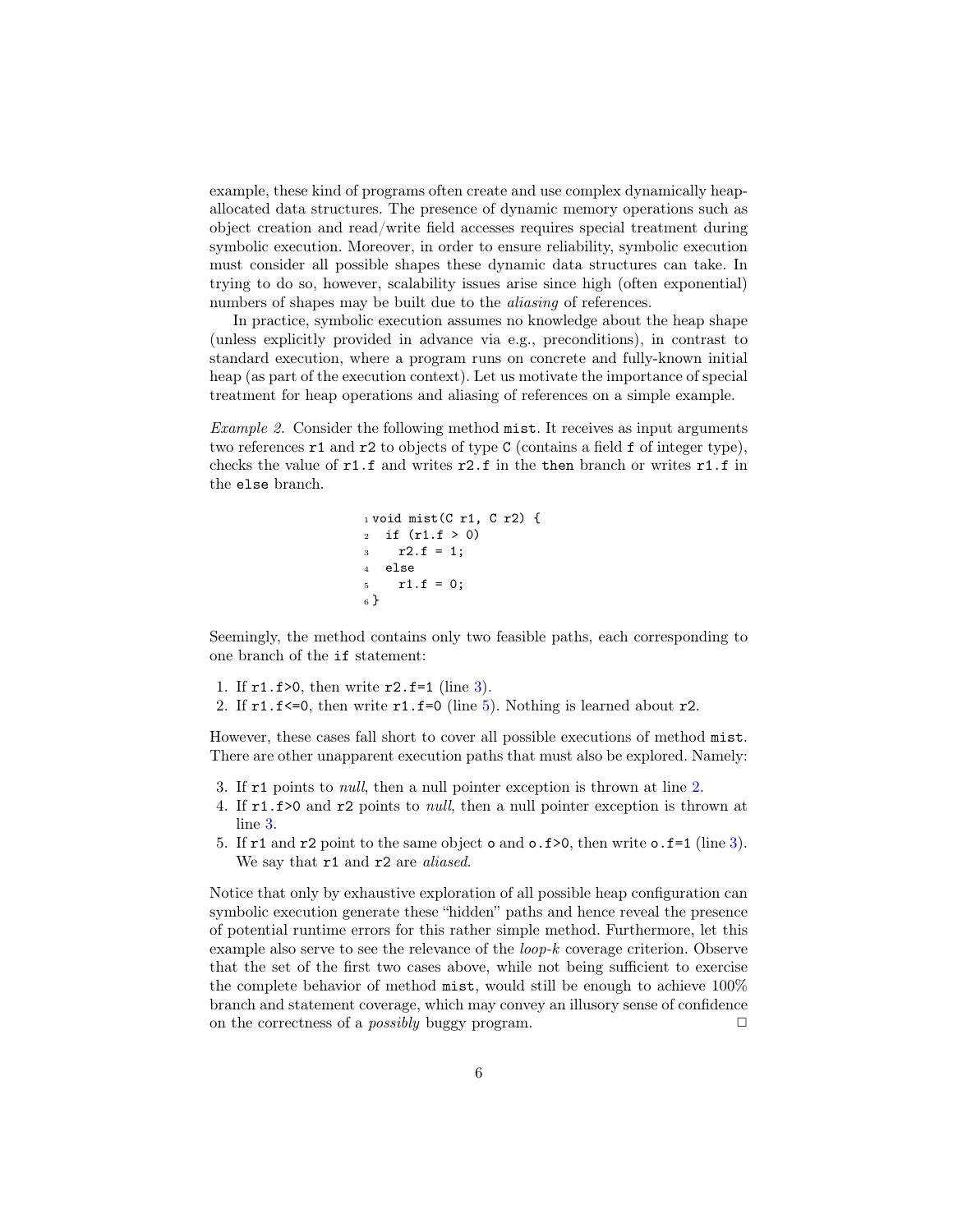Lazy Initialization. Lazy initialization [\[30\]](#page-45-7) is the *de facto* standard technique to enable symbolic execution to systematically handle arbitrary input data structures, and to explore all possible heap shapes that can be generated during the process, including those produced due to aliasing of references. The main idea is that symbolic execution starts with no knowledge about the program's input arguments and, as the program symbolically executes and accesses object fields, the components of the program's inputs are initialized on an "as-needed" basis. The intuition is as follows. To symbolically execute method m of class C, a new object o of class C with all its fields uninitialized is created (the this object in Java). When an unknown field of primitive type is read, a fresh unconstrained variable is created for that field. When an unknown reference field is accessed, all possibilities are explored non-deterministically choosing among the following values: (a) null; (b) any existing symbolic object whose type is compatible with the field's type and might alias with it; and (c) a fresh symbolic object. Such non-deterministic choices are materialized into branches in the symbolic execution tree. As a result, the heap associated with any particular execution path is built using only the constraints induced by the visited code.

The practicality and effectiveness of lazy initialization has been proved with its use by existing symbolic execution engines such as PET and SPF. However, the very nature of the technique, i.e., producing branching due to aliasing choices at every heap operation point, hampers the overall efficiency of symbolic execution and its applicability to real-world programs.

A Heap Solver. The observation that branching due to aliasing choices can be made "more lazily" than in lazy initialization by delaying such choices as much as possible lead to the development of a heap solver [\[4\]](#page-44-5) which enables a more efficient symbolic execution of heap-manipulating programs. The key features of the heap solver are the treatment of reference aliasing by means of disjunctive reasoning, and the use of advanced back-propagation of heap related constraints. In addition, the heap solver supports the use of heap assumptions to avoid aliasing of data that, though legal, should not be provided as input.

Let us further illustrate the benefits of the heap solver over lazy initialization by symbolically executing method m from Figure [3](#page-7-0) using both approaches. For simplicity, let us assume that the executions of methods a and b do not modify the heap. The symbolic execution tree computed using lazy initialization (as in, e.g., PET and SPF) is shown in Figure [4a.](#page-7-1) Note that before a field is accessed, the execution branches if it can alias with previously accessed fields. For example, the second field access z.f branches in order to consider the possible aliasing with the previously accessed  $x.f.$  Similarly, the write access to  $y.f$  must consider all possible aliasing choices with the two previous accessed fields x.f and z.f. This ensures that the effect of the field access is known within each branch. For example, in the leftmost branch the statement  $y.f=x.f+1$  assigns -4 to  $x.f, y.f$ and z.f, since in that branch all these objects are aliased. The advantage of this approach is that by the time we reach the if statement we know the result of the test, since each variable is fixed. However, such early branching creates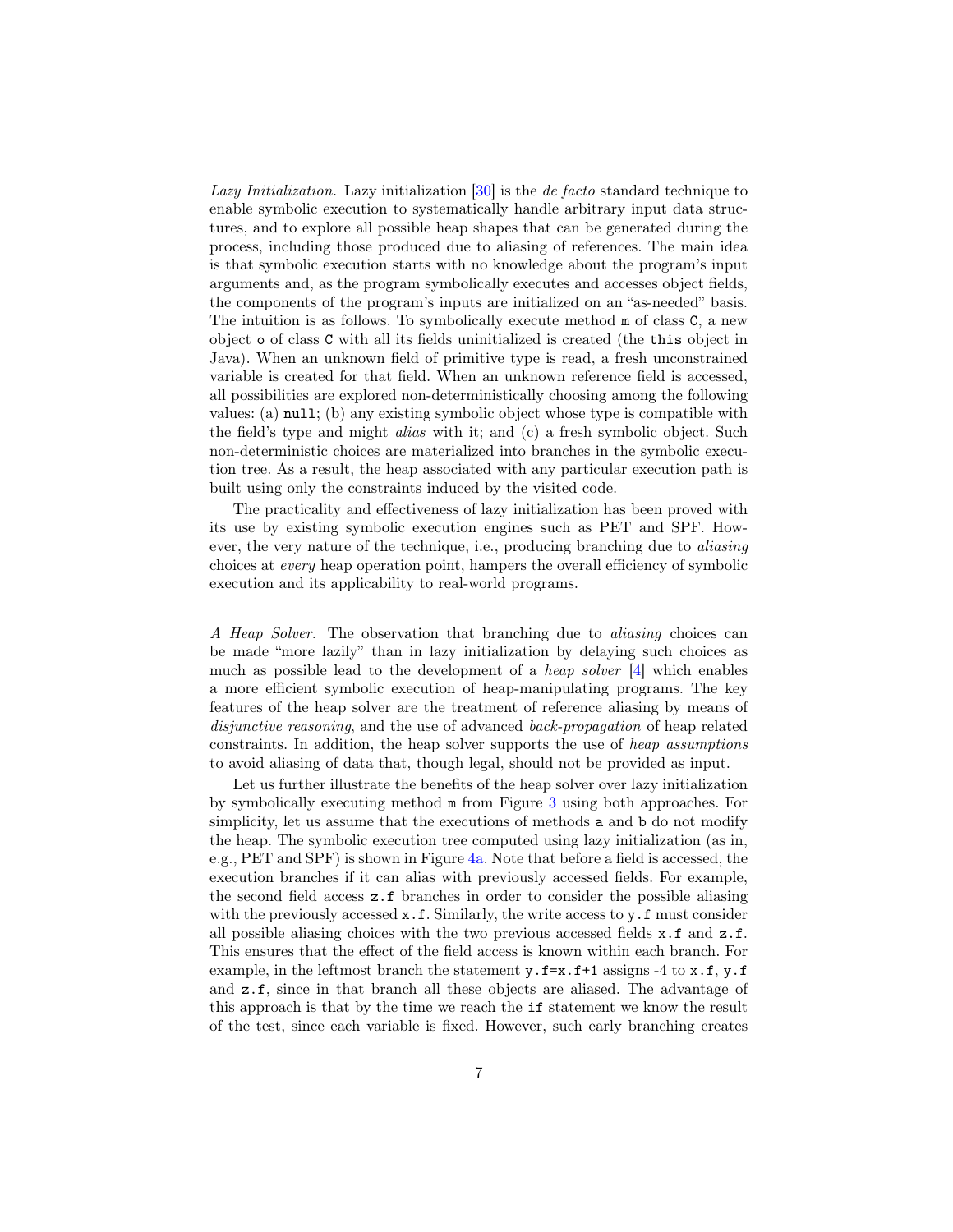```
1 void m(Ref x, Ref y, Ref z) {
2 x.f=1;3 \times .f = -5;4 a();
5 \, y.f=x.f+1;6 b();
   if (x==z)8 c(y.f);
9 else
10 d(y.f);
11 }
```
<span id="page-7-2"></span>Fig. 3: Heap Solver: Motivating example

a combinatorial explosion problem since, for example, method a is symbolically executed in two branches and method b in five.

<span id="page-7-1"></span>

Fig. 4: Symbolic Execution Trees: Lazy Initialization and Heap Solver

On the other hand, the heap solver enables symbolic execution to perform as shown in Figure [4b,](#page-7-2) where branching only occurs due to explicit branching in the program, rather than to aliasing. For this purpose, the heap solver handles nondeterminism due to aliasing of references by means of *disjunctions*. In particular, at instruction [5](#page-7-3) the solver will carry the following conditional information for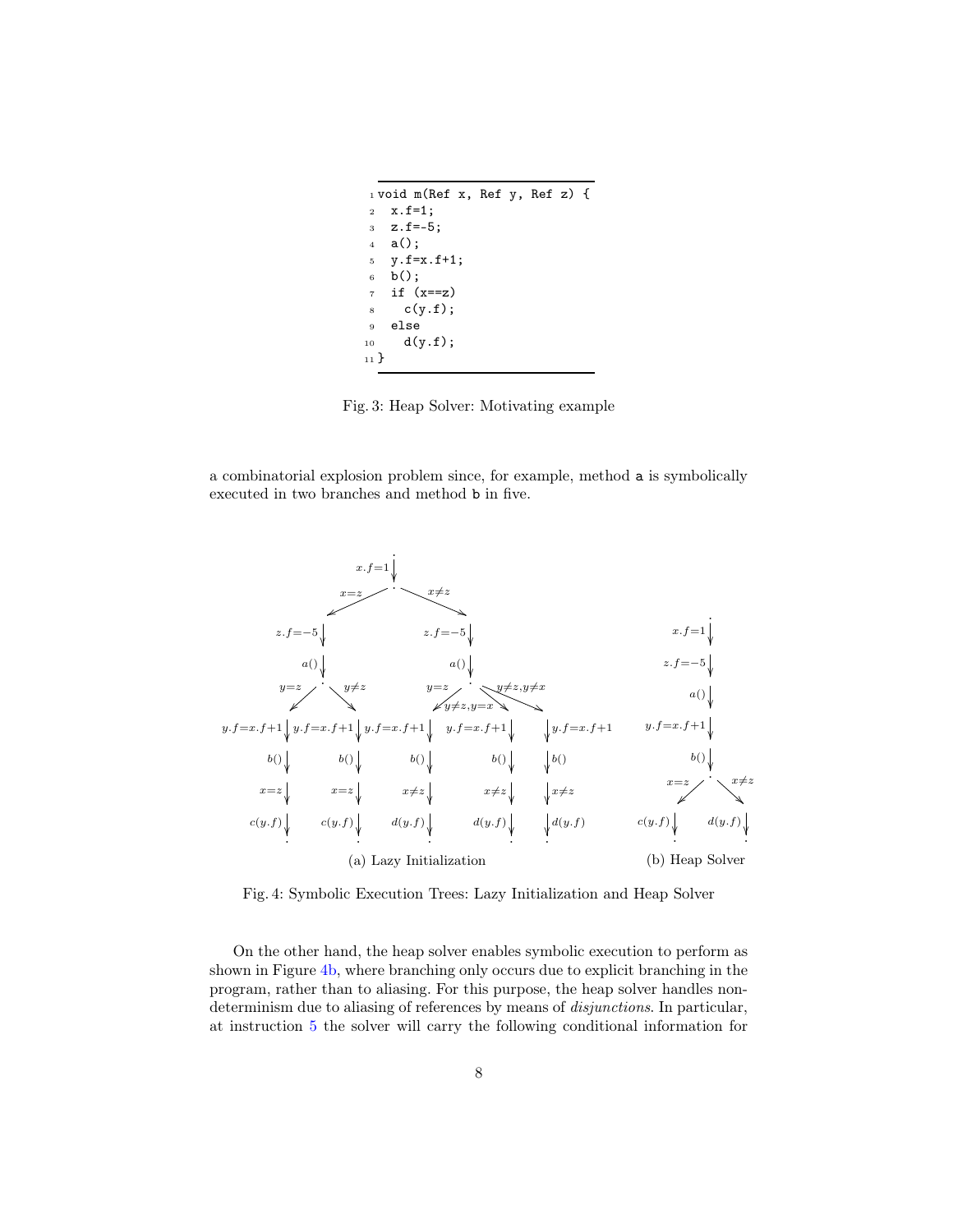x.f' (the current value of field f of x):  $x = z \rightarrow x.f' = z.f \land x \neq z \rightarrow x.f' = x.f$ indicating that if x and z are aliased, then  $x.f'$  will take its value from  $z.f$ and, otherwise, from x.f. Once the conditional statement at line [7](#page-7-4) is executed and we learn that x and z are aliased (in the then branch), we need to look up backwards in the heap and propagate this unification so that instruction [5](#page-7-3) can be fully executed. This allows the symbolic execution of  $d(y.f)$  with a known value for y.f. The heap solver works on a novel internal representation of the heap that encodes the disjunctive information and easily allows looking up backwards in the heap. In addition, it is possible to provide heap assumptions on non-aliasing, non-sharing and acyclicity of heap-allocated data in the initial state. The heap solver can take these assumptions into account to discard aliasing that is known not to occur for some input data. Importantly, the heap solver can be used by any symbolic execution tool for imperative languages through its interface heap operations.

Backwards Propagation, Arrays, and Heap Assumptions. As described in the previous section, the heap solver uses information about equality and disequality of references to determine equality among the heap cells. This is done by propagating such information forwards in the rules of attributes. A straightforward extension to the solver allows propagating information backwards as well. In doing so, the heap solver is capable of further refining disjunctive information and variables' domains, which in turn can lead to promptly pruning unfeasible symbolic execution branches.

Example 3. Consider the method m but with the condition of the if (in instruc-tion [7\)](#page-7-4) changed to "if  $(x.f == 1)$ ". Thanks to backwards propagation, the solver can infer that in the if branch, variables x, y and z do not alias, and therefore the call call c is performed with a 2 value.  $\Box$ 

Another straightforward extension to the heap solver allows to handle arrays in a similar fashion to how object fields are handled, with the difference being that array indices play the role of object references that point to the heapallocated data.

The last important feature of the heap solver is the support for heap assumptions. As we have seen so far, symbolic execution assumes feasible all possible kinds of aliasing among heap-allocated (reference) input data of the same type. However, it may be the case that while some of these aliasings might indeed occur, others might not (consider, for instance, aliased data structures that cannot be constructed using the public methods in the Java class). In order to avoid generating such inputs, the heap solver provides support for heap assumptions, that is, assertions describing reachability, aliasing, separation and sharing conditions in the heap. Concretely, the following heap assumptions are supported:

- non-aliasing(a,b): specifies that memory locations a and b are not the same.
- non-sharing(a,b): specifies disjointness, i.e., that references a and b do not share any common region in the heap.
- $acyclic(a)$ : specifies that a is an acyclic data structure.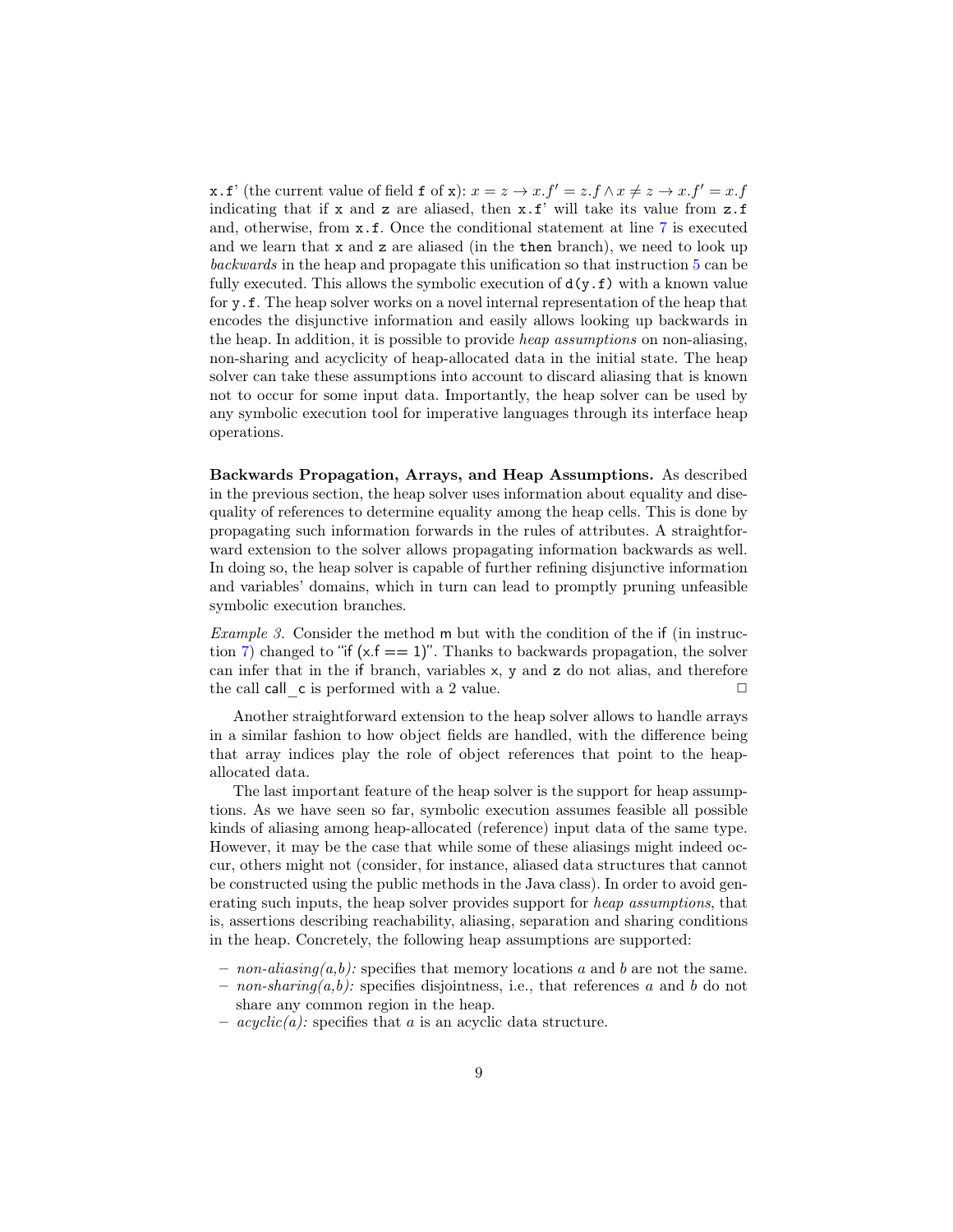#### 2.3 From Symbolic Execution to TCG

The outcome of symbolic execution is a set of path conditions, one for each symbolic execution path. Each path condition represents the conditions over the input variables that characterize the set of feasible concrete executions of the program that take the same path. In a next step, off-the-shelf constraint solvers can be used to solve such path conditions and generate concrete instantiations for each of them. This last step provides actual test inputs for the program, amenable to further validation by testing frameworks such as JUnit, which execute such test inputs and check that the output is as expected.

<span id="page-9-0"></span>*Example 4.* Let us look at the symbolic execution tree of Figure [2](#page-4-0) again. Intuitively, the union of the three successful paths denoted with solid double squares make up the symbolic test suite for method intExp that optimally satisfies the loop-1 criterion:

|        |                          | $# Input$ Output Path condition |
|--------|--------------------------|---------------------------------|
|        | 1 A, N [exception] {N<0} |                                 |
| 2 A, N | $\mathbf{1}$             | $-N=0$ }                        |
| 3 A, N | Out                      | ${N>0, N'=N-1, Out=1*A, N'<=0}$ |

The following are concrete test cases that can be derived from the above symbolic ones.

| $#$ Input   | Output                 |
|-------------|------------------------|
|             | 1 -10, -10 [Exception] |
| $2 - 10, 0$ |                        |
| $3 - 10, 1$ | 10                     |

And from these concrete test cases, the JUnit tests shown in Figure [5](#page-10-0) can be obtained.

It is important to note that imposing a larger  $k$  would allow to continue the exploration through the unfinished, pruned path (dashed square) thus generating test cases corresponding to further loop unrollings.

#### 2.4 Compositionality

Compositional reasoning is a general purpose methodology that has been successfully applied in the past to scale up static analysis and software verification techniques and that has also proved effective for scaling up symbolic execution and TCG [\[5,](#page-44-6) [7,](#page-44-7) [19,](#page-45-8) [40\]](#page-46-7). The overall goal of compositionality is to alleviate the inter-procedural path explosion problem. That is, in the context of symbolic execution and TCG, the path explosion caused by repeatedly conjoining the symbolic execution trees of methods when their invocations occur. The main idea is that symbolic execution and TCG of large programs can be done more effectively, and more efficiently, by first performing symbolic execution and TCG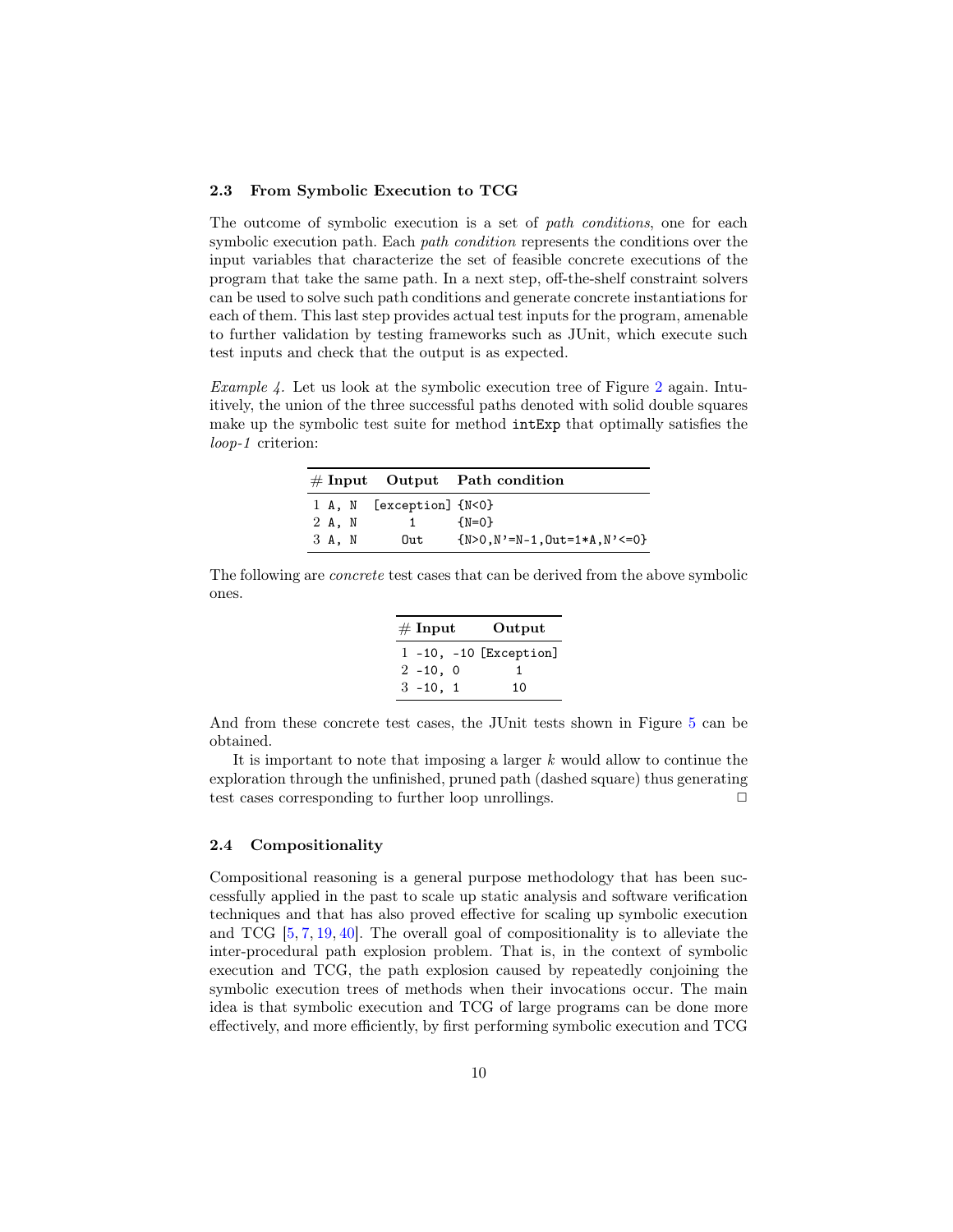```
public void test_1(){
 int input0 = -10;
 int input1 = -10;
 try{
   int output = Test.intExp(input0,input1);
 }
 catch(Exception ex){
   assertEquals("exception","java.lang.ArithmeticException",
               ex.getClass().getName());
   return;
 }
 fail("Fail");
}
public void test_2(){
 int input0 = -10;
 int input1 = 0;
 int output = Test.intExp(input0,input1);
 int expected = 1;
 assertEquals("OK",expected,output);
}
public void test_3(){
 int input0 = -10;
 int input1 = 1;
 int output = Test.intExp(input0,input1);
 int expected = -10;
 assertEquals("OK",expected,output);
}
```
Fig. 5: JUnit tests generated for introductory example

of their individual components separately. In the context of object-oriented programming, a method is the basic code component.

In symbolic execution for TCG, compositionality means that when a method m invokes another method  $p$ , for which TCG has already been performed, the execution can *compose* the test cases available for  $p$  (also known as *method summary* for  $p$ ) with the current execution state and continue the process, instead of having to symbolically execute  $p$  again. By test cases (or method summary), we refer to the set of path conditions obtained by symbolically executing  $p$ . As a result of this composition step, a method summary for  $m$  is created. Then, larger portions of the system under test (components, modules, libraries, etc.) are incrementally executed, following a bottom-up traversal of its call graph, composing previously computed components results (summaries) until finally whole-program results can be computed. Let us recall that since the symbolic execution tree is in general infinite, a termination criterion is essential to ensure finiteness of the process. Then, a method summary is a finite set of summary cases, one for each terminating path through the symbolic execution tree of the method. Intuitively, a summary can be regarded as a complete specification of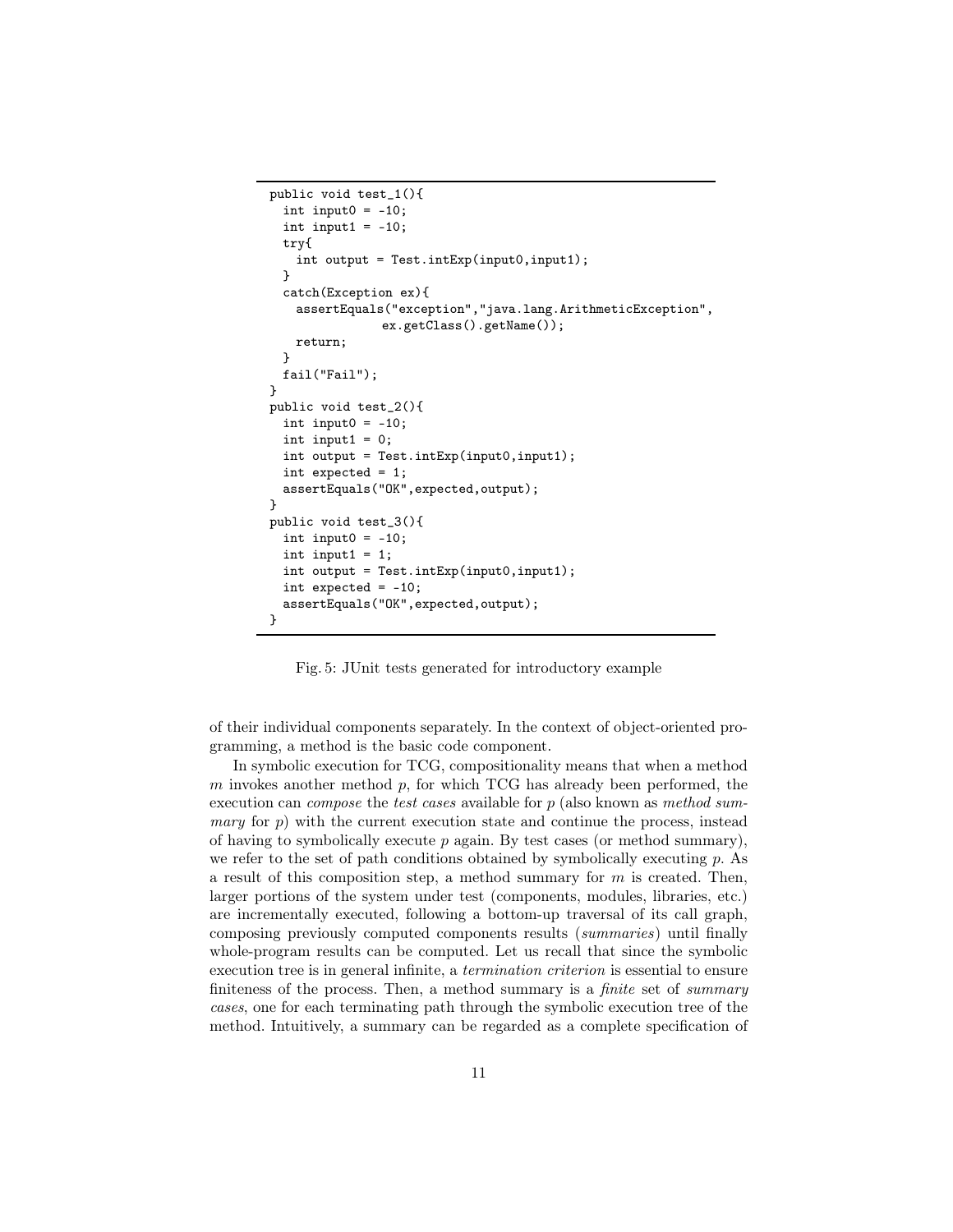the method for a certain termination criterion, but it is still a partial specification of the method in general.

Intuitively, compositional TCG has several advantages over traditional noncompositional TCG. First, it avoids repeatedly performing TCG of the same method. Second, components can be tested with higher precision when they are chosen small enough. Third, since separate TCG is done on parts and not on the whole program, total memory consumption may be reduced. Fourth, separate TCG can be performed in parallel on independent computers and the global TCG time can be reduced as well. Furthermore, having a compositional TCG approach in turn provides a practical solution to handle native code, i.e., code which is implemented in a different programming language and may be unavailable. This is achieved by modeling the behavior of native code as a method summary which can be composed with the current state during symbolic execution in the same way as the test cases inferred automatically by the testing tool are. By treating native code, we overcome one of the inherent limitations of symbolic execution  $(see [38]).$  $(see [38]).$  $(see [38]).$ 

Approaches to Compositional TCG. In order to perform compositional TCG, two main approaches can be considered:

Context-sensitive. Starting from an entry method  $m$  (and possibly a set of preconditions), TCG performs a top-down symbolic execution such that, when a method call  $p$  is found, its code is executed from the actual state  $\phi$ . In a contextsensitive approach, once a method is executed, we store the summary computed for p in the context  $\phi$ . If we later reach another call to p within a (possibly different) context  $\phi'$ , we first check if the stored context is sufficiently general. In such case, we can adapt the existing summary for p to the current context  $\phi'$ . At the end of each execution, it can be decided which of the computed (contextsensitive) summaries are stored for future use.

Context-insensitive. Another possibility is to perform the TCG process in a context-insensitive way. This strategy comprises the following steps. First, the call graph for the entry method  $m_p$  of the program under test is computed, which gives us the set of methods that must be tested. Then, the strongly connected components (SCCs for short) for such graph are computed. SCCs are traversed in reverse topological order starting from those which do not depend on any other. The idea is that each SCC is symbolically executed from its entry  $m_{scr}$ w.r.t. the most general context (i.e., *true*). If there are several entries to the same SCC, the process is repeated for each of them. Hence, it is guaranteed that the obtained summaries can always be adapted to more specific contexts.

In general terms, the advantages of the context-insensitive approach are that composition can always be performed and that only one summary needs to be stored per method. However, since no context information is assumed, summaries can contain more test cases than necessary and can be thus more expensive to obtain. In contrast, the context-sensitive approach ensures that only the required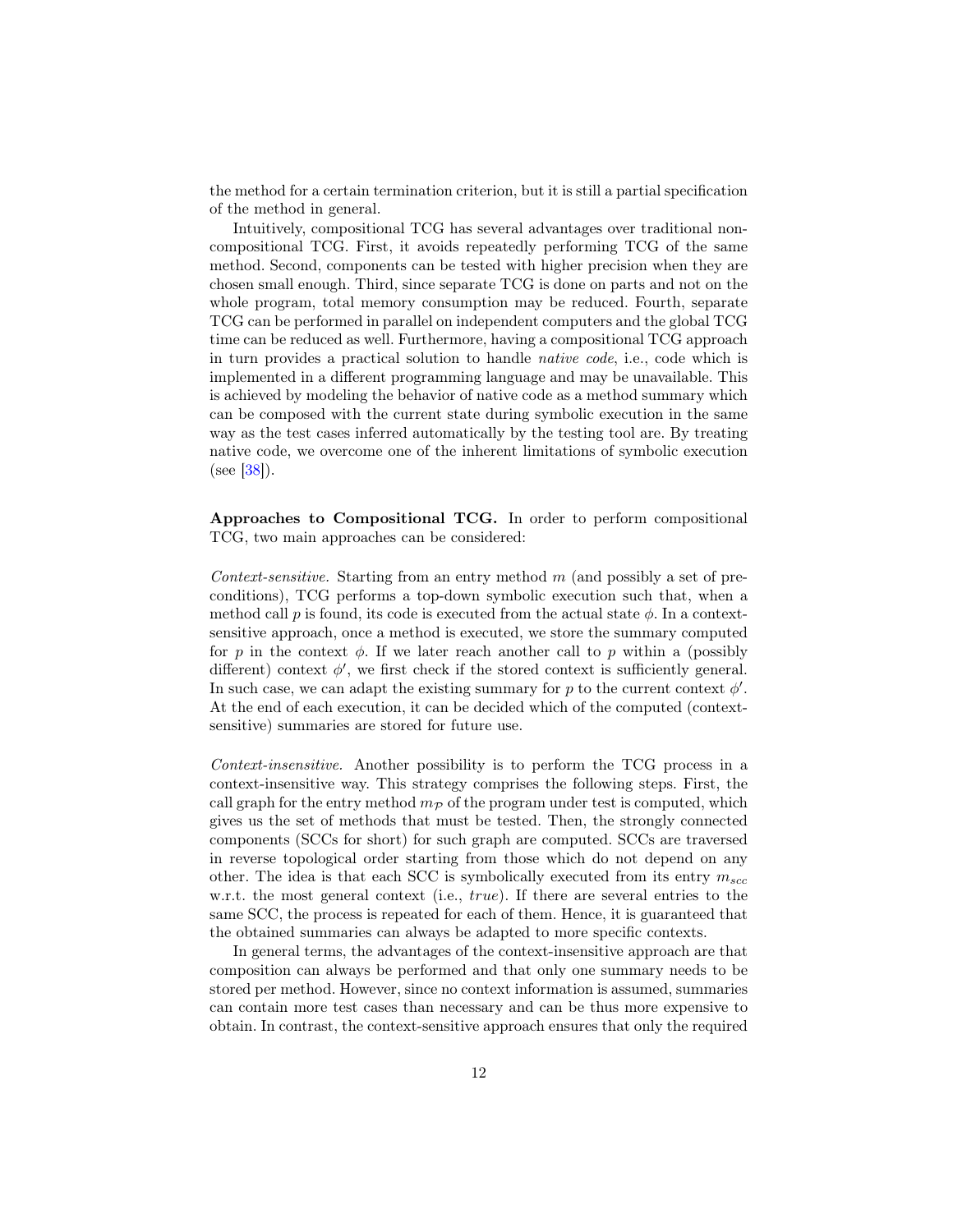information is computed, but it can happen that there are several invocations to the same method that cannot reuse previous summaries (because the associated contexts are not sufficiently general). In such case, it is more efficient to obtain the summary without assuming any context. A context-insensitive approach is used in what follows.

Method Summaries. A method summary for  $m$  is a finite set of summary cases, each of which mainly consists of the path condition for a particular symbolic execution path of  $m$ . Each element in a summary is said to be a *summary* case of the summary. Intuitively, a method summary can be seen as a complete specification of the method for the considered coverage criterion, so that each summary case corresponds to the path constraints associated to each finished path in the corresponding (finite) execution tree. Note that, though the specification is complete for the criterion considered, it will be, in general, a partial specification for the method, since the finite tree may contain incomplete branches which, if further expanded, may result in (infinitely) many execution paths.

When the method does not include any heap-related operation, the path condition alone sufficiently characterizes the symbolic execution path (as in [\[7,](#page-44-7)[19\]](#page-45-8)). However, in the presence of heap-manipulating methods, special mechanisms must be employed. We adopt an intuitive alternative which consists in explicitly encoding the input and output heaps and store them along with the path condition. Doing so, requires the implementation of two operations, a heap compatibility check and a heap composition operation.

Compatibility and Composition of Summaries. Let us assume that during the symbolic execution of a method  $m$ , there is a method invocation to another method p within a current state  $\phi$ . The challenge is to define a composition operation so that, instead of symbolically executing  $p$ , its previously computed summary  $S_p$  can be reused. As a result, TCG for m should produce the same results regardless of whether we use a summary for  $p$  or we inline symbolical execution of  $p$  within TCG for  $m$ , in a non-compositional way. Roughly speaking, the state  $\phi_c$  stored in a summary case is *compatible* with the current state  $\phi$  if: 1) the path condition stored in the summary case can be conjoined to the current path condition, and 2) the structure of the input heap in the summary case match with the structure of the current heap. Note that compatibility of a summary case is checked on the fly, so that if  $\phi$  is not compatible with  $\phi_c$ , the composition will fail, the summary case will be discarded, and symbolic execution will proceed to attempt to compose the next summary case in  $S_p$ .

Example 5. Table [1](#page-13-0) shows the summary obtained by symbolically executing method simplify using the *loop-1* coverage criterion: The summary contains 5 cases, which correspond to the different execution paths induced by the calls to methods gcd and abs. For the sake of clarity, we adopt a graphical representation for the input and output heaps. Heap locations are shown as arrows labeled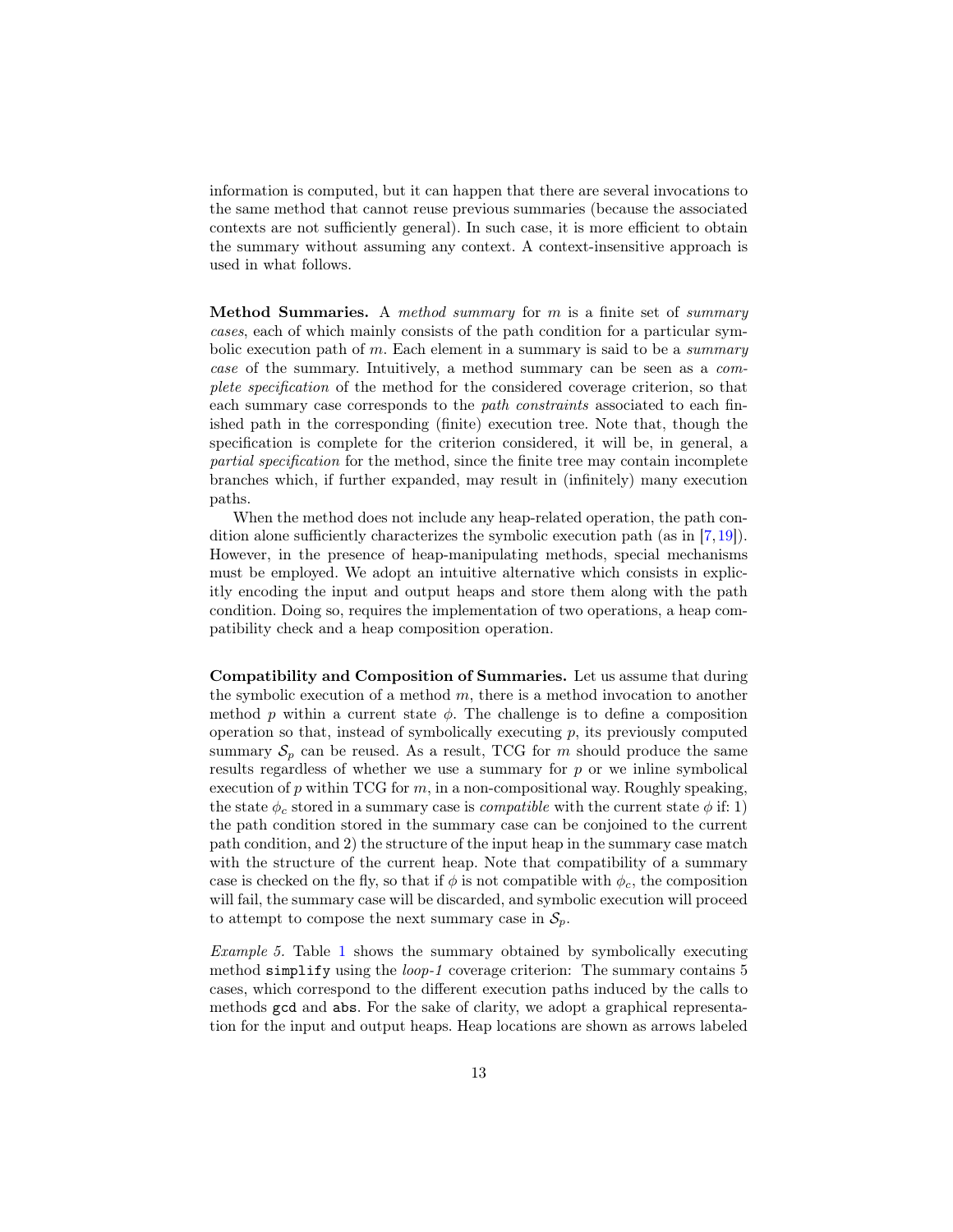```
class Arithmetics {
   static int abs(int a) {
       if (a \ge 0) return a;
       else return -a;
   }
   static int gcd(int a,int b) {
       int res;
       while (b != 0) {
          res = a/b; a = b; b = res;}
       return abs(a);
   }
}
class Rational {
   int n; int d;
   void simplify() {
       int gcd = Arithmetics.gcd(n,d);
       n = n/gcd; d = d/gcd;}
   Rational[] simp(Rational[] rs) {
       int length = rs.length;
       Rational[] oldRs = new Rational[length
           ];
       arraycopy(rs,oldRs,length);
       for (int i = 0; i < length; i++)rs[i].simplify();
       return oldRs;
   }
}
```
Fig. 6: Example for Compositional TCG.

<span id="page-13-0"></span>

| $A_{in}$ $A_{out}$ | $Heap_{in}$                                                           | $Heap_{out}$                                                            | ΕF     | Constrains                               |
|--------------------|-----------------------------------------------------------------------|-------------------------------------------------------------------------|--------|------------------------------------------|
| r(A)               | $A \rightarrow$                                                       | $\frac{M}{0}$<br>$A \rightarrow$                                        | ok     | $F<0$ , N=-F, M=F/N                      |
| r(A)               | $A \rightarrow$                                                       | $A \rightarrow \vdash$                                                  | ok     | F>0                                      |
| r(A)               | A $\rightarrow \left( \begin{array}{c} \vee \\ 0 \end{array} \right)$ | $B = \frac{1}{2}$<br>$A \rightarrow \begin{matrix} 0 \\ 0 \end{matrix}$ | exc(B) |                                          |
| r(A)               | $A \rightarrow$                                                       | $\frac{M}{N}$<br>$A \rightarrow$                                        | ok     | $G<0$ , F $mod G=0$ , K=-G, M=F/K, N=G/K |
| r(A)               | А                                                                     | M<br>$A \rightarrow$                                                    | ok     | $G>0$ , F $mod G=0$ , M=F/G              |

Table 1: Summary of method simplify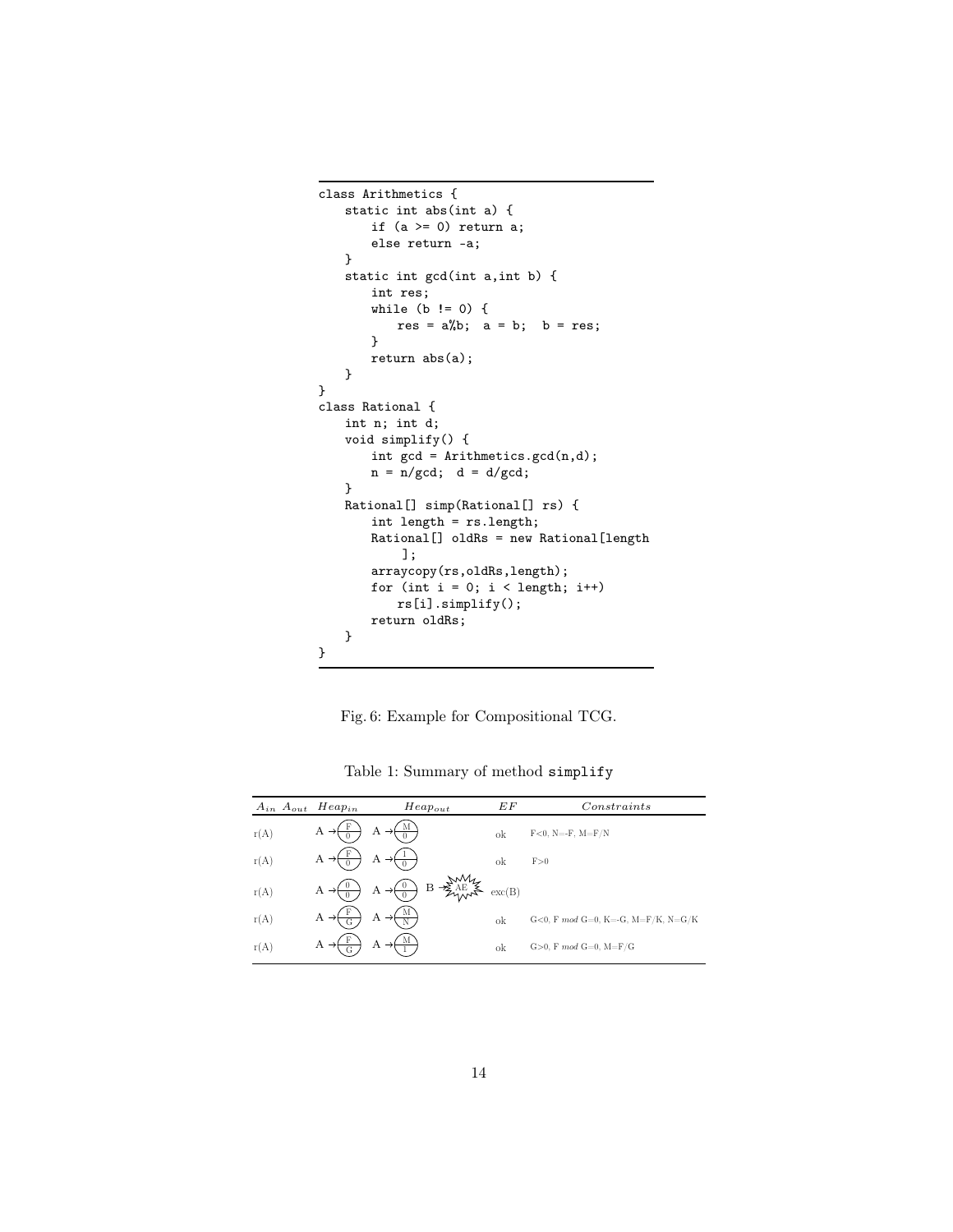<span id="page-14-0"></span>

| $A_{in}$       | $A_{out}$ | $Heap_{in}$                                        | $Heap_{out}$                                                                                                                                | EF     | Constrains          |
|----------------|-----------|----------------------------------------------------|---------------------------------------------------------------------------------------------------------------------------------------------|--------|---------------------|
| [X,Y,0]        | H         |                                                    | Н                                                                                                                                           | ok     | Ø                   |
| [r(A), null,Z] |           | $A \rightarrow L$ $ V $                            | $A \rightarrow \boxed{\mathbb{L}[\left \mathbb{V}\right _{-}]} \ B \rightarrow^{\text{LMM}_2}_{\text{MMM}^{\text{N}} \ \leq \ \sim \ \sim}$ | exc(B) | Z>0, L>0            |
| [null, Y, Z]   | Н         |                                                    | $A \neq^{\text{MM1}}_{\text{Lipm}}$                                                                                                         | exc(A) | Z>0                 |
| [X, Y, Z]      | Н         |                                                    | $A \frac{1}{\sum_{i=1}^{N} A E}$                                                                                                            | exc(A) | Z<0                 |
| [r(A),r(B),1]  |           | $B \rightarrow [L2][V2]$<br>$A \rightarrow L1  V $ | $A \rightarrow [L1   [V _{\_}]$<br>$B \rightarrow  L2 [V _{-}]$                                                                             | ok     | $L1 > 1$ , $L2 > 0$ |

Table 2: Summary of method arraycopy

with their reference variable names. Split-circles represent objects of type R and fields n and d are shown in the upper and lower part, respectively. Exceptions are shown as starbursts, like in the special case of the fraction " $0/0$ ", for which an arithmetic exception (AE) is thrown due to a division by zero. In the method summary examples of Tables [2](#page-14-0) and [3,](#page-15-0) split-rectangles represent arrays, with the length of the array in the upper part and its list of values in the lower one. Assume that method arraycopy is native. This means that its code is not available and we cannot symbolically execute it. A method summary for arraycopy can be provided, as shown in Table [2,](#page-14-0) where we have (manually) specified five cases: the first one for arrays of length zero, the second and third ones for null array references, the fourth one for a negative length, and finally a normal execution on non-null arrays. Now, by using our compositional reasoning, we can continue symbolic execution for simp by composing the specified summary of arraycopy and the one computed for simplify. The result of compositional symbolic execution is presented in Table [3,](#page-15-0) that is, the entire summary of method simp for a loop-1 coverage criterion.  $\Box$ 

## 2.5 Guided TCG

A common limitation of symbolic execution in the context of TCG is that it tends to produce an unnecessarily large number of test cases for all but tiny programs. This limitation not only hinders scalability but also complicates human reasoning on the generated test cases. Guided TCG is a methodology that aims at steering symbolic execution towards specific program paths in order to efficiently generate more relevant test cases and filter out less interesting ones with respect to a given structural *selection criterion*. The goal is thus to improve on scalability and efficiency by achieving a high degree of control over the coverage criterion and hence avoiding the exploration of unfeasible paths. This has potential applicability for industrial software testing practices such as unit testing, where units of code (e.g. methods) must be thoroughly tested in isolation, or selective testing, in which only specific paths of a program must be tested.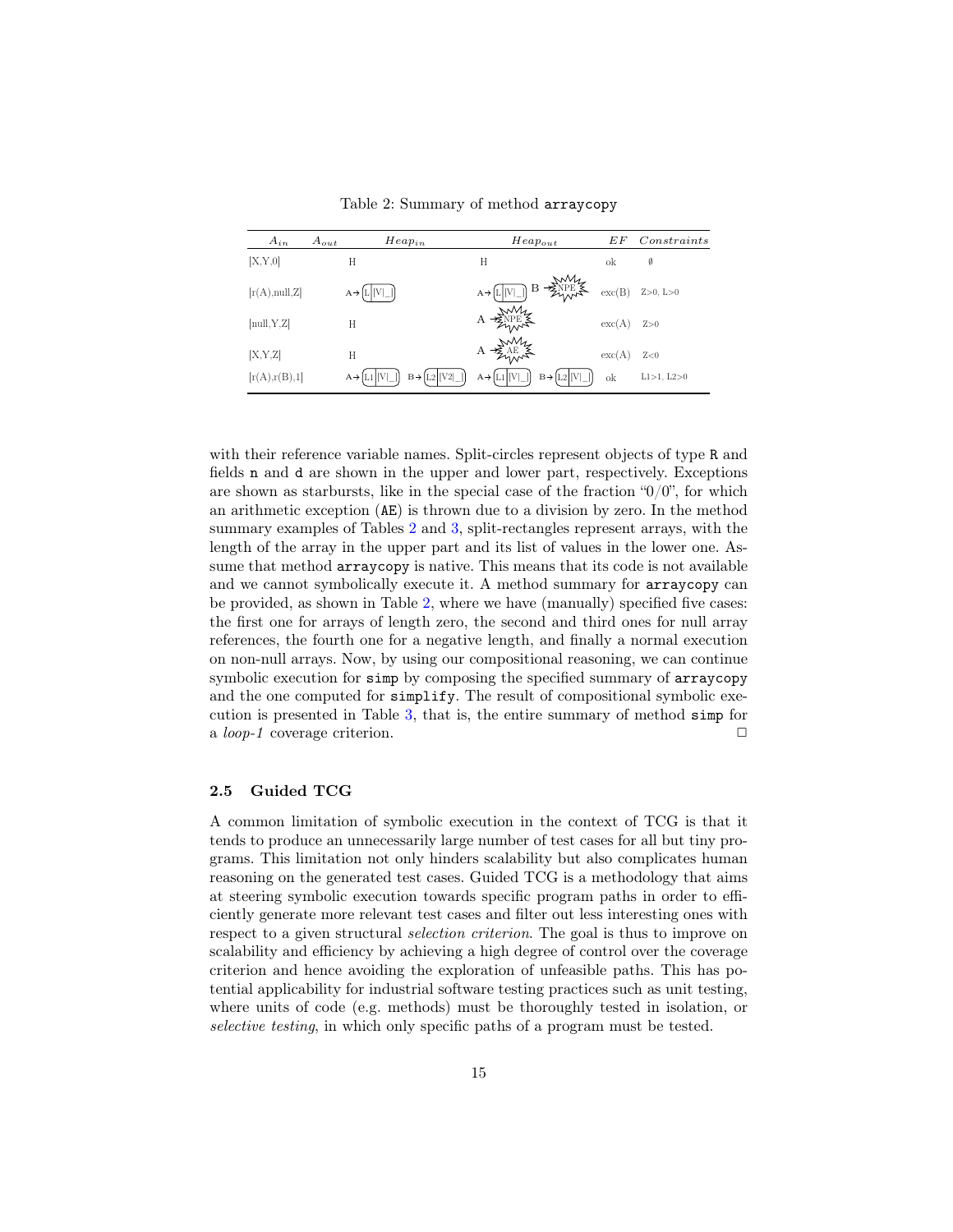<span id="page-15-0"></span>

|               | $A_{in}$ $A_{out}$ | $Heap_{in}$                                                                          | $Heap_{out}$                                                                                                                                                                                                                                                                      | $E\overline{F}$ | Constraints                                          |
|---------------|--------------------|--------------------------------------------------------------------------------------|-----------------------------------------------------------------------------------------------------------------------------------------------------------------------------------------------------------------------------------------------------------------------------------|-----------------|------------------------------------------------------|
| $r(A)$ $r(B)$ |                    | $A \rightarrow [0]$                                                                  | $A \rightarrow [0][] B \rightarrow [0][]$                                                                                                                                                                                                                                         | ok              | Ø                                                    |
| null          | X                  | H                                                                                    | <b>FINDER</b>                                                                                                                                                                                                                                                                     | exc(A)          | $\emptyset$                                          |
| r(A)          | r(C)               | B<br>$A \rightarrow [1   [r(B)]]$                                                    | $A \rightarrow [1   [r(B)]] B$<br>$C \rightarrow [1   [r(B)]]$                                                                                                                                                                                                                    | ok              | $F<0$ , K=-F, M=F/K                                  |
| $r(A)$ $r(C)$ |                    | F<br>$A \rightarrow \left[1 \vert \overline{r(B)} \vert\right] B \rightarrow \left($ | $\rightarrow \left( \begin{array}{c} 1 \\ 0 \end{array} \right)$<br>$A \rightarrow \lbrack 1 \rbrack (r(B))$ B<br>$C \rightarrow [1   [r(B)]]$                                                                                                                                    | ok              | F>0                                                  |
| r(A)          | X                  | $\overline{0}$<br>B<br>$A \rightarrow [1   [r(B)]]$<br>$\rightarrow$                 | $\underset{\mathcal{L}_{\text{WW}}}{\mathbb{R}^{MM}_{AE}}_{\text{exc}(D)}$<br>$\frac{0}{0}$<br>$A \rightarrow \left( \frac{1}{\left[ r(B) \right]} \right) B \rightarrow \left( \frac{1}{\left[ r(B) \right]} \right)$<br>$C \rightarrow \lceil \lceil \lceil r(B) \rceil \rceil$ |                 | $\emptyset$                                          |
| r(A)          | r(C)               | $\sqrt{F}$<br>$A \rightarrow \boxed{1   [r(B)]} B \rightarrow$                       | $\rightarrow \left(\frac{M}{N}\right)$<br>$A \rightarrow \lbrack 1 \rbrack (r(B))$ B<br>$C \rightarrow \lceil \cdot \rceil$ [r(B)]                                                                                                                                                | ok              | $G<0$ , F $mod G=0$ , K=-G,<br>$M = F/K$ , $N = G/K$ |
| r(A)          | r(C)               | $\frac{\text{F}}{\text{G}}$<br>$A \rightarrow [1   [r(B)]] B \rightarrow$            | $\frac{M}{1}$<br>$A \rightarrow [1   [r(B)]] B$<br>$\rightarrow$ f<br>$C \rightarrow [1   [r(B)]]$                                                                                                                                                                                | ok              | $G>0$ , F $mod G=0$ , M=F/G                          |
| r(A)          | Х                  | $A \rightarrow  1 $ [null]                                                           | <b>NVMA</b><br>B<br>$A \rightarrow  1 $ [null]<br>$C\rightarrow  1 $ [null]                                                                                                                                                                                                       | exc(B)          | Ø                                                    |

Table 3: Summary of method simp

*Example 6.* Let us consider the unit-testing for method simplify (see Figure [6\)](#page-13-1). A proper set of unit-tests should include one test to exercise the exceptional behavior arising from the division by zero, and another test to exercise the normal behavior. Ideally, no more tests should be provided since there is anything else to be tested in method simplify. This methodology works well under the assumption that called methods are tested on their own, in this case method gcd. Standard TCG by symbolic execution would consider all possible paths including those arising from the different executions of method gcd, in this case 5 paths. The challenge in Guided TCG is to generate only the two test-cases above, avoiding as much as possible traversing the rest of the paths (which for this criterion can be considered redundant). As another example, let us consider selective testing for method simplify. E.g., one could be interested in generating a test-case (if any) that makes method simplify produce an exception due to a division by zero. The challenge in Guided TCG is again to generate such a test avoiding traversing as much as possible the rest of the paths.  $\Box$ 

The intuition of Guided TCG is as follows: (1) A heuristics-based tracegenerator generates possibly partial traces, i.e., partial descriptions of paths, according to a given selection criterion. This can be done by relying on the control-flow graph of the program. (2) Bounded symbolic execution is guided by the obtained traces. The process is repeated until the selection criterion is satisfied or until no more traces are generated. Section [3.6](#page-29-0) presents a concrete CLP-based methodology for guided TCG and formalizes a concrete guided TCG scheme to support the criteria for unit testing considered in the above example.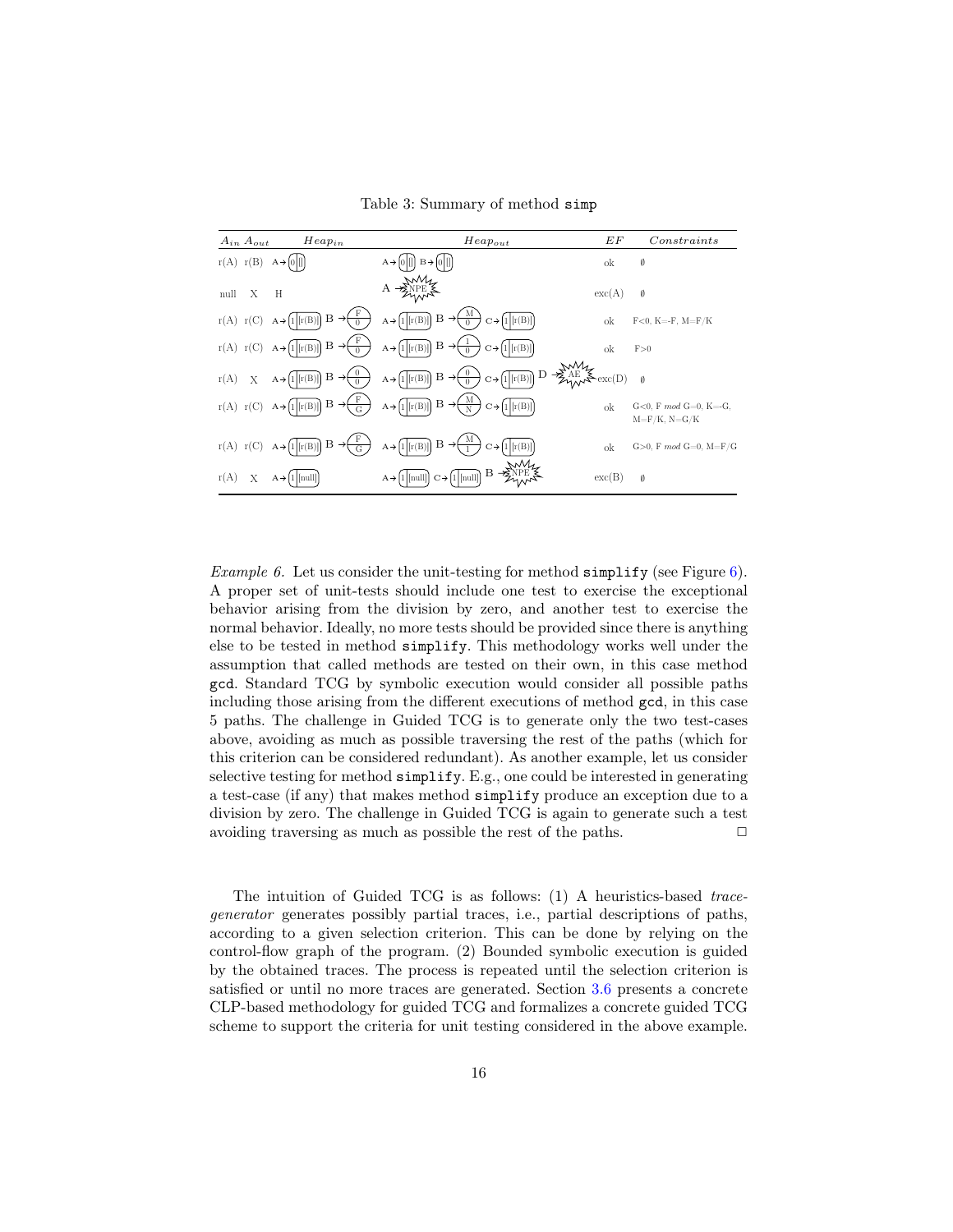# 3 CLP-based TCG

We present a particular instance of TCG based on symbolic execution, and an implementation, in which CLP is used as enabling technology.

#### 3.1 Constraint Logic Programming

We assume certain familiarity with Logic Programming (LP) [\[33\]](#page-46-8) and Constraint Logic Programming (CLP) [\[27,](#page-45-9) [34\]](#page-46-9). Hence we only briefly overview both paradigms.

Logic Programming. Logic Programming is a programming paradigm based on the use of formal logic as a programming language. A logic program is a finite set of predicates defining relationships between logical terms. An atom (or call) A is a syntactic construct of the form  $p(t_1, \ldots, t_n)$ , with  $n \geq 0$ , where  $p/n$  is a predicate signature and  $t_1, \ldots, t_n$  are terms. A clause is of the form  $H: -B_1, \ldots, B_m$ , with  $m \geq 0$ , where its head H is an atom and its body  $B_1, \ldots, B_m$  is a conjunction of m atoms (commas denote conjunctions). When  $m = 0$  the clause is called a fact and is written "H.". The standard syntactic convention is that names of predicates and atoms begin with a lowercase letter. A goal is a conjunction of atoms. We denote by  $\{X_1 \to t_1, \ldots, X_n \to t_n\}$  the substitution  $\sigma$  with  $\sigma(X_i) = t_i$  for  $i = 1, ..., n$  (with  $X_i \neq X_j$  if  $i \neq j$ ), and  $\sigma(X) = X$  for all other variables X. Given an atom A,  $\theta(A)$  denotes the application of substitution  $\theta$  to A. Given two substitutions  $\theta_1$  and  $\theta_2$ , we denote by  $\theta_1 \theta_2$  their composition. An atom  $A'$  is an instance of A if there is a substitution  $\sigma$  with  $A' = \sigma(A)$ .

SLD (Selective Linear Definite clause)-resolution is the standard operational semantics of logic programs. It is based on the notion of derivations. A derivation step is defined as follows. Let G be  $A_1, \ldots, A_R, \ldots, A_k$  and  $C = H$ :  $-B_1, \ldots, B_m$ . be a renamed apart clause in P (i.e., it has no common variables with G). Let  $A_R$  be the selected atom for its evaluation. As in Prolog, we assume the simple leftmost selection rule. Then, G' is derived from G if  $\theta$  is a most general unifier between  $A_R$  and H, and G' is the goal  $\theta(A_1, \ldots, A_{R-1}, B_1, \ldots, B_m, A_{R+1},$  $\ldots$ ,  $A_k$ ).

As customary, given a program P and a goal G, an SLD derivation for  $P \cup \{G\}$ consists of a possibly infinite sequence  $G = G_0, G_1, G_2, \ldots$  of goals, a sequence  $C_1, C_2, \ldots$  of properly renamed apart clauses of  $P$  (i.e.  $C_i$  has no common variables with any  $G_j$  nor  $C_j$  with  $j < i$ , and a sequence of computed answer substitutions  $\theta_1, \theta_2, \ldots$  (or most-general unifiers, mgus for short) such that each  $G_{i+1}$  is derived from  $G_i$  and  $C_{i+1}$  using  $\theta_{i+1}$ . Finally, we say that the SLD derivation is composed of the subsequent goals  $G_0, G_1, G_2, \ldots$ 

A derivation step can be non-deterministic when  $A_R$  unifies with several clauses in P, giving rise to several possible SLD derivations for a given goal. Such SLD derivations can be organized in SLD trees. A finite derivation  $G =$  $G_0, G_1, G_2, \ldots, G_n$  is called successful if  $G_n$  is the empty goal, denoted  $\epsilon$ . In that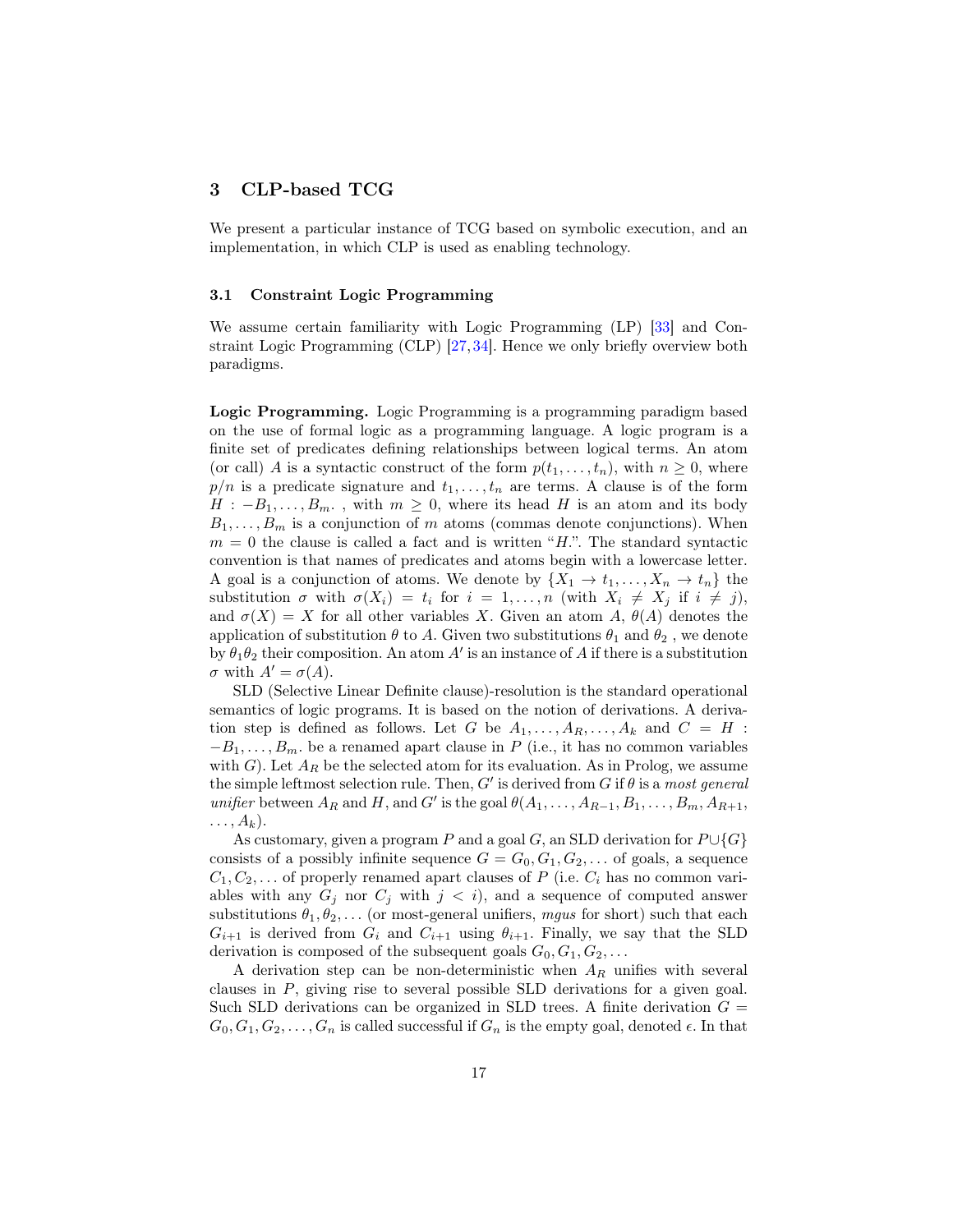case  $\theta = \theta_1 \theta_2 \dots \theta_n$  is called the computed answer for goal G. Such a derivation is called failing if it is not possible to perform a derivation step with  $G_n$ .

Executing a logic program  $P$  for a goal  $G$  consists in building an SLD tree for  $P \cup \{G\}$  and then extracting the computed answer substitutions from every non-failing branch of the tree.

Constraint Logic Programming. Constraint Logic Programming is a programming paradigm that extends Logic programming with Constraint solving. It augments the LP expressive power and application domain while maintaining its semantic properties (e.g., existence of a fixpoint semantics).

In CLP, the bodies of clauses may contain constraints in addition to ordinary literals. CLP integrates the use of a constraint solver to the operational semantics of logic programs. As a consequence of this extension, whereas in LP a computation state consists of a goal and a substitution, in CLP a computation state also contains a constraint store. The special constraint literals are stored in the constraint store instead of being solved according to SLD-resolution. The satisfiability of the constraint store is checked by a constraint solver. Then, we say that a CLP computation is successful if there is a derivation leading from the initial state  $S_0 = \langle G_0 | \text{true} \rangle$  (initially the constraint store is empty, i.e., true) to the final state  $S_n = \langle \epsilon | S \rangle$  such that  $\epsilon$  is the empty goal and S is satisfiable.

The CLP paradigm can be instantiated with many constraint domains. A constraint domain defines the class of constraints that can be used in a CLP program. Several constraint domains have been developed (e.g., for terms, strings, booleans, reals). A particularly useful constraint domain is CLP(FD) (Constraint Logic Programming over Finite Domains) [\[47\]](#page-46-10). CLP(FD) constraints are usually intended to be arithmetic constraints over finite integer domain variables. It has been applied to constraint satisfaction problems such as planning and scheduling [\[14,](#page-45-10)[34\]](#page-46-9). Some features of CLP(FD) that make it suitable for TCG of programs working with integers are:

- It provides a mechanism to define the initial finite domain of variables as an interval over the integers and operations to further refine this initial domain.
- It provides a built-in labeling mechanism, which can be applied on a list of variables to find values for them such that the current constraint store is satisfied.

As we will see in the next section, our CLP-based TCG framework will rely on CLP(FD) to translate conditional statements over integer variables into CLP constraints. Moreover, the labeling mechanism is essential to concretize the obtained test cases in order to obtain concrete input data amenable to be used and validated by testing tools.

## 3.2 CLP-based Test Case Generation

CLP-based Test Case Generation advocates the use of CLP technology to perform test case generation of imperative object-oriented programs. The process has two phases. In the first phase, the imperative object-oriented program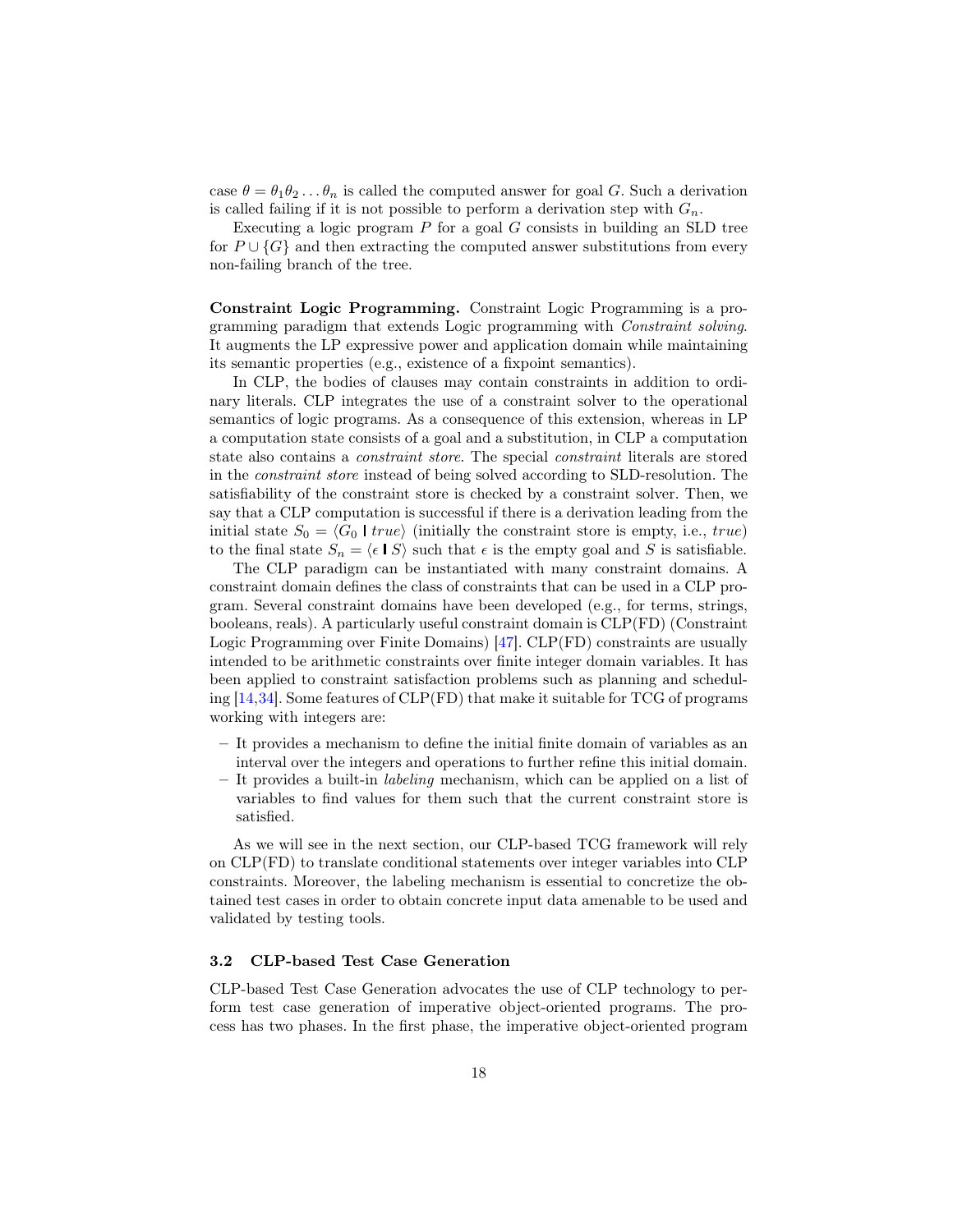under test is automatically transformed into an equivalent executable CLPtranslated program. Instructions that manipulate heap-allocated data are represented by means of calls to specific heap operations. In the second phase, the CLP-translated program is symbolically executed using the standard CLP execution and constraint solving mechanism. The above-mentioned heap operations are also implemented in standard CLP, in a suitable way in order to support symbolic execution. The next two sections overview these two phases, which are also shown graphically in Figure [7.](#page-18-0)

<span id="page-18-0"></span>

Fig. 7: CLP-based Test Case Generation Framework

The Imperative Object-Oriented Language. Although our approach is not tied to any particular imperative object-oriented language, we consider as the source language a subset of Java. For simplicity, we leave out of such subset features like concurrency, bitwise operations, static fields, access control (i.e., the use of public, protected and private modifiers) and primitive types besides integers and booleans. Nevertheless, these features can be relatively easy to handle in practice by our framework, except for concurrency, which is well-known to pose further challenges to symbolic execution and its scalability.

<span id="page-18-2"></span>CLP-translated Programs. The translation of imperative object-oriented programs into equivalent CLP-translated programs has been subject of previous work (see, e.g.,  $[2, 21]$  $[2, 21]$  $[2, 21]$ ). Therefore, we will recap the features of the translated programs without going into deep details of how the translation is done. The translation is formally defined as follows:

<span id="page-18-1"></span>Definition 1 (CLP-translated program). The CLP-translated program for a given method m from the original imperative object-oriented program consists of a finite, non-empty set of predicates  $m, m_1, \ldots, m_n$ . A predicate  $m_i$  is defined by a finite, non-empty set of mutually exclusive rules, each of the form  $m_i^k(In, Out, H_{in}, H_{out}, E) : -[g,]b_1, \ldots, b_j.,$  where:

- 1. In and Out are, resp., the (possibly empty) list of input and output arguments.
- 2.  $H_{in}$  and  $H_{out}$  are, resp., the input and (possibly modified) output heaps.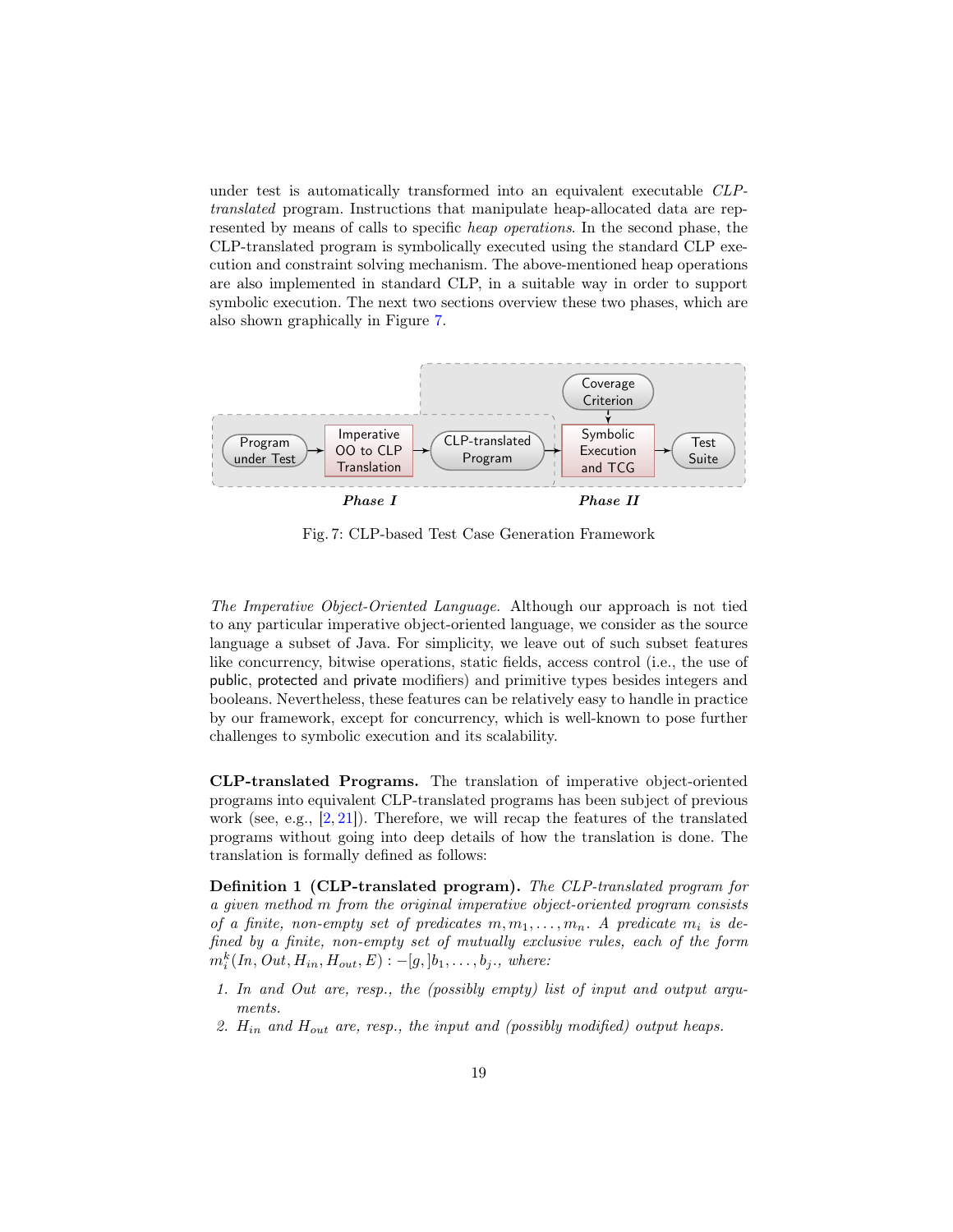- 3. E is an exception flag that indicates whether the execution of  $m_i^k$  ends normally or with an uncaught exception.
- <span id="page-19-1"></span>4. If  $m_i$  is defined by more than one rule, then  $g$  is the constraint that guards the execution of  $m_i^k$ , i.e., it must hold for the execution of  $m_i^k$  to proceed.
- 5.  $b_1, \ldots, b_j$  is a sequence of instructions including arithmetic operations, calls to other predicates and built-ins to operate on the heap, etc., as defined in Figure [8.](#page-19-0) As usual, an SSA transformation is performed [\[12\]](#page-45-12).

```
Clause ::= Pred(Args_{in}, Args_{out}, H_{in}, H_{out}, ExFlag) : [G, B_1, B_2, \ldots, B_n].G ::= Num^* \; ROp \; Num^* \; | \; Ref^*_1 \; \texttt{\textbackslash} = Re\emph{f}_2^* \; | \; \texttt{type}(H, Ref^*, T)B ::= Var \neq Num^* AOp Num^*Pred(Args_{in}, Args_{out},H_{in},H_{out},ExFlag)| new_object(H_{in}, C^*, Ref^*, H_{out})\mid new\frac{1}{\sqrt{2}}array(H_{in},T,Num^{*},Ref^{*},H_{out})\mid \textsf{length}(H_{in},Ref^{*},Var)\mid get_field(H_{in},Ref^*,FSig,Var) \mid set_field(H_{in},Ref^*,FSig, Data^*,H_{out})| get_array(H_{in}, Ref^*,Num^*,Var)| set_array(H_{in}, Ref^*, Num^*, Data^*, H_{out})Pred ::= Block \mid MSigArgs ::= [ ] | [Data^* |Args]Data ::= Num \mid Ref \mid ExFlagRe f ::= null \mid r(Var)ExFlag ::= ok \mid exc(Var)ROp ::= #> | #< | #>= | #=< | #= | #>=AOp ::= + |-| * | / | \modT ::= bool \mid int \mid C \mid array(T)FSiq ::= C:FNH ::= Var
```
Fig. 8: Syntax of CLP-translated programs

Specifically, CLP-translated programs adhere to the grammar in Figure [8.](#page-19-0) As customary, terminals start with lowercase (or special symbols) and non-terminals start with uppercase; subscripts are provided just for clarity. Non-terminals Block, Num, Var, FN, MSig, FSig and C denote, resp., the set of predicate names, numbers, variables, field names, method signatures, field signatures and class names. A clause indistinguishably defines either a method which appear in the original source program (MSig), or an additional predicate which correspond to an intermediate block in the control flow graph of original program (Block). A field signature FSig contains the class where the field is defined and the field name FN . An asterisk on a non-terminal denotes that it can be either as defined by the grammar or a (possibly constrained) variable (e.g., Num<sup>∗</sup> , denotes that the term can be a number or a variable). Heap references are written as terms of the form  $r(Ref)$  or *null*. The operations that handle data in the heap are translated into built-in heap-related predicates.

Let us observe the following: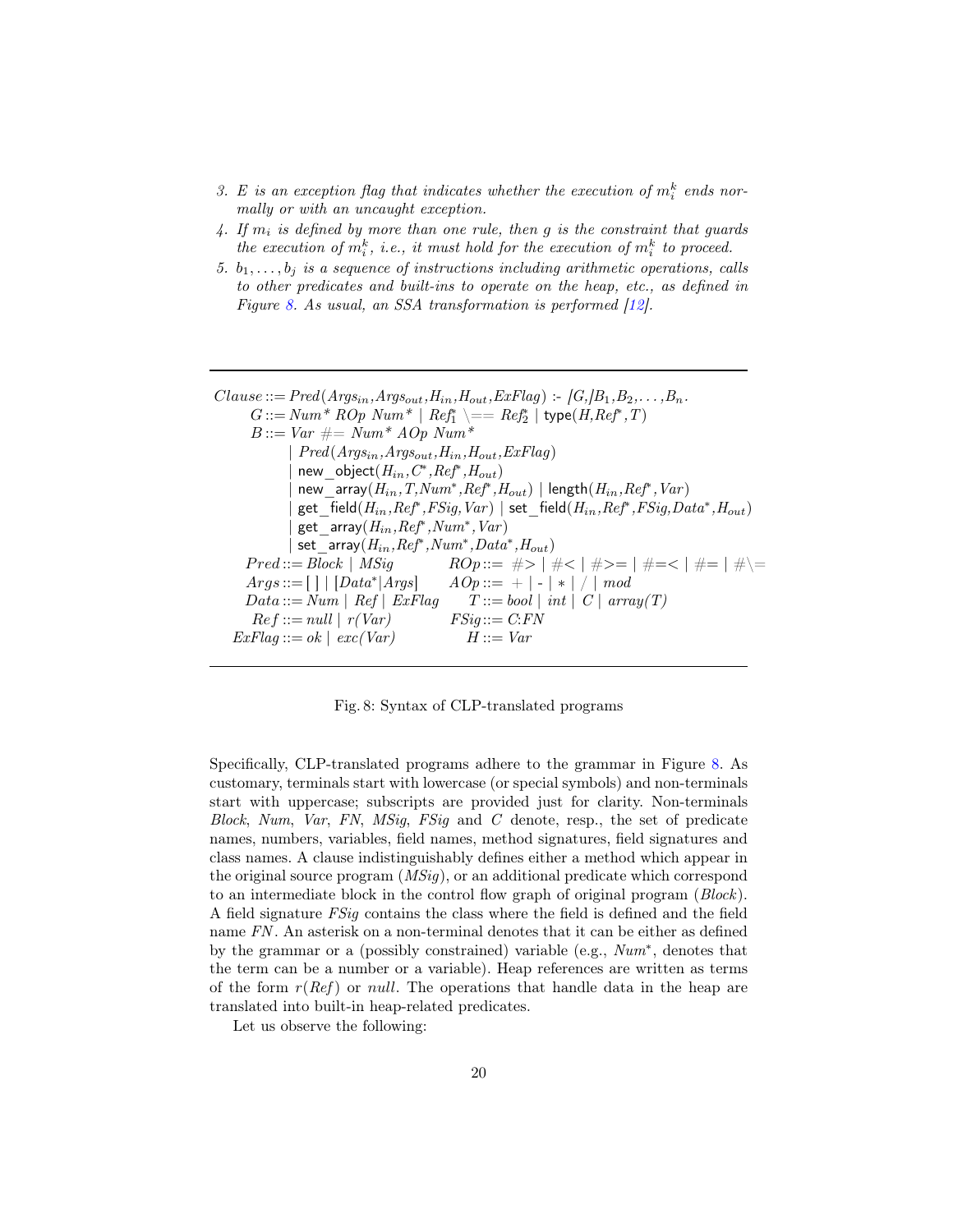- There exists a one-to-one correspondence between blocks in the control flow graph of the original program and rules in the CLP-translated one.
- Mutual exclusion between the rules of a predicate is ensured either by means of mutually exclusive guards, or by information made explicit on the heads of rules, as usual in CLP. This makes the CLP-translated program deterministic, as the original imperative one is (point [4](#page-19-1) in Definition [1\)](#page-18-1).
- The global memory (or heap) is explicitly represented by means of logic variables. When a rule is invoked, the input heap  $H_{in}$  is received and, after executing the body of the rule, the heap might be modified, resulting in  $H_{out}$ . The operations that modify the heap will be shown later.
- Virtual method invocations are resolved at compile-time in the original imperative object-oriented language by looking up all possible runtime instances of the method. In the CLP-translated program, such invocations are translated into a choice of type instructions which check the actual object type, followed by the corresponding method invocation for each runtime instance.
- Exceptional behavior is handled explicitly in the CLP-translated program.

These observations will become more noticeable later on Example [7.](#page-21-0)

Note that the above definition proposes a translation to CLP as opposed to a translation to pure logic (e.g. to predicate logic or even to propositional logic, i.e., a logic that is not meant for "programming"). This is because we then want to execute the resulting translated programs to perform TCG and this requires, among other things, handling a constraint store and then generating actual data from such constraints. CLP is a natural paradigm to perform this task.

Heap Operations. Figure [9](#page-21-1) summarizes the CLP implementation of the operations to create heap-allocated data structures (new\_object and new\_array) and to read and modify them (getfield, set\_array, etc.) [\[22\]](#page-45-13). These operations rely on some auxiliary predicates (like deterministic versions of member member det, of replace replace det, and nth0 and replace nth0 for arrays) which are quite standard and hence their implementation is not shown. For instance, a new object is created through a call to predicate new object( $H_{in}$ ,Class,Ref,H<sub>out</sub>), where H<sub>in</sub> is the current heap, Class is the new object's type, Ref is a unique reference in the heap for accessing the new object and  $H_{out}$  is the new heap after allocating the object. Read-only operations do not produce any output heap. For example, get\_field(H<sub>in</sub>,Ref,FSig,Var) retrieves from  $H_{in}$  the value of the field identified by  $FSig$  from the object referenced by  $Ref$ , and returns its value in Var leaving the heap unchanged. Instruction set\_field( $H_{in}$ ,Ref,FSig,Data, $H_{out}$ ) sets the field identified by FSig from the object referenced by Ref to the value Data, and returns the modified heap  $H_{out}$ . The remaining operations are implemented likewise.

The Heap term. Our CLP-translated programs manipulate the heap as a blackbox through its associated operations. The heaps generated and manipulated by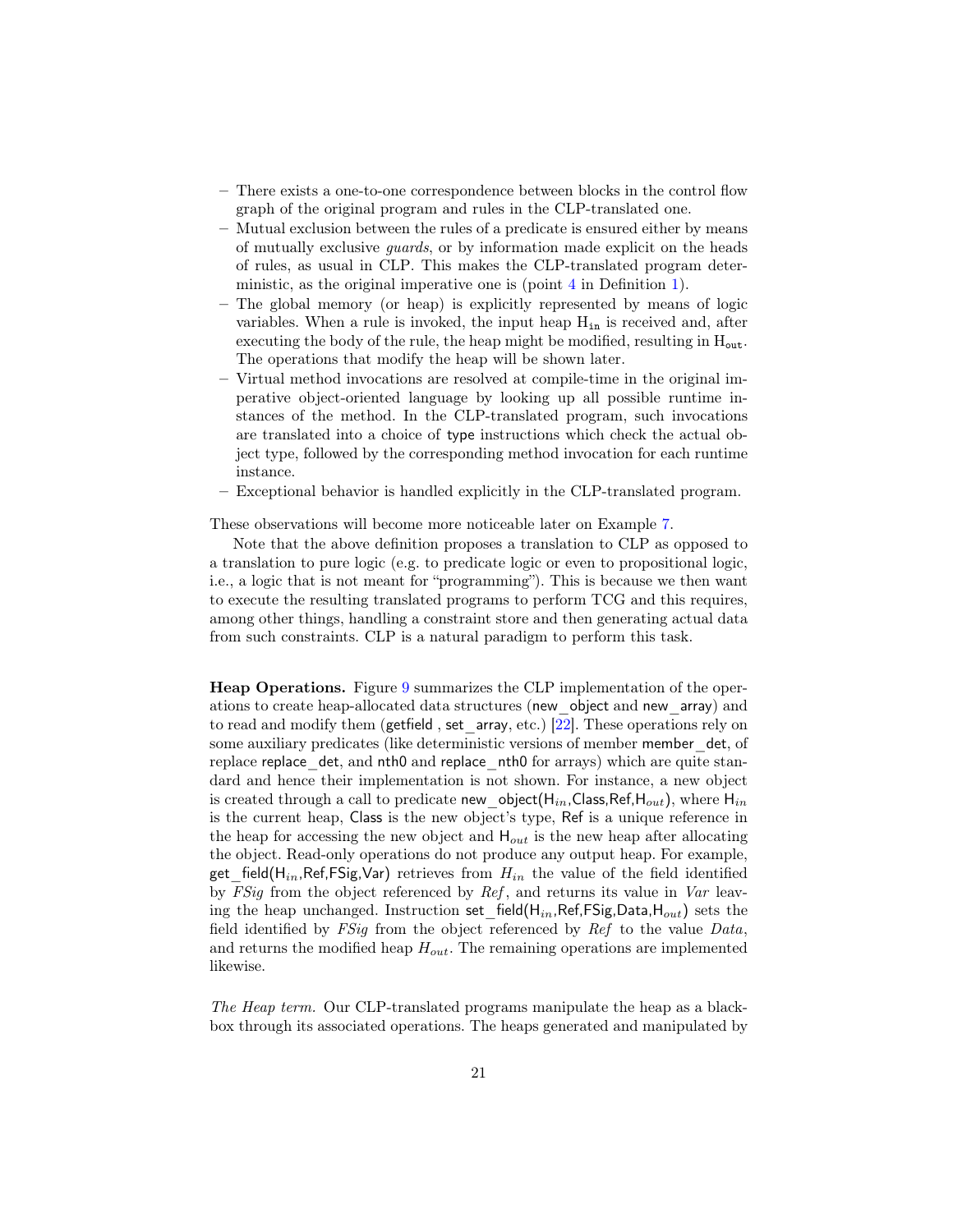```
new_object(H,C,Ref,H') :- build_object(C,Ob), new_ref(Ref),
                               H' = [(\text{Ref}, 0b) | H].new_array(H,T,L,Ref,H') :- build_array(T,L,Arr), new_ref(Ref),
                               H' = [(Ref, Arr) | H].type(H, Ref, T) :- get_{cell}(H, Ref, Cell), Cell = object(T, _).length(H, Ref, L) :- get_{cell}(H, Ref, Cell), Cell = array(,L, _).
   get_field(H,Ref,FSig,V) :- get_cell(H,Ref,Ob), FSig = C:FN,
                              0b = object(T, Fields), subclass(T, C),
                               member_det(field(FN,V),Fields).
      get_array(H,Ref,I,V) :- get_cell(H,Ref,Arr), Arr = array(\_,\_,Xs),
                               nth0(I,Xs,V).
set_field(H,Ref,FSig,V,H') :- get_cell(H,Ref,Ob), FSig = C:FN,
                               Ob = object(T, Fields), subclass(T, C),
                               replace_det(Fields,field(FN,_),field(FN,V),
                                            Fields'),
                               set_cell(H,Ref,object(T,Fields'),H').
   set_array(H,Ref,I,V,H') :- get_cell(H,Ref,Arr), Arr = array(T,L,Xs),
                               replace_nth0(Xs,I,V,Xs'),
                               set_cell(H,Ref,array(T,L,Xs'),H').
   get\_cell([(Ref', Cell')|_], Ref, Cell): Ref == Ref', !, Cell = Cell'.
              get_cell([_|RH],Ref,Cell) :- get_cell(RH,Ref,Cell).
    set_{cell}([Ref', _-)|H], Ref, Cell, H') :- Ref == Ref', !,
                                            H' = [(\text{Ref}, \text{Cell}) | H].set\_cell([(Ref', Cell')|H'],Ref,Cell,H) :- H = [(Ref',Cell')|H'],
                                            set_cell(H',Ref,Cell,H").
```
Fig. 9: Heap operations for ground execution [\[22\]](#page-45-13)

using these operations adhere to this grammar:

 $Heap ::= [] | [Loc|Heap]$  $Cell ::= object(C^*, Fields^*) | array(T^*,Num^*,Args^*)$  $Loc ::= (Num^*,Cell)$  $Fields ::= [\ ] | [field(FN, Data^*) | Fields^*]$ 

The heap is represented as a list of locations which are pairs formed by a unique reference and a cell. Each cell can be an object or an array. An object contains its type and its list of fields, each of which is made of its signature and data content. An array contains its type, its length and its list of elements.

<span id="page-21-0"></span>Example 7. Figure [10a](#page-22-0) shows the Java source code of class List, which implements a singly-linked list. The class contains one field first of type Node. As customary, Node is a recursive class with two fields: data of type int and next of type Node. Method remAll takes as argument an object l of type List, traverses it (outer while loop) and for each of its elements, traverses the this object and removes all their occurrences (inner loop). Figure [10b](#page-22-1) shows the equivalent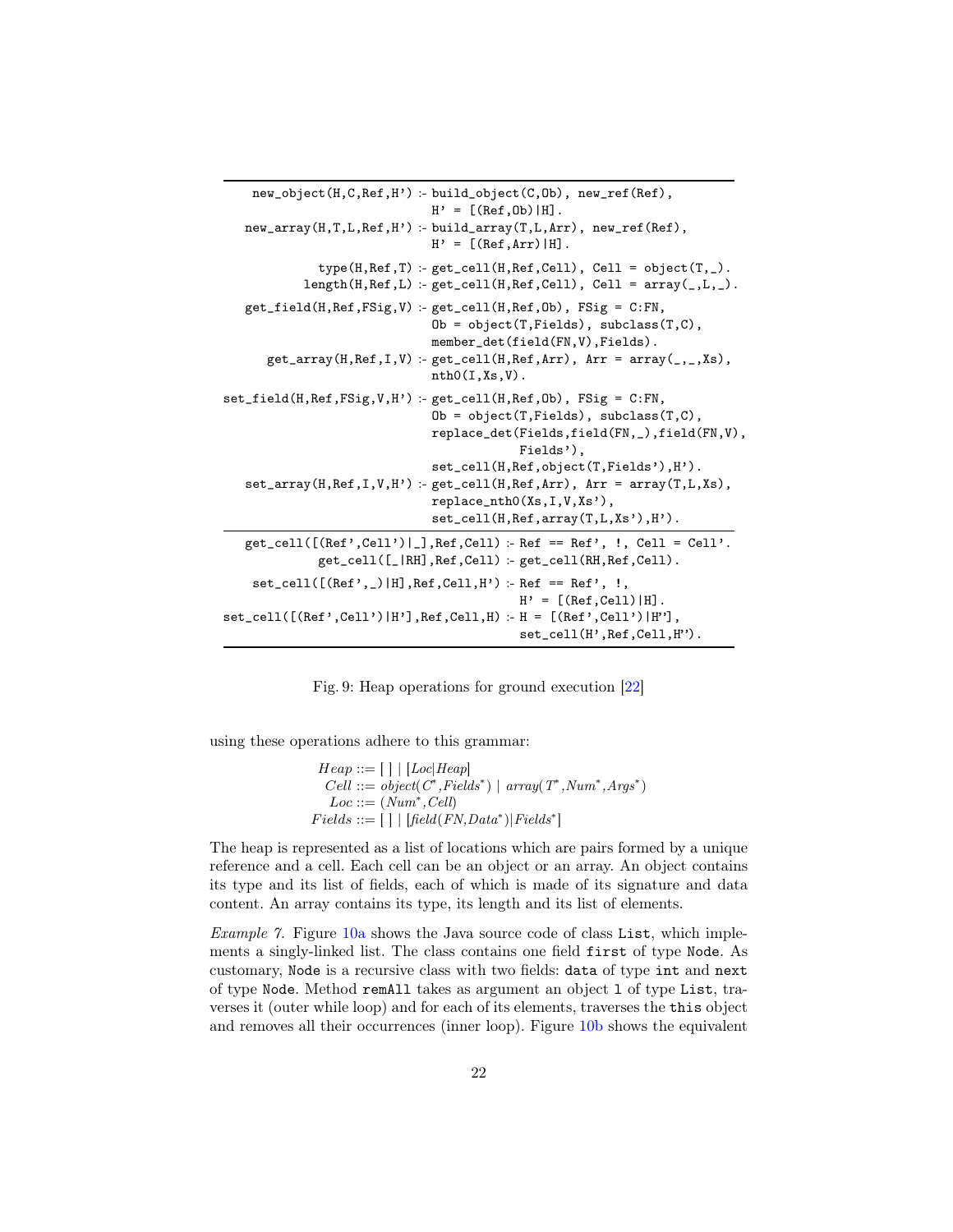```
1 class Node {
2 int data;
3 Node next;
4 }
5 class List {
6 Node first;
   7 void remAll(List l) {
     // block19 Node lf = l.first;
10 // loop1
11 while (lf != null) {
12 // block2
13 Node prev = null;
14 Node p = null;15 Node next = first;
16 // loop2
17 while (next != null) {
18 // block3
19 prev = p;
20 p = next;
21 next = next.next;
22 // if1
23 if (p.data == 1f.data)
24 // if2
25 if (prev == null) {
26 first = next;
p = null;28 } else {
29 prev.next = next;
30 p = prev;<br>31 }
31 }
32 }
33 // block4
34 lf = lf.next;
35 }
36 }
37 }
                                 remAll([r(Th),L],[],Hi,Ho,E) :-
                                   block1([Th,L],Hi,Ho,E).
                                 block1([Th,r(L)], Hi, Ho, E):
                                   get_field(Hi,L,first,LfR),
                                   loop1([Th,L,LfR],Hi,Ho,E).
                                 block1([Th,null],Hi,Ho,exc(E)) :-
                                   create_object(Hi,'NPE',E,Ho).
                                 loop1([Th,L,null],H,H,ok).
                                 loop1([Th,L,r(Lf)],Hi,Ho,E) :-
                                   block2([Th,L,Lf],Hi,Ho,E).
                                 block2([Th,L,Lf],Hi,Ho,E) :-
                                   get_field(Hi,Th,first,FR),
                                   loop2([Th,L,Lf,null,null,FR],Hi,Ho,E).
                                 loop2([Th,L,Lf,Prev,P,null],Hi,Ho,E) :-
                                   block4([Th,L,Lf],Hi,Ho,E).
                                 loop2([Th,L,L,f,Prev,P,r(F)], Hi, Ho,E):
                                   block3([Th,L,Lf,P,F],Hi,Ho,E).
                                 block3([Th,L,Lf,P,F],Hi,Ho,E) :-
                                   get_field(Hi,F,next,FRN),
                                   get_field(Hi,F,data,A),
                                   get_field(Hi,Lf,data,B),
                                   if1([A,B,Th,L,Lf,P,F,FRN],Hi,Ho,E).
                                 if1([A,B,Th,L,Lf,Prev,P,FRN],Hi,Ho,E) :-
                                   \# \equiv (A, B),
                                   loop2([Th,L,Lf,Prev,P,FRN],Hi,Ho,E).
                                 if1([A,A,Th,L,Lf,Prev,P,FRN], Hi, Ho,E):
                                   if2([Th,L,Lf,Prev,P,FRN],Hi,Ho,E).
                                 if2([Th,L,Lf,r(F),P,N],Hi, Ho,E):
                                   set_field(Hi,F,next,N,H2),
                                   loop2([Th,L,Lf,F,F,N],H2,Ho,E).
                                 if2([Th,L,Lf,null,P,N],Hi, Ho,E):
                                   set_field(Hi,Th,first,N,H2),
                                   loop2([Th,L,Lf,null,null,N],H2,Ho,E).
                                 block4([Th,L,L,ff],Hi, Ho, E):
                                   get_field(Hi,Lf,next,LfRN),
                                   loop1([Th,L,LfRN],Hi,Ho,E).
```
<span id="page-22-3"></span><span id="page-22-2"></span>(a) Java source code

<span id="page-22-1"></span>(b) CLP-translation

Fig. 10: CLP-based TCG example

(simplified and pretty-printed) CLP-translated code for method remAll. Let us observe some of the main features of the CLP-translated program. The if statement in line [23](#page-22-2) is translated into two mutually exclusive rules (predicate if1) guarded by an arithmetic condition. Similarly, the if statement in line [25](#page-22-3) is translated into predicate if2, implemented by two rules whose mutual exclusion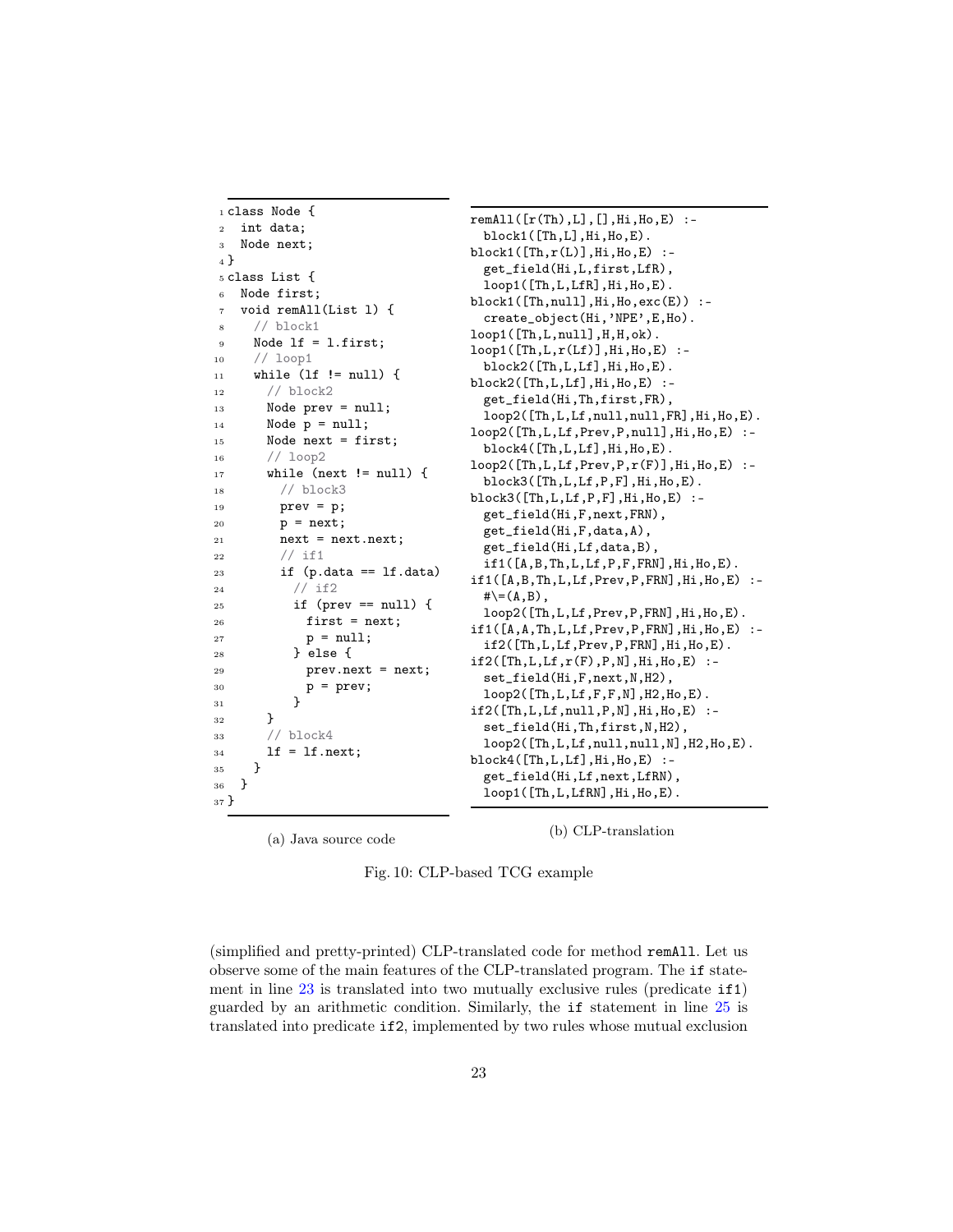is guaranteed by terms null and  $r(\_)$  appearing in each rule head. Observe that iteration in the original program (while constructions) is translated into recursive predicates. For instance, the head of the inner while loop is translated into predicate loop2, its condition is guarded by the rules of predicate cond2 (null or  $r(\_)$ , and recursive calls are made from predicates if 1 (first rule) and if 2 (both rules). Finally, exception handling is made explicit in the CLP-translated program; the second rule of predicate block1 encodes the runtime null pointer exception ('NPE') that raises if the input argument 1 is null.  $\Box$ 

#### 3.3 Semantics of CLP-translated Programs

The standard CLP execution mechanism suffices to execute the CLP-translated programs. Let us focus on the concrete execution of CLP-translated programs by assuming that all input parameters of the predicate to be executed (i.e., In and  $H_{in}$ ) are fully instantiated in the initial input state.

Let  $M$  be a method in the original imperative program,  $m$  be its corresponding predicate in the CLP-translated program  $P$ , and  $P'$  be the union of  $P$  and the predicates in Figure [9.](#page-21-1) As explained in the previous section, the operational semantics of the CLP program  $P'$  can be defined in terms of *derivations*. A derivation is a sequence of reductions between states  $S_0 \rightarrow_p S_1 \rightarrow_P \ldots \rightarrow_P S_n$ , also denoted  $S_0 \to_P S_n$ , where a state  $\langle G \mathbf{I} \theta \rangle$  consists of a goal G and a constraint store  $\theta$ . The concrete execution of m with input  $\theta$  is the derivation  $S_0 \to S_n$ , where  $S_0 = \langle m(In, Out, H_{in}, H_{out}, ExFlag) \mid \theta \rangle$  and  $\theta$  initializes In and  $H_{in}$  to be fully ground. If the derivation successfully terminates, then  $S_n = \langle \epsilon \mathbf{I} | \theta' \rangle$  and  $\theta'$  is the *output constraint store*.

This definition of concrete execution relies on the correctness of the translation algorithm, which must guarantee that the CLP-translated program captures the same semantics of the original imperative one [\[2,](#page-44-8) [21\]](#page-45-11).

Example 8. The following is a *correct* input state for predicate remAll/5:

```
\lvert \text{remAll}([\text{r}(1),\text{null}],0ut,
[(1,object('List',[field('Node':first,null)]))], Hout, E) |true\rangle
```
Observe that the list of input arguments and the input heap (both underlined) are fully instantiated. Argument  $r(1)$  corresponds to the implicit reference to the *this* object, which appears in the input heap term with its field first being instantiated to null. Concrete execution on this input state yields a final state in which:

```
Out = [ ] \wedgeHout = [(1,object('List',[field('Node':first,null)])),
        (2,object('NPE',[ ]))]∧
E = exc(2)
```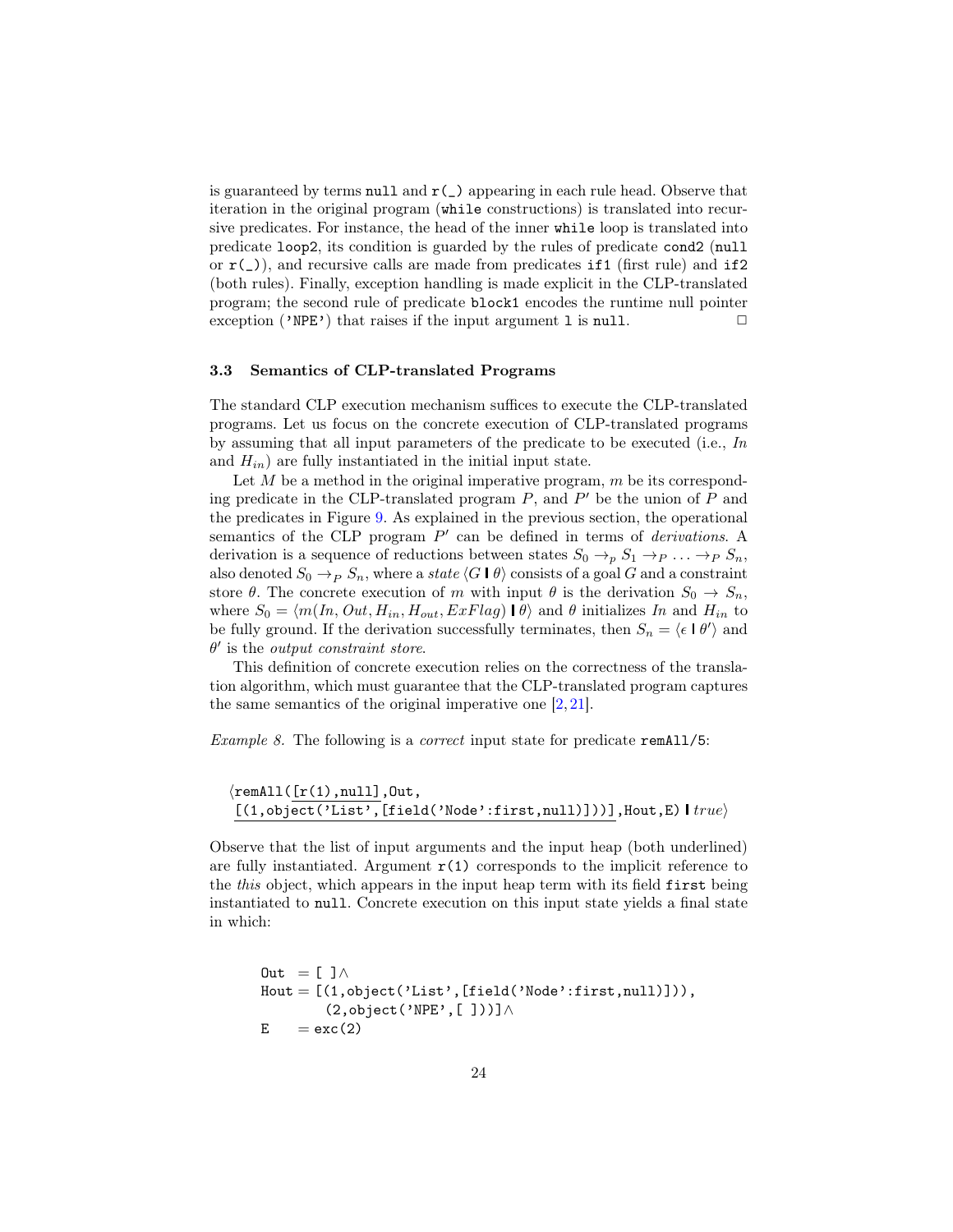Notice that in this final state, a new object of type NPE (Null Pointer Exception) is created in the heap. The fact that the execution ends with an uncaught exception is indicated in flag E.  $\Box$ 

#### 3.4 Symbolic Execution

When the source imperative language does not support dynamic memory, symbolic execution of the CLP-translated programs is attained by simply using the standard CLP execution mechanism to run the main goal (i.e., the predicate name after the method under test) with all arguments being free variables. The inherent constraint solving and backtracking mechanisms of CLP allow to keep track of path conditions (or constraint stores), failing and backtracking when unsatisfiable constraints are hit, hence discarding such execution paths; and succeeding when satisfiable constraints lead to a terminating state in the program, which in the context of TCG implies that a new test case is generated.

However, in the case of heap-manipulating programs, the heap-related operations presented in Figure [9](#page-21-1) fall short to generate arbitrary heap-allocated data structures and all possible heap shapes when accessing symbolic references. This is a well-known problem in TCG by symbolic execution. A naive solution to this problem could be to fully initialize all the reference parameters prior to symbolic execution. However, this would require imposing bounds on the size of input data structures, which is highly undesirable. Doing so would circumscribe the symbolic search space, hence jeopardizing the overall effectiveness of the technique.

Lazy Initialization. A straightforward generalization of predicate get cell in Figure [9](#page-21-1) provides a simple and flexible solution to the problem of handling arbitrary input data structures during symbolic execution, and constitutes a quite natural implementation of the lazy initialization technique in our CLP-based framework. Figure [11](#page-24-0) shows the new implementation of the get cell operations; observe that we have added just two new rules to the implementation shown in Figure [9.](#page-21-1)

<span id="page-24-0"></span>

| $get_{cell(H, Ref, Cell)}$ : $var(H), !, H = [(Ref, Cell)]_].$             |
|----------------------------------------------------------------------------|
| $get_{cell}([Ref', Cell') _], Ref, Cell)$ : Ref == Ref', !, Cell = Cell'.  |
| $get\_cell([Ref', Cell') _], Ref,[Cell): var(Ref), var(Ref'), Ref = Ref',$ |
| $Ce11 = Ce11'$ .                                                           |
| $get_{cell}([N_H],Ref,Cell)$ :- $get_{cell}(RH,Ref, Cell)$ .               |

Fig. 11: Redefining get cell operations for symbolic execution [\[22\]](#page-45-13)

The intuitive idea is that the heap during symbolic execution contains two parts: the known part, with the cells that have been explicitly created during symbolic execution appearing at the beginning of the list, and the *unknown part*,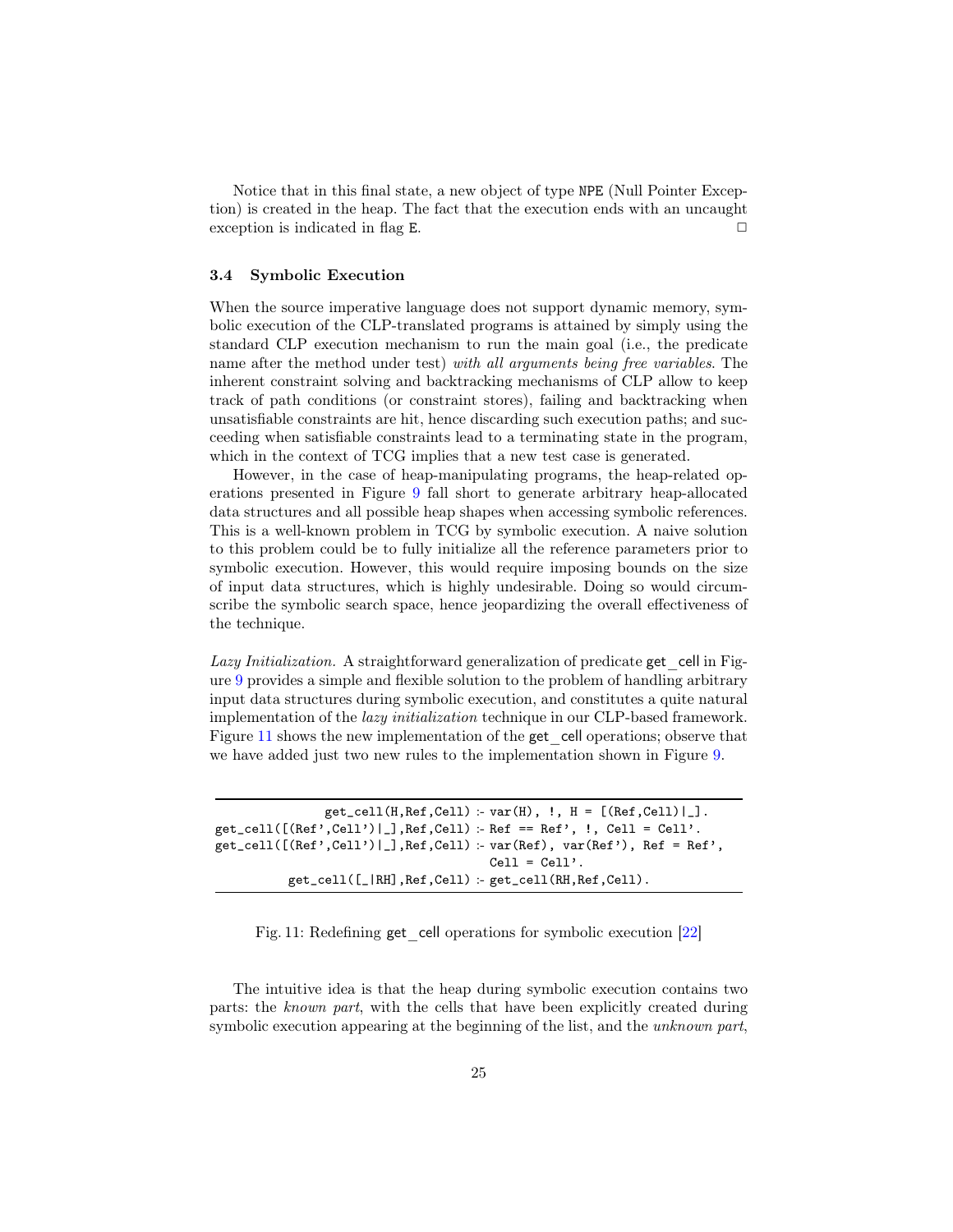which is a logic variable (tail of the list) in which new data can be added. Importantly, the definition of get\_cell/3 distinguishes two situations when searching for a reference: (i) It finds it in the known part (second clause), meaning that the reference has already been accessed earlier (note the use of syntactic equality rather than unification, since references at execution time can be variables); or (ii) It reaches the unknown part of the heap (a logic variable), and it allocates the reference (in this case a variable) there (first clause). The third clause of get\_cell/3 allows to consider all possible aliasing configurations among references. In essence, get cell/3 is therefore a CLP implementation of lazy initialization.

Let us illustrate the use of lazy initialization in symbolic execution with an example.

Example 9. Figure [12](#page-26-0) shows the CLP-translated program for method mist from Example [2.](#page-5-3) Let mist(In, Out, Hin, Hout, E) be the initial goal for symbolic execution. Observe that the input heap Hin is a free variable (i.e., fully unknown). Let us choose rule  $mist<sup>1</sup>$ . By doing so, the list of input arguments In gets instantiated to  $[r(A), R2]$ , which indicates that the first argument is a reference to an existing object in the heap, as opposed to the null reference in rule  $m$ ist<sup>2</sup>. The execution of the get\_field instruction imposes new constraints on the shape of the input heap. Namely, Hin is partially instantiated to  $[(A, object('C', [field(f, F) | M])) | N]$ . Observe that there is still an unknown part in the heap (variable N). Also, observe that the list of fields for object A is also represented by an open list, meaning that there might be other fields in this object, but nothing has been learned about them yet.

Now, let us assume that the execution proceeds with rules  $if<sup>1</sup>$  and then<sup>1</sup>. At this point, the second argument is also set to be a valid reference  $r(B)$ . The execution of the set field will internally reach predicate get cell (Figure [11\)](#page-24-0), leading to consider two possibilities:

– References  $R1=r(A)$  and  $R2=r(B)$  point to two different objects in the heap. In this case, the resulting output heap is

> $Hout = [ (A, object('C', [field(f, D1)|M]))$ ,  $(B, object('C', [field(f,1)|P]))|N],$

and the constraint store is  $\theta = \{D1 > 0\}.$ 

– References  $R1=r(A)$  and  $R2=r(A)$  point to the same object in the heap, i.e., they are aliased. Here, the resulting output heap is

Hout=[(A,object('C',[field(f,D1)|M]))|N], with  $\theta = \{D1 > 0\}$ .  $\Box$ 

To conclude this section, let us now provide a definition for symbolic execution in terms of the CLP derivation tree of the CLP-translated program extended with built-in operations to handle dynamic memory:

**Definition 2 (Symbolic Execution).** Let  $M$  be a method,  $m$  be its corresponding predicate from its associated CLP-translated program  $P$ , and  $P'$  be the union of P and the set of predicates in Figure [9.](#page-21-1) The symbolic execution of m is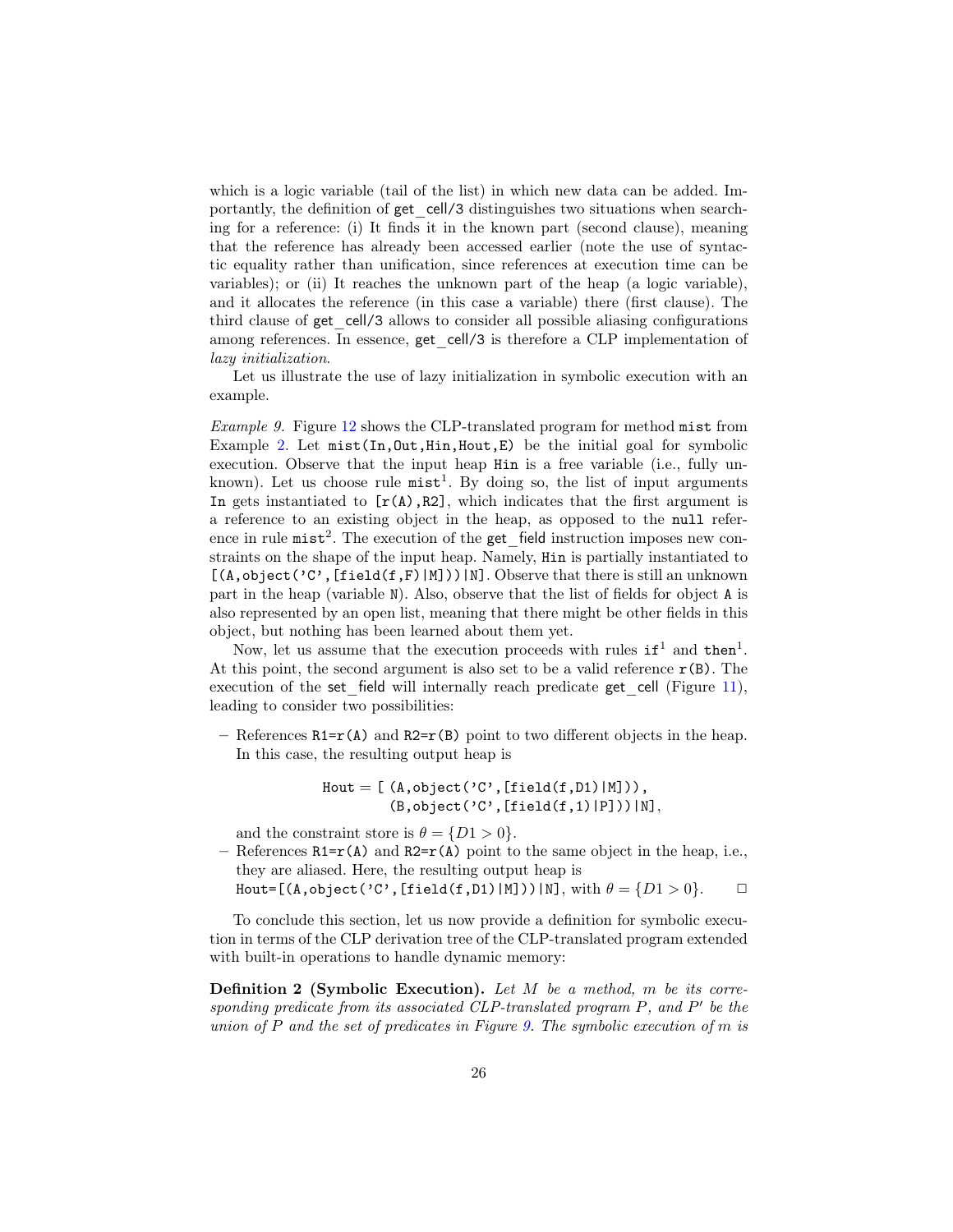```
{\tt mist}^1([{\tt r}({\tt A})\,, {\tt R2}] , [],Hin,Hout,E) :-
    get_field(Hin,A,f,D1),
    if([D1,A,R2],Hin,Hout,E).
<code>mist^2([null,R2],[],Hin,Hout,exc(Exc))</code> :-
    create_object(Hin,'NPE',Exc,Hout).
if^1([D1,A,R2],Hint, Hout, E):
    \#>(D1,0),then([R2],Hin,Hout,E).
if^2([D1,A,R2],Hint, Hout, ok) :-
    #<=(D1,0),
    set_field(Hin,A,f,0,Hout),
then^1([r(B)],Hin,Hout,ok) :-
    set_field(Hin,B,f,1,Hout).
then^2([null],Hint, Hout, exc(Exc)) :-
    create_object(Hin,'NPE',Exc,Hout).
```
Fig. 12: CLP-translated program for method mist (Example [2\)](#page-5-3)

the CLP derivation tree, denoted as  $\mathcal{T}_m$ , with root  $m(In, Out, H_{in}, H_{out}, E)$  and initial constraint store  $\theta = \{\}$  obtained using P'.

#### 3.5 Test Case Generation

When handling realistic programs, it is well-known that the symbolic execution tree to be explored is in general infinite. This is because iterative constructs such as loops and recursion, whose number of iterations depend on input arguments, usually induce an infinite number of execution paths when executed with symbolic input values. It is therefore essential to establish a termination criterion. Such a termination criterion can be expressed in different forms. For instance, a computation time budget can be established, or an explicit bound on the depth of the symbolic execution tree can be imposed (called *depth-k* criterion). In this thesis, we adopt a more code-oriented termination criterion. Specifically, we impose an upper bound  $k$  on the number of times each loop is iterated. As a byproduct of imposing such a bound, the loop-k structural coverage criterion below is satisfied.

Finite symbolic execution tree, test case, and TCG. Let us now establish definitions for key concepts of our approach:

<span id="page-26-1"></span>Definition 3 (Finite symbolic execution tree, test case, and TCG). Let m be the corresponding predicate for a method M in a CLP-translated program P, and let C be a termination criterion.

 $\mathcal{T}_m^{\mathcal{C}}$  is the finite and possibly incomplete symbolic execution tree of  $m$  with root  $m(In, Out, H_{in}, H_{out}, EF)$  w.r.t.  $C$ .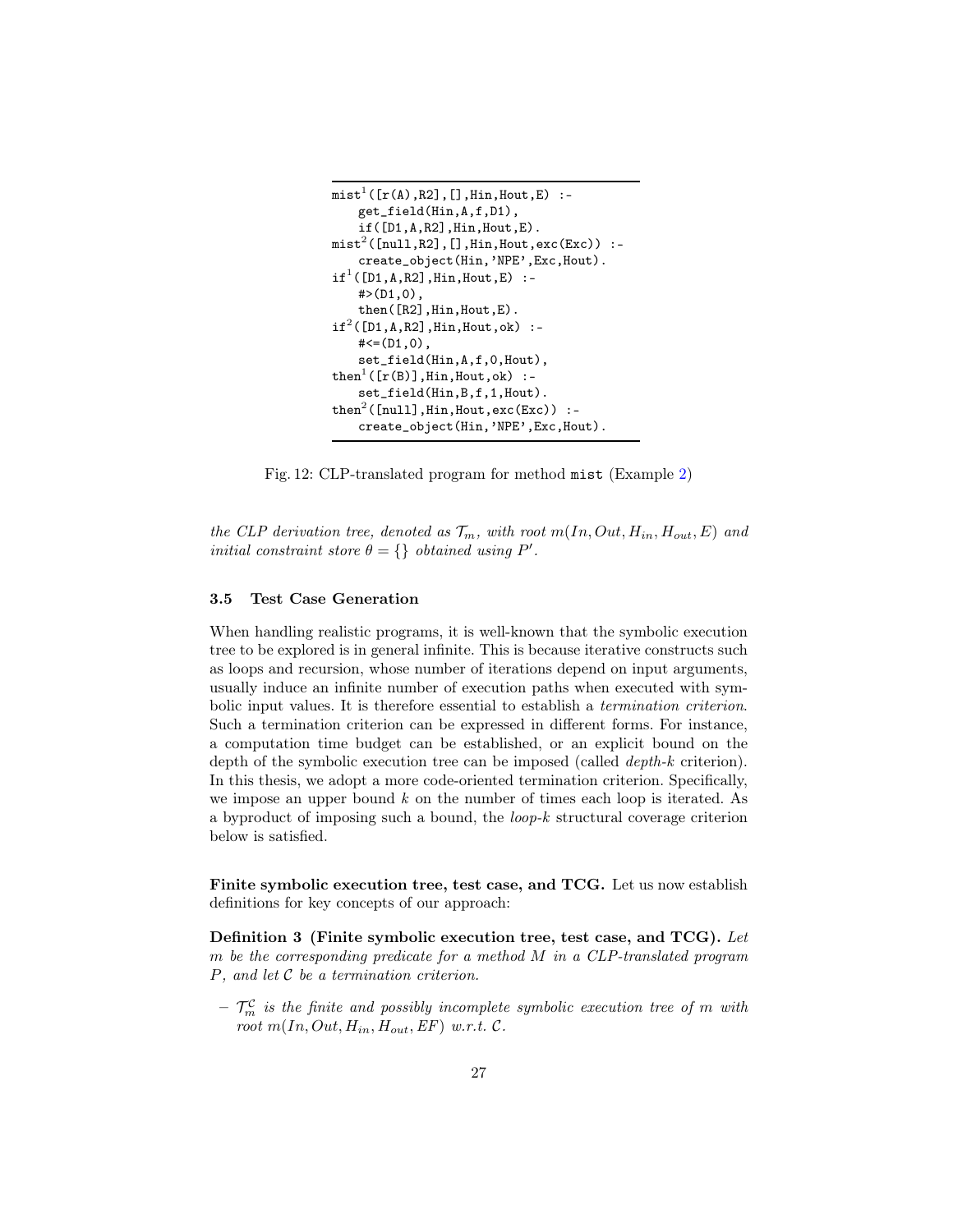<span id="page-27-0"></span>

| N                           | Input Heap                                                                                                          | Output Heap                                                                                 | <b>Constraint Store</b> | EF  |
|-----------------------------|---------------------------------------------------------------------------------------------------------------------|---------------------------------------------------------------------------------------------|-------------------------|-----|
| 1                           | this<br>$l$ . first $=$ null                                                                                        | this<br>$l$ . first $=$ null                                                                | Ø                       | ok  |
| $\mathcal{D}_{\mathcal{L}}$ | this.first $=$ null<br>l.first $\prec(A)$ null                                                                      | this.first $=$ null<br>l.first $\prec(A)$ null                                              | Ø                       | ok  |
| 3                           | $\rightarrow$ null<br>this.first $\Rightarrow$ A)<br>$1$ .first $\rightarrow$<br>$B^{\prime}$<br>$\rightarrow$ null | this.first $\Rightarrow$ (A)<br>$\rightarrow$ null<br>l.first $\rightarrow$ $(B)$<br>→ null | ${A \neq B}$            | ok  |
| 4                           | this.first $\Rightarrow$ A)<br>$l$ .first $\longrightarrow$<br>$A^*$                                                | $\rightarrow$ null this.first = null<br>$\rightarrow$ null                                  | Ø                       | ok  |
| 5                           | this<br>$\longmapsto$ null                                                                                          |                                                                                             | Ø                       | exc |
| 6                           | this.first $\Rightarrow$ (A)<br>$I =$ this                                                                          | $\rightarrow$ null this.first = null<br>$I =$ this                                          | Ø                       | ok  |
| 7                           | $\succ$ null<br>this.first $\rightarrow$<br>A<br>l.first                                                            | this.first $=$ null<br>l.first $\rightarrow$<br>$\,$ null                                   | Ø                       | ok  |

Table 4: Test cases for method remAll

- Let b be a successful (terminating) path in  $\mathcal{T}_m^{\mathcal{C}}$ . A test case for m w.r.t.  $\mathcal C$  is a 6-tuple of the form:  $\langle \sigma(n), \sigma(Out), \sigma(H_{in}), \sigma(H_{out}), \sigma(EF), \theta \rangle$ , where  $\sigma$ and  $\theta$  are, resp., the substitution and the constraint store associated to b.
- TCG is the process of generating the set of test cases obtained for all successful (terminating) paths in  $\mathcal{T}_m^{\mathcal{C}}$ .

In the remainder of this dissertation, we comply with the above abstract (symbolic) definition of test case, hence adopting a non-standard use of the term "test case". Standard test cases are concrete, i.e., actual input values on which the program under test can be run. In contrast, in this thesis a test case represents the class of inputs that will follow the same execution path, characterized by a path condition (and symbolic expressions for variables). A test suite is hence a set of test cases that characterizes all symbolic execution paths explored by symbolic execution using a particular termination criterion. Nevertheless, it is possible to produce actual values from the obtained symbolic test cases. This can be done in a straightforward subsequent stage in our framework. Namely, we can use the *labeling* mechanisms of standard *clpfd* domains to assign concrete values to all variables which satisfy the path condition, thus solving it. As a result of this last step, concrete and executable test cases are obtained.

Example 10. The test suite generated for method remAll for a loop-1 coverage criterion is shown in Table [4.](#page-27-0) The first 5 cases are generated without considering aliasing of references. By doing so, the last two cases are also generated. Let us explain in detail three of the obtained test cases: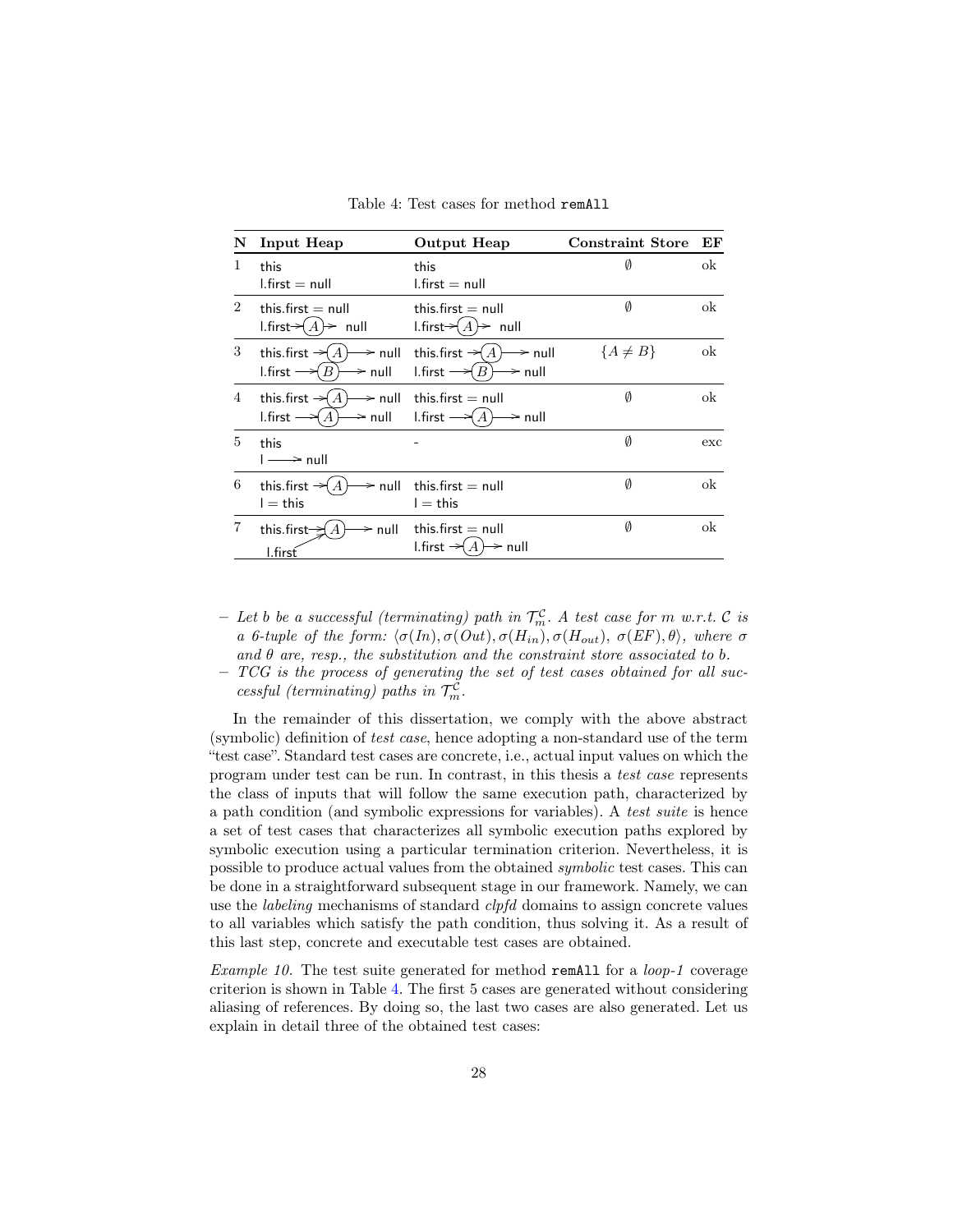- Case 3. Corresponds to the path in which both the this list and the input list 1 contain just one element. The constraint  $\{A \neq B\}$  indicates that fields this.first.data and l.first.data must have different values. The output heap is the same as the input heap, which means that the heap remains unchanged at the end of the execution path represented by this test case (although it may have suffered changes in intermediate derivations).
- Case 4. The input heap is the almost same as in case 3, but here, the symbolic variables corresponding to this.first.data and l.first.data are unified (variable  $A$ ), meaning that their values are the same. In the output heap, notice that the first node from the this list has been removed.
- Case 7. Reference fields this.first and l.first are aliased. That is, they point to the same Node object in the heap. Removing element A from the this list boils down to setting reference this.first to null, leaving the object in the heap intact.

Finally, as mentioned before, by solving the constraint system and applying labeling on the variables involved, concrete inputs can be obtained. A concrete instantiation for this test case would consist of the following input heap {this.first  $\rightarrow 1 \rightarrow$  null, l.first  $\rightarrow 2 \rightarrow$  null} where variables A and B have been assigned concrete values 1 and 2, respectively, such that the constraint store  $A \neq B$  is satisfied. As the test case specifies, the heap in the concrete output state remains unchanged.  $\Box$ 

The PET System. PET (Partial Evaluation-based Test case generator) is a system that implements the CLP-based TCG framework described in this chapter. It is is fully implemented in SWI-Prolog [\[48\]](#page-46-11) and uses the CLP(FD) library [\[47\]](#page-46-10) (Constraint Logic Programming over Finite Domains) as constraint solver. Some of the important features of the PET system are:

- It is generic. Provided that appropriate CLP translations are available, PET can work with other imperative object-oriented languages. That is, once the CLP translation is done, the language features are abstracted away. That is to say, the TCG phase of the approach implemented in PET is language independent. In this way, we elude the difficulties of explicitly dealing with features like recursion, procedure calls, dynamic memory allocation, exceptions, etc., whose treatment may differ from one language to another.
- It is flexible. Different termination (coverage) criteria can be easily incorporated to the PET system. These criteria are written in PET as predicates which are permanently checked during TCG. Adding new criteria consists in implementing such a predicate, which requires only basic knowledge of logic programming.
- It is incremental. One of the artifacts that the PET system generates is a test case generator. To the best of our knowledge, this is a unique feature in a TCG tool nowadays. Namely, PET allows to extend test suites by exploring further in the symbolic execution tree in an on-demand fashion. In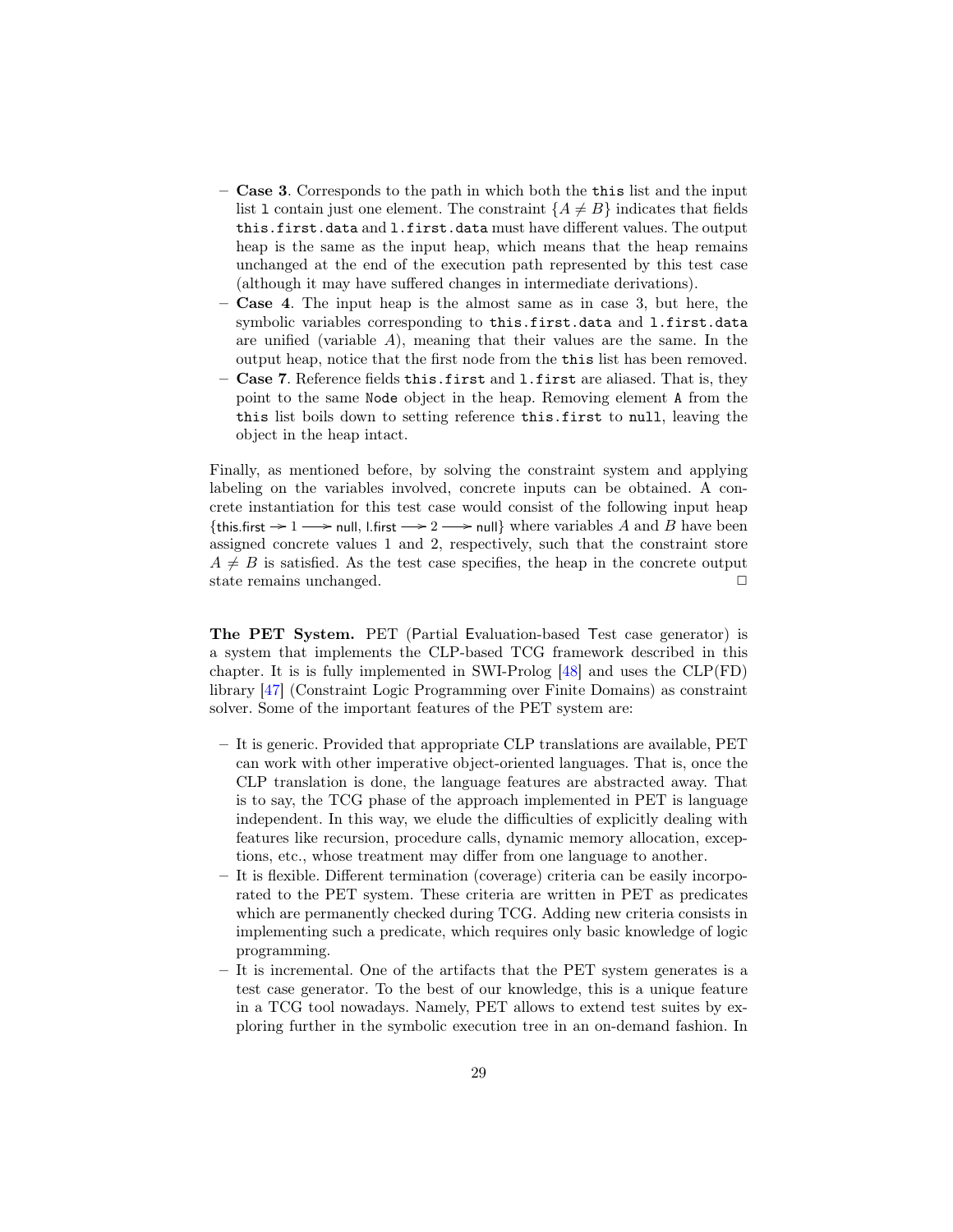other words, PET allows to incrementally relax the imposed termination criterion to explore symbolic execution paths that were initially pruned by the termination criterion.

The PET system is available for download as open-source software and for online use through its web interface at <http://costa.ls.fi.upm.es/pet>. Furthermore, an Eclipse plugin called jPET [\[3\]](#page-44-9) is available. jPET supports full sequential Java and some of its interesting features are:

- Interactive test case visualization. jPET integrates a test case viewer to allow an intuitive, interactive visualization of the information contained in test cases. This includes objects and arrays involved in the input and output heap terms.
- Trace highlighting. On selection of a particular test case, jPET highlights the sequence of instructions in the original Java source code that the test case exercises. Alternatively, a trace debugging feature allows for a step-by-step highlighting of the source code, as in the traditional style of code debugging.
- Parsing of method preconditions written in JML [\[28\]](#page-45-14). jPET enables the specification of conditions on the input arguments of methods. These conditions are written in a subset of JML (Java Modeling Language), the standard specification language within software verification of Java. Using preconditions allows steering symbolic execution towards interesting parts of the program under test, ignoring others that are less interesting.
- Generation of JUnit. JUnit is a Unit Testing Framework for Java, which provides a set of classes to support writing, executing and reusing test cases. jPET generates self-contained JUnit test cases, as shown in Example [4.](#page-9-0) Whereas those unit tests therein are rather simple, the generation of JUnit code for heap-manipulating programs is much more challenging, as it often involves the need to synthesize the input and output heaps and compare the output heap stored in the test case with the resulting heap after the execution of the test.

## <span id="page-29-0"></span>3.6 Guided CLP-based TCG

Whereas standard TCG by symbolic execution aims to cover all feasible paths of the program under test w.r.t. a termination criterion, in guided TCG, the termination criterion is combined with a selection criterion. To that end, the concept of coverage criterion is redefined to be a pair of two components  $\langle TC, SC \rangle$ . TC is a termination criterion that, as discussed earlier, ensures finiteness of symbolic execution. This can be done either based on execution steps or on loop iterations. Again, let us adhere to *loop-k*, which limits to a threshold  $k$  the number of allowed loop iterations and/or recursive calls (of each concrete loop or recursive method). SC is a selection criterion that determines which test cases the TCG must produce. In guided TCG this will steer symbolic execution towards the paths that should be explored. In particular, we consider the following two coverage criteria: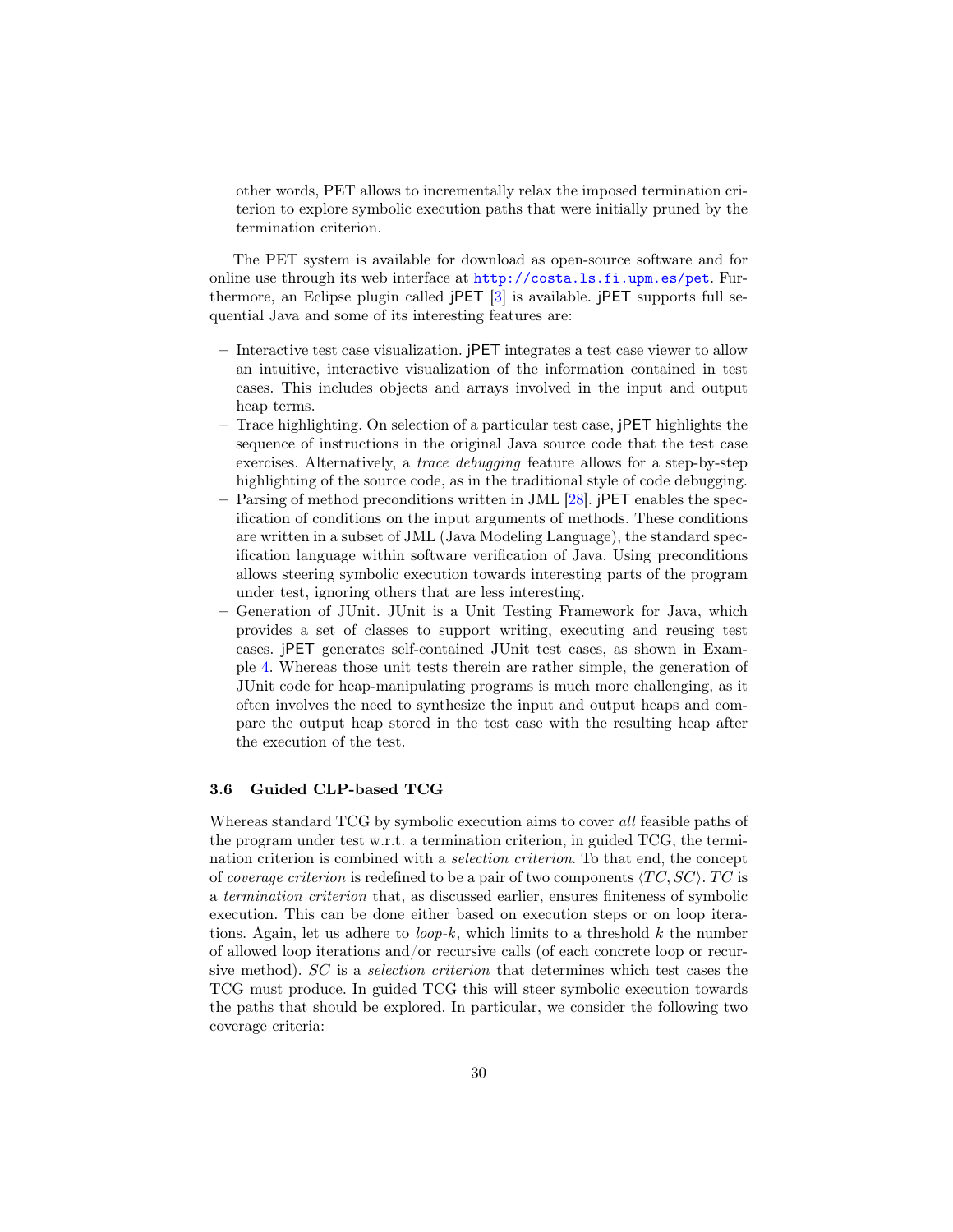- all-local-paths: It requires that all local execution paths within the method under test are exercised up to a *loop-k* limit. This has a potential interest in the context of unit testing, where each method must be tested in isolation.
- $program$ -points $(P)$ : Given a set of program points P, it requires that all of them are exercised by at least one test case up to a loop-k limit. This criterion is the most appropriate choice for bug-detection and reachability verification purposes. A particular case of it is statement coverage (up to a limit), where all statements in a program or method must be exercised.

This section develops a concrete methodology to incorporate selection criteria into the CLP-based TCG framework. To that end, we could employ a post-processing phase where only the test cases that are sufficient to satisfy the selection criterion are selected by looking at their traces. This is however not an appropriate solution in general due to the exponential explosion of the paths that have to be explored in symbolic execution. Instead, we now aim at using the selection criterion to drive the TCG process towards satisfying paths, stressing to avoid as much as possible the exploration of irrelevant and redundant ones. The key idea that allows us to guide the TCG process is to pass trace terms as input arguments to symbolic execution. These trace terms can be complete or partial, which allows guiding completely or partially, the symbolic execution towards specific paths.

First, let us define the notion of trace term and update Definition [1](#page-18-1) to add a trace term as an additional argument to each rule of the CLP-translated program, which enables us to keep track of the sequence of rules that are symbolically executed. Notice that trace terms are not cardinal components in the translated program, but rather a supplementary argument with a central role in this chapter.

Definition 4 (CLP-translated program with traces). Given the rule of Definition [1,](#page-18-1) its CLP-translation with trace is:  $m(In, Out, H_{in}, H_{out}, EF, T)$  : −  $g, b'_1, \ldots, b'_n$ ." where:

- In, Out,  $H_{in}$ ,  $H_{out}$  and EF remain as in Definition [1.](#page-18-1)
- $-$  T is the trace term for m of the form  $m(k, P, \langle T_{c_i}, \ldots, T_{c_m} \rangle)$ , where
	- $P$  is the (possibly empty) list of trace parameters, i.e., the subset of the variables in rule  $m^k$  on which the resource consumption depends.
		- $c_i, \ldots, c_m$  is the (possibly empty) subsequence of method calls in  $b_1, \ldots, b_n$ .
	- $T_{c_j}$  is a free logic variable representing the trace term associated to the  $\overline{call} c_i$ .
- Calls in the body of the rule are extended with their corresponding trace terms, i.e., for all  $1 \leq j \leq n$ , if  $b_j \equiv p(I_p, O_p, H_{in_p}, H_{out_p})$ , then  $b'_j \equiv$  $p(I_p, O_p, H_{in_p}, H_{out_p}, T_{c_j})$ ; otherwise  $b'_j \equiv b_j$ .

Now, let us revisit the definition of test case and TCG (Definition [3\)](#page-26-1) to incorporate the notion of trace as an input argument for symbolic execution.

**Definition 5** (Test case with trace and TCG). Given a method m, a termination criterion  $C$  and a successful (terminating) path b in the symbolic execution tree  $\mathcal{T}_m^C$  with root  $m(In, Out, H_{in}, H_{out}, EF, T)$ , a test case with trace for m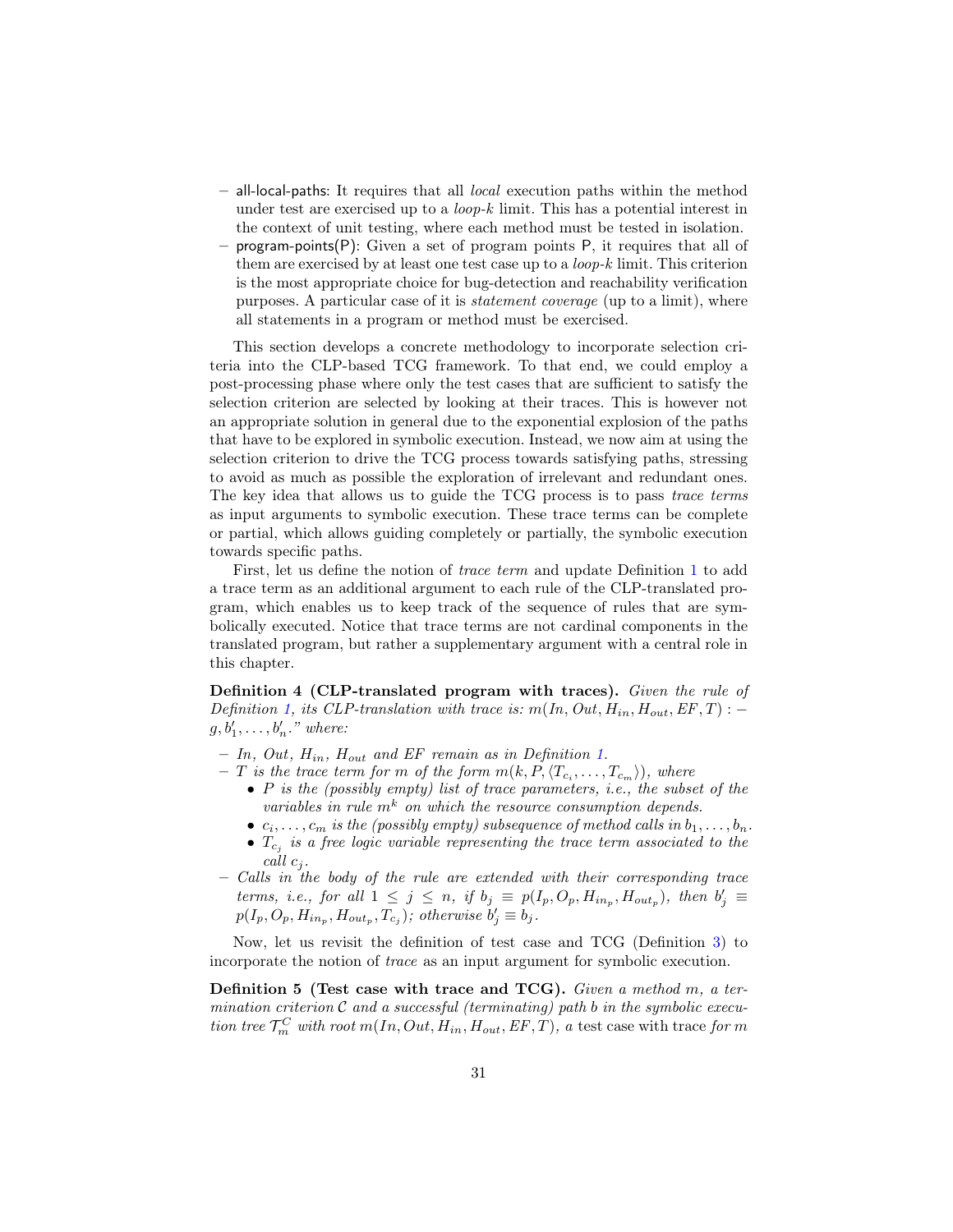w.r.t. C is a 6-tuple of the form:  $\langle \sigma(n), \sigma(Out), \sigma(H_{in}), \sigma(H_{out}), \sigma(EF), \sigma(T), \theta \rangle$ , where  $\sigma$  and  $\theta$  are, resp., the set of bindings and the constraint store associated to b. TCG generates the set of test cases with traces obtained for all successful paths in  $\mathcal{T}_m^C$ .

**Trace-guided TCG.** Given a method m, a coverage criterion  $C = \langle TC, SC \rangle$ , and a (possibly partial) trace  $\pi$ , trace-guided TCG generates the set tgTCG of test cases obtained for all successful branches of m using  $\pi$  as a guiding input argument for symbolic execution. Observe that the TCG guided by one trace  $\pi$ generates: (a) exactly one test case if  $\pi$  is complete and corresponds to a feasible path; (b) none if  $\pi$  is unfeasible; or (c) possibly several test cases if  $\pi$  is partial. In the latter case the traces of all test cases are instantiations of the partial trace.

For convenience, let us also define firstOf-tgTCG $(m, TC, \pi)$  to be the unary set containing the leftmost successful branch of the symbolic execution tree of  $m$ . Now, by relying on the existence of a trace generator  $TraceGen$  that generates, on demand and one by one, (possibly partial) traces according to  $\mathcal{C}$ , we define in Algorithm [1](#page-31-0) a generic scheme for guided TCG.

<span id="page-31-0"></span>

| Algorithm 1 Generic scheme for guided TCG                        |
|------------------------------------------------------------------|
| Input: $M$ , and $\langle TC, SC \rangle$                        |
| $TestCases = \{\}$                                               |
| while TraceGen has more traces and TestCases does not satisfy SC |
| Ask TraceGen to generate a new trace in Trace                    |
| $TestCases = TestCases \cup firstOf-tgTCG(M, TC, Trace)$         |
| Output: TestCases                                                |
|                                                                  |

The intuition is as follows: the trace generator generates a trace, possibly using for that  $SC$ ,  $TC$  and the current  $TestCase$ . If the generated trace is feasible, then the first solution of its trace-guided TCG is added to the set of test cases. The process finishes either when SC is satisfied, or when the trace generator has already generated all traces up to  $TC$ . If the trace generator is complete (see below), this means that SC cannot be satisfied within the limit imposed by  $TC$ . Observe that for some selection criteria, e.g., all-local-paths, the calls to firstOf-tgTCG can be computed in parallel.

*Example 11.* Figure [13a](#page-32-0) shows a Java program made up of three methods:  $lcm$ calculates the least common multiple of two integers, gcd calculates the greatest common divisor of two integers, and abs returns the absolute value of an integer. Figure [13b](#page-32-1) shows the equivalent CLP-translated program. Method 1cm is translated into predicates lcm, cont, try and div. As per Section [3.2,](#page-18-2) the translation preserves the control flow of the program and transforms iteration into recursion (e.g. method gcd). Note that the example has been chosen deliberately small and simple to ease comprehension. Let us consider the TCG for method lcm with program-points for points  $\mu$  and  $\kappa$  as selection criterion. Let us assume that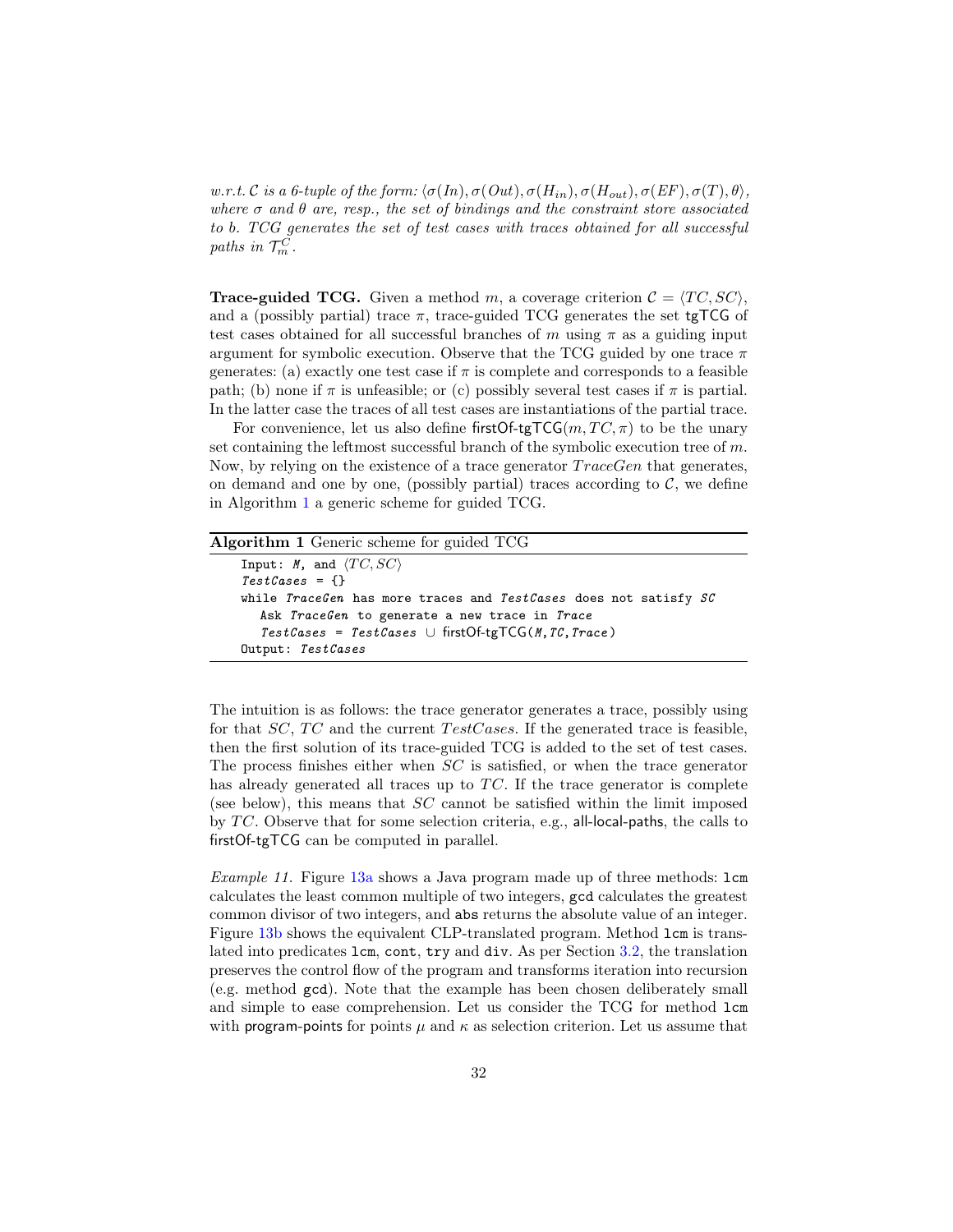```
int lcm(int a,int b) {
  if (a < b) {
   int aux = a;
    a = b;b = aux;}
  int d = \gcd(a, b);
  try {
   return abs(a*b)/d;
  } catch (Exception e) {
   return -1; \qquad \qquad \qquad \textcircled{h}}
}
int gcd(int a,int b) {
  int res;
  while (b != 0) {
   res = a/b;a = b;b = res;};
  return abs(a);
}
int abs(int a) {
  if (a \ge 0)return a; \qquad \qquad (\kappa)else
    return -a;
}
    (a) Java source code
                                    lcm([A,B],[R],_{-,-,-},E,lcm(1,[T])) :-
                                         A #>= B,
                                         cont([A,B],[R],_{-,-},E,T).
                                     lcm([A,B],[R],_{-,-},E,lcm(2,[T])) :-
                                         A #< B,
                                         cont([B,A],[R],_{-,-},E,T).
                                     cont([A, B], [R], ..., E, cont(1, [T, V])) :-
                                         gcd([A,B],[G],...,E,T),
                                         try([A,B,G],[R],\_,E,V).try([A,B,G],[R],_{-,-},E,try(1,[T,V])) :-
                                        M \neq A*B,
                                         \mathtt{abs}([M],[S],\_,\_,E,T),
                                         div([S,G],[R],_{-,-},E,V).
                                     try([A,B,G],[R],_{-,-},exc,try(2,[])).
                                     div([A,B],[R], _{-}, _{0}k,div(1,[])) :-
                                         B \# \geq 0,
                                         R #= A/B.
                                     div([A,0],[-1],_,_,catch,div(2,[])). \omegagcd([A,B],[D],...,E,gcd(1,[T])) :-
                                         loop([A,B],[D],_,_,E,T).
                                     loop([A, 0], [F], ..., E, loop(1, [T])) :-
                                         abs ([A], [F], \_, E, E, T).
                                     loop([A,B],[E],_{-,-},G,loop(2,[T])) :-
                                         B \# \geq 0,
                                         body([A,B],[E],\_,\_,G,T).
                                    body([A, B],[R], _{-, -},E, body(1,[T])) :-
                                         B \# \ = 0,
                                         M \neq A \mod B,
                                         \texttt{loop}(\texttt{[B,M]},\texttt{[R]},\_,\_,\_\},E,T) .
                                     body([A,0],[R],_,_,exc,body(2,[])).
                                     abs([A], [A], ..., sk, abs(1, [])) :-
                                         A #>= 0. \qquad \qquad \textcircled{k}abs([A],[-A],_,_,ok,abs(2,[])) :-
                                         A #< 0.
```
<span id="page-32-1"></span>(b) CLP-translation

Fig. 13: Guided TCG Example: Java (left) and CLP-translated (right) programs.

the trace generator starts generating the following two traces:

 $t_1: \text{lcm}(1, [\text{cont}(1, [G, \text{check}(1, [A, \text{div}(2, []))]]))])$  $t_2: \text{lcm}(2, [\text{cont}(1, [G, \text{check}(1, [A, \text{div}(2, []]))]]))$ 

The first iteration does not add any test case since trace  $t_1$  is unfeasible. Trace  $t_2$  is proved feasible and a test case is generated. The selection criterion is now satisfied and therefore the process finishes. The following test case is obtained for the program-points criterion for method 1cm and program points  $(\hat{\mu})$  and  $(\hat{\kappa})$ . This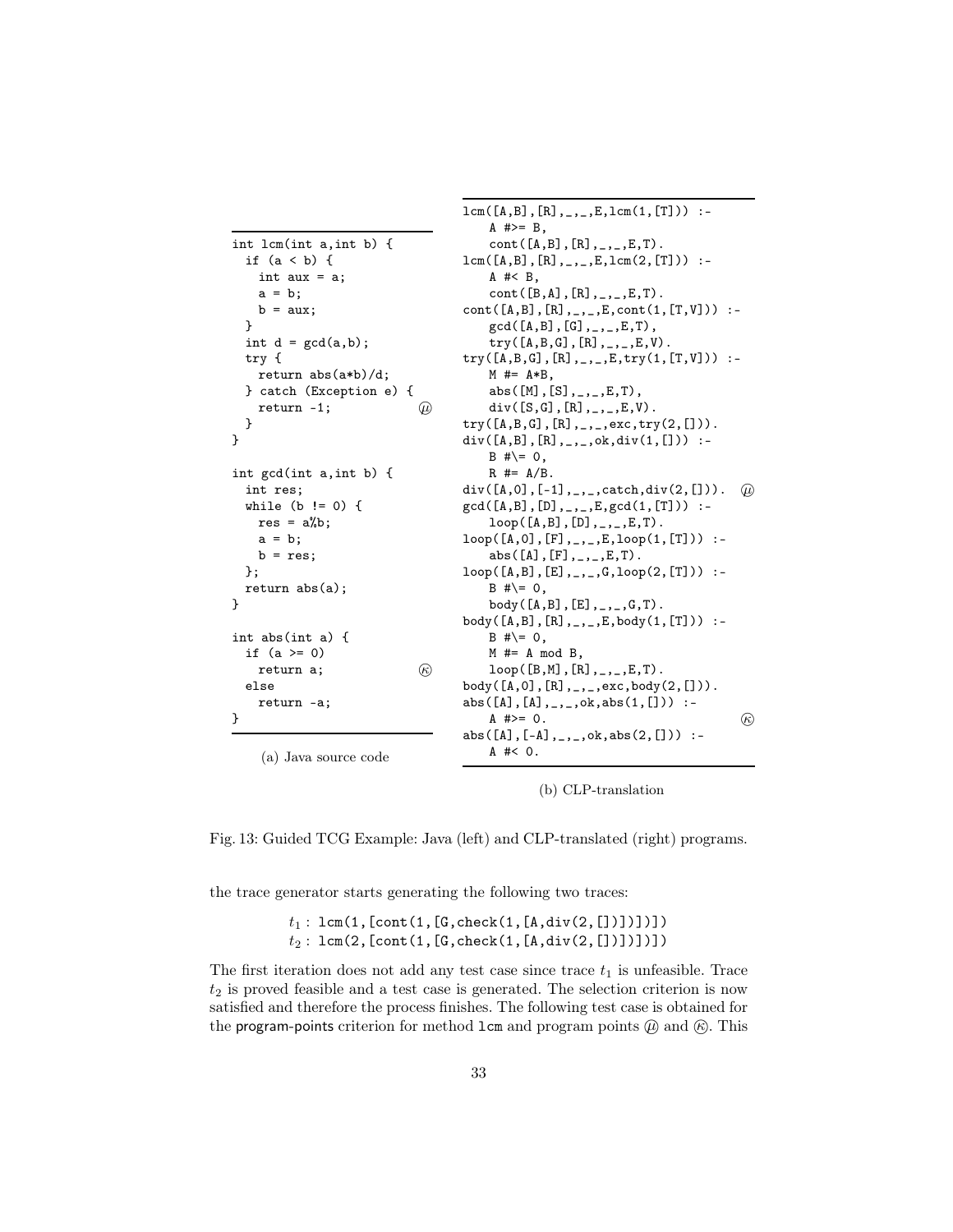particular case illustrates specially well how guided TCG can reduce the number of produced test cases through adequate control of the selection criterion.

| <i>Constraint store</i> | Trace                                               |
|-------------------------|-----------------------------------------------------|
| ${A=B=0.0ut=-1}$        | $lcm(1, [cont(1, [gcd(1, [loop(1, [abs(1, [])])]),$ |
|                         | try(1, [abs(1, []), div(2, [])])]                   |

 $\Box$ 

There are two properties of high importance in guided TCG, completeness and effectiveness. Intuitively, a concrete instantiation of the guided TCG scheme is complete if it never reports that the coverage criterion is not satisfied when it is indeed satisfiable. Effectiveness is related to the number of iterations the algorithm performs. These two properties depend completely on the trace generator. A trace generator is complete if it produces an over-approximation of the set of traces satisfying the coverage criterion. Its effectiveness depends on the number of redundant and/or unfeasible traces it generates: the larger the number, the less effective the trace generator.

Trace Generators for Structural Coverage Criteria. Let us now describe a general approach to build complete and effective trace generators for structural coverage criteria by means of program transformations. Then, we describe in detail an instantiation for the all-local-paths coverage criteria.

The trace-abstraction of a program can be defined as follows. Given a CLPtranslated program with traces  $P$ , its trace-abstraction is obtained as follows: for every rule of  $P$ , (1) remove all atoms in the body of the rule except those corresponding to rule calls, and (2) remove all arguments from the head and from the surviving atoms of (1) except the last one (i.e., the trace term).

Example 12. Figure [14](#page-34-0) shows the trace-abstraction for the CLP-translated program of Figure [13b.](#page-32-1) Observe that the trace-abstraction basically corresponds the control-flow graph of the CLP-translated program.  $\Box$ 

The trace-abstraction can be directly used as a trace generator as follows: (1) Apply the termination criterion in order to ensure finiteness of the process. (2) Select, in a post-processing, those traces that satisfy the selection criterion. Such a trace generator produces on backtracking a superset of the set of traces of the program satisfying the coverage criterion. Note that, this can be done as long as the criteria are structural. The obtained trace generator is by definition complete. However, it can be very ineffective and inefficient due to the large number of unfeasible and/or unnecessary traces that it can generate.

In the following, we propose a concrete, and more effective, instantiation for the all-local-paths coverage criteria. As we will see, this is done by taking advantage of the notion of partial traces and the implicit information on the concrete coverage criteria. A concrete instantiation for the program-points coverage criteria is described at [\[39\]](#page-46-12).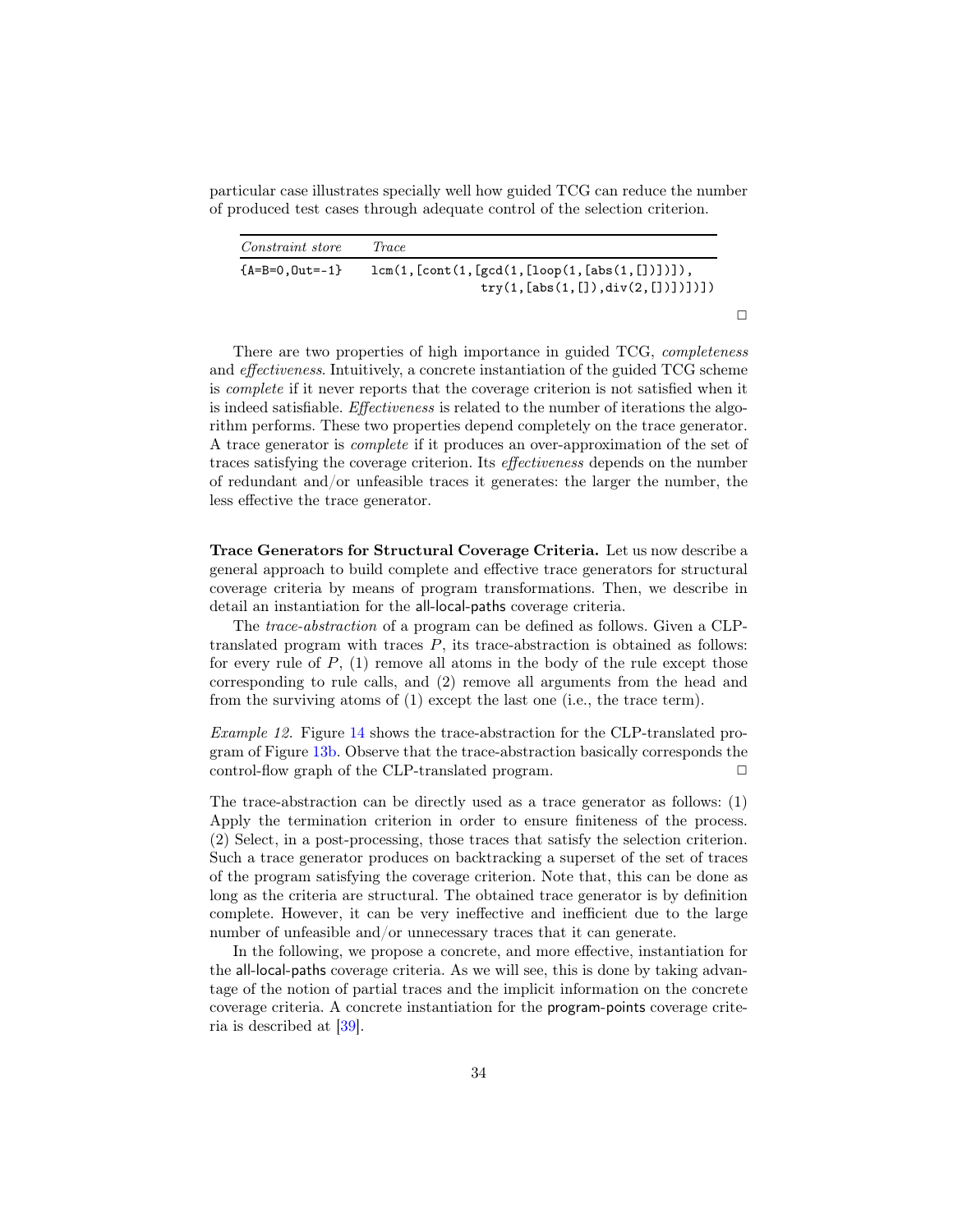<span id="page-34-0"></span>

| $lcm(lcm(1,[T]))$ :- $cont(T)$ .                 |
|--------------------------------------------------|
| $lcm(lcm(2,[T]))$ :- $cont(T)$ .                 |
| $cont(cont(1, [T, V]))$ :- $gcd(T)$ , $try(V)$ . |
| $try(try(1, [T, V])) : = abs(T), div(V).$        |
| $try(try(2, []))$ .                              |
| $div(div(1, []))$ .                              |
| $div(div(2, []))$ .                              |
| $gcd(gcd(1, [T]))$ :- $loop(T)$ .                |
| $loop(loop(1, [T]))$ :- abs(T).                  |
| $loop(loop(2, [T]))$ :- $body(T)$ .              |
| $body(body(1, [T]))$ :- $loop(T)$ .              |
| body(body(2, []).                                |
| $abs(abs(1, []))$ .                              |
| $abs(abs(2, []))$ .                              |

Fig. 14: Trace-abstraction

An Instantiation for the all-local-paths Coverage Criterion. Let us start from the trace-abstraction program and apply a syntactic program slicing which removes from it the rules that do not belong to the considered method.

<span id="page-34-2"></span>Definition 6 (slicing for all-local-paths coverage criterion). Given a traceabstraction program  $P$  and an entry method  $M$ :

- 1. Remove from P all rules that do not belong to method M.
- 2. In the bodies of remaining rules, remove all calls to rules which are not in P.

The obtained sliced trace-abstraction, together with the termination criterion, can be used as a trace generator for the all-local-paths criterion for a method. The generated traces will have free variables in those trace arguments that correspond to the execution of other methods, if any.

```
lcm(lcm(1,[T])) :- cont(T).
lcm(lcm(2,[T])) :- cont(T).
cont(cont(1,[G,T])) := try(T).
try(try(1,[A,T])) :- div(T).
try(try(2,[])).
div(div(1,[])).
div(div(2,[])).
                                \lceil lcm(1,[Cont(1,[G,try(1,[A,div(1,[]])])])]lcm(1,[cont(1,[G,try(1,[A,div(2,[])])])])
                                lcm(1,[cont(1,[G,try(2,[])])])
                                lcm(2,[cont(1,[G,try(1,[A,div(1,[])])])])
                                lcm(2,[cont(1,[G,try(1,[A,div(2,[])])])])
                                lcm(2,[cont(1,[G,try(2,[])])])
```
Fig. 15: Slicing of method lcm for all-local-paths criterion.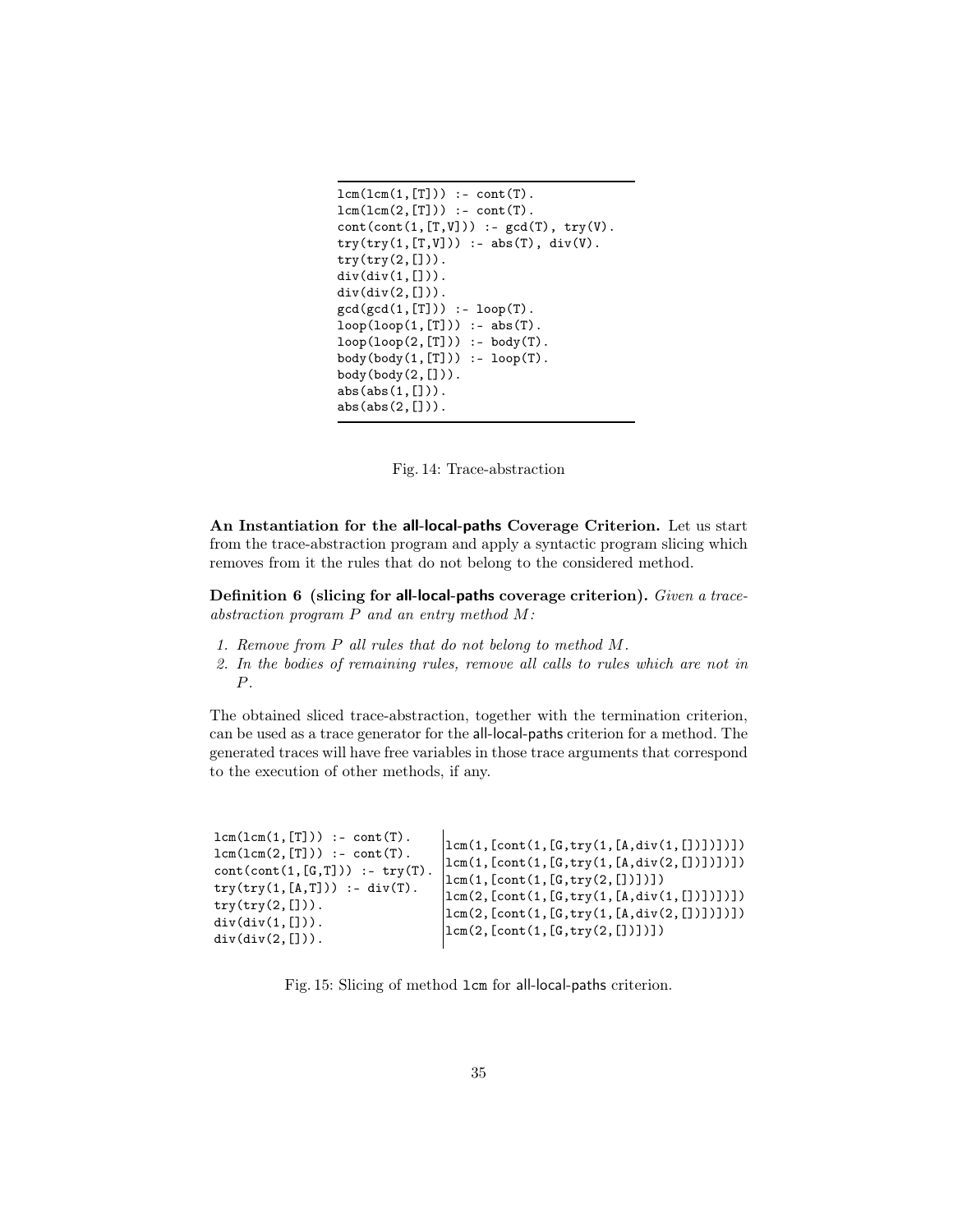Example 13. Figure [15](#page-34-1) shows on the left the sliced trace-abstraction for method lcm. On the right is the finite set of traces that is obtained from such traceabstraction for any *loop-k* termination criterion. Observe that the free variables G, resp. A, correspond to the sliced away calls to methods  $gcd$  and  $abs$ .  $\Box$ 

Let us define the predicates: computeSlicedProgram(M), that computes the sliced trace-abstraction for method  $M$  as in Definition [6;](#page-34-2) generateTrace(M,TC, Trace), that returns in its third argument, on backtracking, all partial traces computed using such sliced trace-abstraction, limited by the termination criterion TC; and traceGuidedTCG(M,TC,Trace,TestCase), which computes on backtracking the set tgTCG (definition of Trace-guided TCG above), failing if the set is empty, and instantiating on success TestCase and Trace (in case it was partial). The guided TCG scheme in Algorithm [1,](#page-31-0) instantiated for the all-local-paths criterion, can be implemented in Prolog as follows:

```
(1) guidedTCG(M,TC) :-
(2) computeSlicedProgram(M),
(3) generateTrace(M,TC,Trace),
(4) once(traceGuidedTCG(M,Trace,TC,TestCase)),
(5) assert(testCase(M,TestCase,Trace)),
(6) fail.
(7) guidedTCG(_{-},_{-}).
```
Intuitively, given a (possibly partial) trace generated in line (3), if the call in line (4) fails, then the next trace is tried. Otherwise, the generated test case is asserted with its corresponding trace which is now fully instantiated (in case it was partial). The process finishes when generateTrace/3 has computed all traces, in which case it fails, making the program exiting through line (7).

Example 14. The following test cases are obtained for the all-local-paths criterion for method lcm:

| <i>Constraint store</i> | Trace                                                |
|-------------------------|------------------------------------------------------|
| ${A>=B}$                | $lcm(1, [cont(1, [gcd(1, [loop(1, [abs(1, [])])])),$ |
|                         | try(1, [abs(1, []), div(1, [])])]                    |
| ${A=B=0,0ut=-1}$        | $lcm(1, [cont(1, [gcd(1, [loop(1, [abs(1, [])))]),$  |
|                         | try(1, [abs(1, []), div(2, [])])]                    |
| ${B>A}$                 | $lcm(2, [cont(1, [gcd(1, [loop(1, [abs(1, [])])]),$  |
|                         | try(1, [abs(1, []), div(1, [])])]                    |

This set of 3 test cases achieves full code and path coverage on method lcm and is thus a perfect choice in the context of unit-testing. In contrast, the original, non-guided, TCG scheme with loop-2 as termination criterion produces 9 test  $\Box$ 

A thorough experimental evaluation was performed in [\[39\]](#page-46-12) which demonstrates the applicability and effectiveness of guided TCG.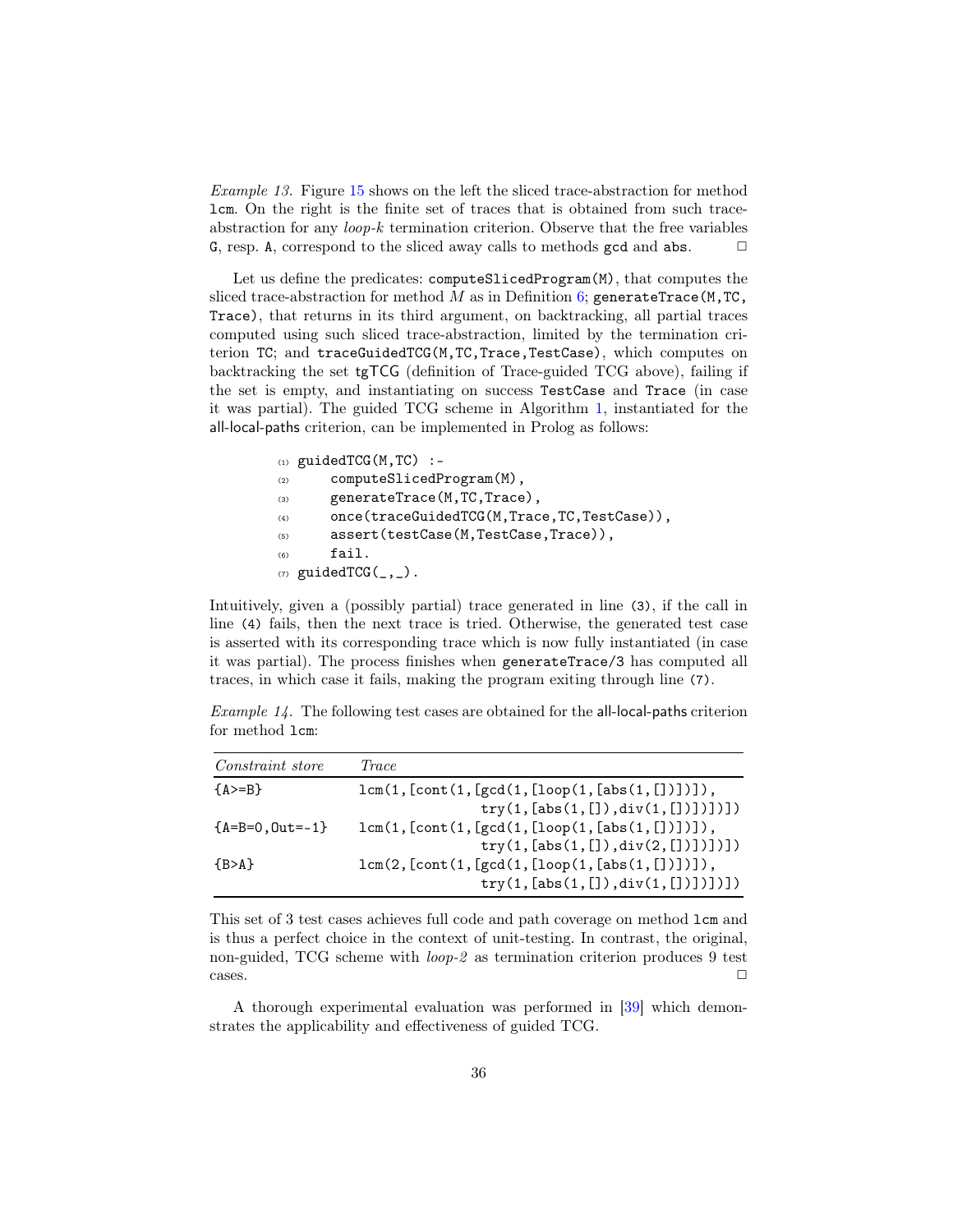# 4 TCG of Concurrent Programs

The focus of this section is on the development of automated techniques for testing concurrent objects.

#### 4.1 Concurrent Objects

The central concept of the concurrency model is that of concurrent object. Concurrent objects live in a distributed environment with asynchronous and unordered communication by means of asynchronous method calls, denoted  $y \, | \, m(\overline{z})$ . Method calls may be seen as triggers of concurrent activity, spawning new tasks (so-called processes) in the called object. After an asynchronous call of the form  $x=y \nvert m(\bar{z})$ , the caller may proceed with its execution without blocking on the call. Here  $x$  is a *future variable* which allows synchronizing with the completion of task  $m(\bar{z})$ . In particular, the instruction await x? allows checking whether m has finished. In this case, execution of the current task proceeds and x can be used for accessing the return value of m via the instruction x.get. Otherwise, the current task releases the processor to allow another available task to take it.

A synchronous call of the form  $x = y.m(\overline{z})$ , is internally transformed into the statement sequence  $w = y \nvert m(\overline{z})$ ; if  $(this == y)$  await  $w$ ?;  $x = w$ .get, where  $w$  is a fresh future variable. This is because when the synchronous call is executed on the same object this we do not want to block this object (this would lead to a deadlock on the object this). Instead, we use an await instruction that will allow that the execution of the synchronous call to  $m$  can start to execute. The statement  $x = w$  get blocks the execution of the current object until  $m(\overline{z})$ on  $y$  returns a value. The if statement avoids a deadlock when the object  $y$  is equal to this. For simplicity we assume that all methods return a value.

<span id="page-36-0"></span>Example 15. Fig. [16](#page-37-0) shows the implementation of class A, which contains two integer fields and five methods. Method sumFacts computes  $\sum_{k=f}^{ft+(n-1)} k!$  by asynchronously invoking fact on object ob. The await instruction before entering the loop allows releasing the processor if ft is negative. Once ft takes a non-negative value, the task can resume its execution and enter the loop. For instance, the asynchronous call  $f = ob$  ! fact(3, this); in sumFacts will add the task fact(3,this) to the queue of ob. When this task starts executing, it will add the task fact $(2, ob)$  on the object this, which in turn will add fact $(1, this)$  on ob and so on, in such a way that the factorial is computed in a distributed way between the two objects. Note that the calls are synchronized on future variables. This means that until the recursive call  $fact(1, this)$  is not completed the other tasks are suspended on their corresponding await conditions.  $\Box$ 

Let us briefly present the semantics for the concurrency instructions. An *object* is a term  $ob(o, t, h, Q)$  where *o* is the object identifier, *t* is the identifier of the *active task* that holds the object's lock or  $\perp$  if the object's lock is free, h is its local heap and Q is the set of tasks in the object. A task is a term  $tk(t, m, l, s)$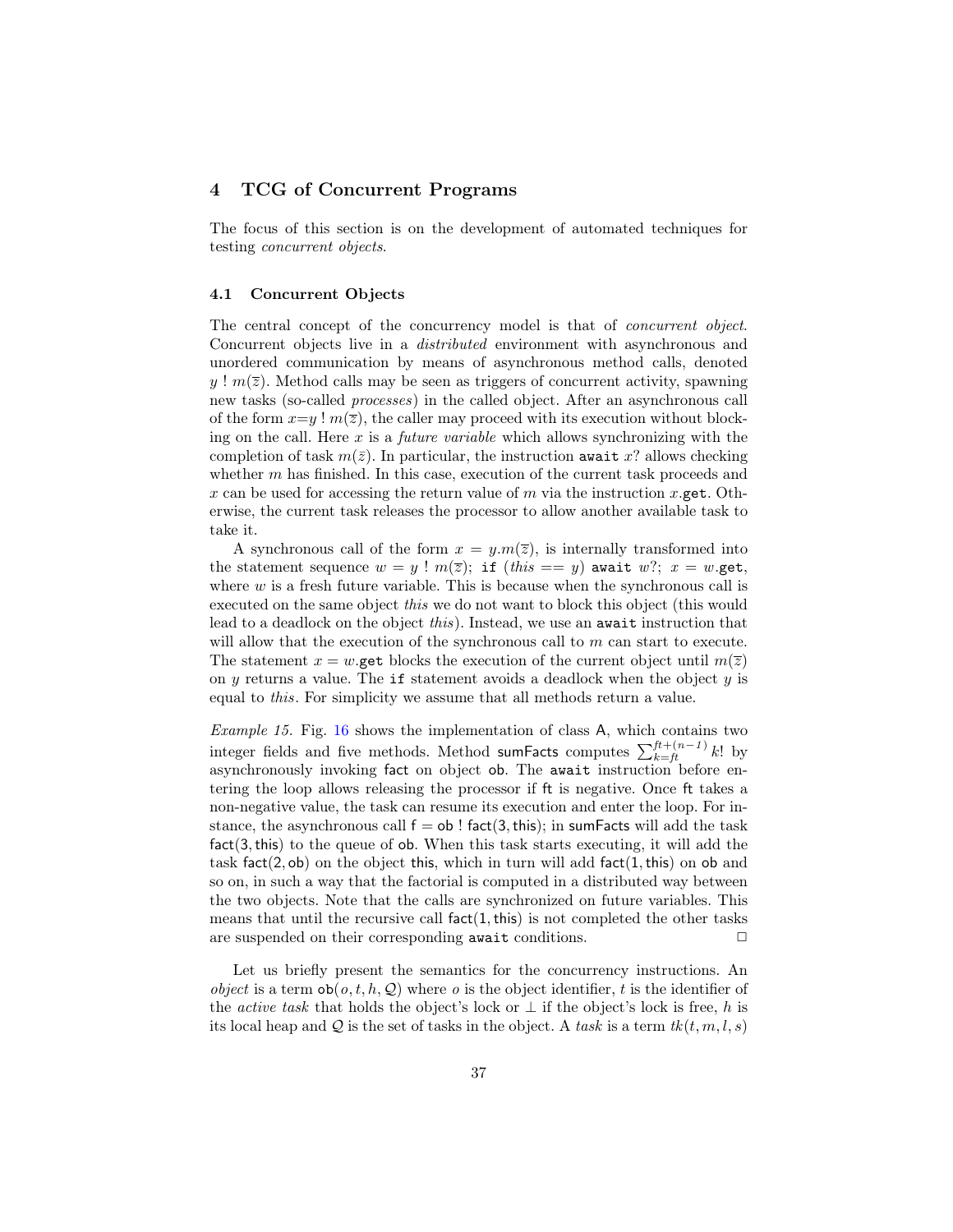```
class A(int n, Int ft) {
Int sumFacts(A ob) {
  Fut<Int> f; Int res=0;
  Int m = this.n;
  await this.ft >= 0;
  while (m > 0) {
    f = ob ! fact(this.ft, this);
     await f ?;
    Int a = f.get;res = res + a;this.ft = this.ft + 1;
     m = m - 1;
  }
  return res;
}
                                      Int fact(Int k, A ob){
                                        Fut <Int> f; Int res = 1;
                                        if (k \le 0) res = 1;
                                        else \{ f = ob | fact(k - 1, this);await f ?; res = f.get;
                                               res = k * res;}
                                        return res;
                                      }
                                      Int setN(Int a) \{ this.n=a; return 0; \}Int setFt(Int b) { this.ft=b; return 0; }
                                      Int set(Int a, Int b){
                                        this.setN(a); this.setFt(b);
                                        return 0;
                                      }
```
Fig. 16: ABS running example.

where t is a unique task identifier,  $m$  is the method name executing in the task,  $l$  is a mapping from local variables to their values, and  $s$  is the sequence of instructions to be executed or  $\epsilon$  if the task has terminated.

A state or configuration S has the form  $o_0 \cdot o_1 \cdot \cdot \cdot \cdot o_n$ , where  $o_i \equiv \text{ob}(o_i, t_i, h_i)$ ,  $\mathcal{Q}_i$ ). The execution of a program from a method m starts from an initial state  $S_0 = \{ob(0, 0, \perp, \{tk(0, m, l, body(m))\}\)$ . Here, l maps parameters to their initial values (null in case of reference variables),  $body(m)$  is the sequence of instructions in method m, and  $\perp$  stands for the empty heap.

Fig. [17](#page-38-0) presents the semantics of the concurrent objects. As objects do not share their states, the semantics can be presented as a macro-step semantics [\[41\]](#page-46-5) (defined by means of the transition " $\rightarrow$ ") in which the evaluation of all statements of a task takes place serially (without interleaving with any other task) until it gets to a release point, i.e., a point in which the object's processor becomes idle ⊥ (due to an await or return instruction). In this case, we apply rule MSTEP to select an available task from an object, namely we apply the function  $selectObject(S)$  to select non-deterministically one object in the state with a non-empty queue  $\mathcal{Q}$  and select Task( $\mathcal{Q}$ ) to select non-deterministically one task of Q.

The transition  $\sim$  defines the evaluation within a given object. We sometimes label transitions with  $o \cdot t$ , the name of the object  $o$  and task  $t$  selected (in rule MSTEP) or evaluated in the step (in the transition  $\rightarrow$ ). The notation  $h[\bar{f} \mapsto l(\bar{y})]$ (resp.  $l[x \mapsto v]$ ) stands for the result of storing  $l(\bar{y})$  in the fields f (resp. v in x).

The remaining sequential instructions are standard and thus omitted. In NEWOB, an active task t in object  $o$  creates an object  $o'$  of class  $D$  which is introduced to the state with a free lock. Here  $h'$  stands for a default mapping on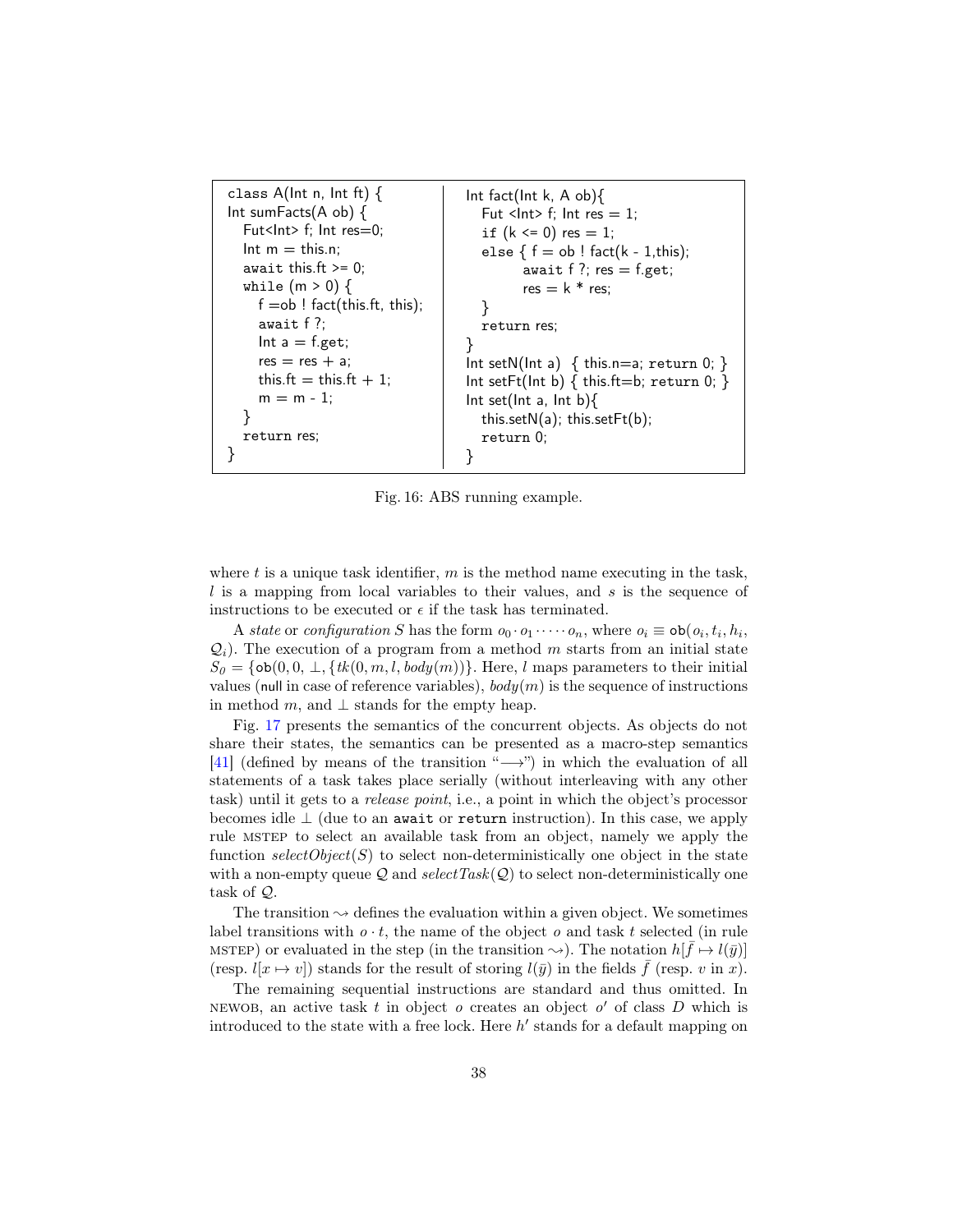<span id="page-38-0"></span>

| (MSTEP) $\frac{selectObject(S) = ob(o, \perp, h, Q), Q \neq \emptyset, selectTask(Q) = t, S \stackrel{o \cdot t}{\leadsto} S' }{S \stackrel{o \cdot t}{\leadsto} S'}$                                                                                                                                                                                                                            |
|--------------------------------------------------------------------------------------------------------------------------------------------------------------------------------------------------------------------------------------------------------------------------------------------------------------------------------------------------------------------------------------------------|
|                                                                                                                                                                                                                                                                                                                                                                                                  |
| $(\textsc{newob})\ \frac{t\!=\!tk(t,m,l,x\!=\!\mathtt{new}\ D(\bar{y});s),\text{fresh}(o'),h'\!=\!\!newhp(D),l'\!=\!l[x\!\rightarrow\!o'],\text{class}\ D(\bar{f})}{\texttt{ob}(o,t,h,\mathcal{Q}\cup\{t\})\sim\texttt{ob}(o,t,h,\mathcal{Q}\cup\{tk(t,m,l',s)\})\cdot\texttt{ob}(o',\perp,h'[\bar{f}\mapsto l(\bar{y})],\{\})}$                                                                 |
| $t = tk(t, m, l, y=x \mid m_1(\overline{z}); s), l(x)=o_1, \text{ fresh}(t_1), l_1 = buildLocals(\overline{z}, m_1, l)$                                                                                                                                                                                                                                                                          |
| $\mathsf{ob}(o,t,h,\mathcal{Q}\cup\{t\})\cdot\mathsf{ob}(o_1,\phantom{a},\phantom{a},\mathcal{Q}')\mathbin{\sim\!\!\!\sim}$<br>(ASYNC)<br>$ob(o, t, h, \mathcal{Q} \cup \{tk(t, m, l[y \mapsto t_1], s)\}) \cdot ob(o_1, \ldots, \mathcal{Q}' \cup \{tk(t_1, m_1, l_1, body(m_1))\})$                                                                                                            |
| $(\text{AWAIT1}) \frac{t = tk(t, m, l, \langle \text{await } y?; s \rangle), l(y) = t_1, tk(t_1, \_, s_1) \in \text{Objects}, s_1 = \epsilon(v)}{\text{ob}(o, t, h, Q \cup \{t\}) \leadsto \text{ob}(o, t, h, \{tk(t, m, l, s)\} \cup Q)}$                                                                                                                                                       |
| $\label{eq:1} \begin{array}{c} \text{(AWAIT2)} \; \frac{t = \mathit{tk}(t, m, l, \langle \texttt{await } y?; s \rangle), l(y) = t_1, \; \mathit{tk}(t_1, \_,\_,s_1) \in \texttt{Objects}, s_1 \neq \epsilon(v)}{ \texttt{ob}(o, t, h, \mathcal{Q} \cup \{t\}) \leadsto \texttt{ob}(o, \bot, h, \{ \mathit{tk}(t, m, l, \langle \texttt{await } y?; s \rangle) \} \cup \mathcal{Q})} \end{array}$ |
| $(\textsc{get})~\frac{t = \mathit{tk}(t, m, l, \langle x = \texttt{get}.y; s \rangle), l(y) = t_1,~\mathit{tk}(t_1, \_,\_, s_1) \in \texttt{Objects}, s_1 = \epsilon(v)}{\texttt{ob}(o, t, h, \mathcal{Q} \cup \{t\}) \leadsto \texttt{ob}(o, t, h, \{tk(t, m, l[x \mapsto v], s)\} \cup \mathcal{Q})}$                                                                                          |
| $(\textsc{retvenv}) \; \frac{t = tk(t, m, l, \texttt{return } x; s)}{\text{ob}(o, t, h, \mathcal{Q} \cup \{t\}) \sim \text{ob}(o, \bot, h, \{tk(t, \_,\_, \epsilon(l(x)))\} \cup \mathcal{Q})}$                                                                                                                                                                                                  |

Fig. 17: Summarized Semantics for Distributed and Concurrent Execution

the fields of class D initialized with the values of  $l(\bar{y})$ . ASYNC spawns a new task (the initial state is created by *buildLocals*) with a fresh task identifier  $t_1$  which is associated to the corresponding future variable  $y$  in  $l$ . We have assumed that  $o \neq o_1$ , but the case  $o = o_1$  is analogous, the new task  $t_1$  is simply added to Q of  $o_1$ .

The remaining rules define the concurrent execution within each distributed object. In AWAIT1, the future variable we are awaiting for points to a finished task and the await can be completed. The finished task  $t_1$  is looked up in all objects in the current state (denoted Objects). Otherwise, await2 yields the lock so that any other task of the same object can take it. GET blocks the object until the task is finished. When return is executed, the return value is stored in  $v$  so that it can be obtained by the future variable that points to that task. Besides, the lock is released and will never be taken again by that task. Consequently, that task is *finished* (marked by adding the instruction  $\epsilon(v)$ ) but it does not disappear from the state as its return value may be needed later on in an await. In what follows, a *derivation*  $S_0 \longrightarrow \cdots \longrightarrow S_n$  from an initial state  $S_0$  of an object system is a sequence of macro-steps (applications of rule MSTEP). Since the execution is non-deterministic, multiple derivations are possible from an initial state.

<span id="page-38-1"></span>Example 16. For instance, let us consider the following code corresponding to some method m of some class B.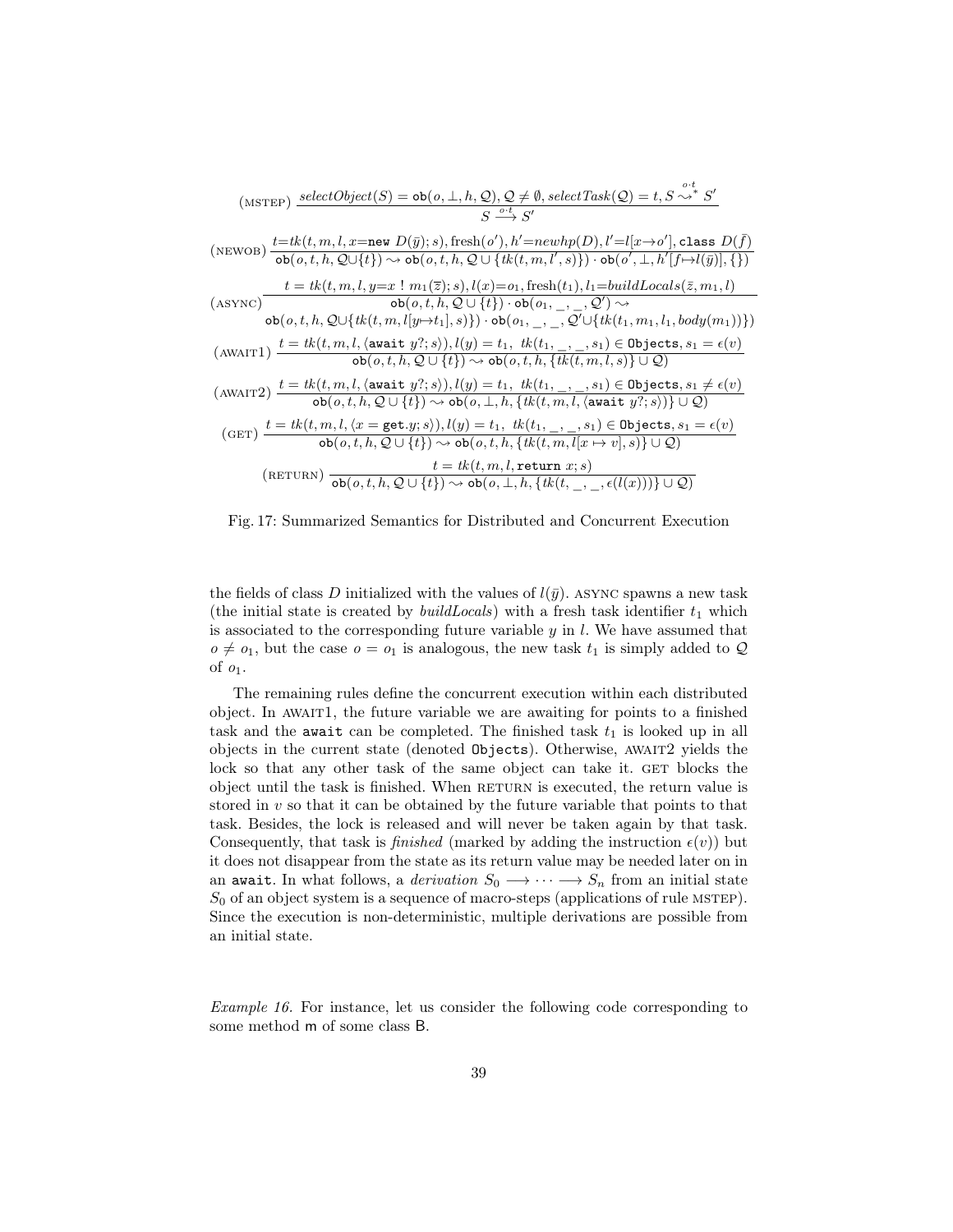(a)  $A \times =$  new A(5,10);  $(b)$  Fut<lnt> f; (c)  $f = x$  ! fact(2,x);  $(d)$  await f?;  $(e)$  z = f.get;

where class A is that in Ex. [15.](#page-36-0) We start from the initial state  $S_0 = \{ob(0, 0, \perp, \perp)\}$  $\{tk(0, m, l_0, (a) \cdots (e)))\}$ . By applying consecutively rules NEWOB, ASYNC and AWAIT2 to  $(a)$ ,  $(c)$  and  $(d)$  respectively we get:

$$
S_1 = \{ob(0, 0, \perp, \{tk(0, m, l_0, (d) \cdot (e))\}), ob(1, \perp, h_1, \{tk(2, \text{fact}, l_2, body(\text{fact}))\})\}
$$

where  $l_0(f) = 2$ ,  $l_2(k) = 2$ ,  $l_2(obj) = 1$  and  $h_1(n) = 5$ ,  $h_2(ft) = 10$ . We apply now a macro step on object 1, by reducing task 2. In this case the macro step stops when executing await f? of method fact, and the state is modified as follows:

$$
S_2 = \{ \text{ ob}(0, 0, \perp, \{tk(0, m, l_0, (d) \cdot (e))\}), \\ \text{ob}(1, 2, h_1, \{tk(2, \text{fact}, l_2, \text{await } f?; \ldots), tk(3, \text{fact}, l_3, body(\text{fact}))\}) \}
$$

where  $l_2(f) = 3$ ,  $l_3(k) = 1$ ,  $l_3(obj) = 1$ . Similarly as done before, task with identifier 3 is now reduced, stopping the derivation when we reach await f?:

$$
S_3 = \{ ob(0, 0, \perp, \{tk(0, m, l_0, (d) \cdot (e))\}),\newline ob(1, 2, h_1, \{tk(2, \text{fact}, l_2, \text{await } f?; \ldots),\newline tk(3, \text{fact}, l_3, \text{await } f?; \ldots), tk(4, \text{fact}, l_4, body(\text{fact}))\})\}
$$

where  $l_3(f) = 4$ ,  $l_4(k) = 0$ ,  $l_4(obj) = 1$ . Now only task 4 can be reduced and applying rule RETURN we get:

$$
S_4 = \{ \text{ ob}(0, 0, \perp, \{tk(0, m, l_0, (d) \cdot (e))\}), \\ \text{ob}(1, 2, h_1, \{tk(2, \text{fact}, l_2, \text{await f}?; \ldots), \\ \text{tk}(3, \text{fact}, l_3, \text{ await f}?; \ldots), tk(4, \perp, l_4, \epsilon(1))\}) \}
$$

Now, task 3 can be reduced by applying first AWAIT1 and after RETURN:

$$
S_5 = \{ \text{ ob}(0, 0, \perp, \{tk(0, m, l_0, (d) \cdot (e))\}), \\ \text{ob}(1, 2, h_1, \{tk(2, \text{fact}, l_2, \text{await } f?; \ldots), \\ \text{tk}(3, \perp, l_3, \epsilon(1)), tk(4, \perp, l_4, \epsilon(1))\}) \}
$$

Similarly we reduce task 2 and after task 0 from object 0 and we finally get:

$$
S_6 = \{ \begin{array}{c} \text{ob}(0, 0, \perp, \{tk(0, m, l_0, \epsilon)\}), \\ \text{ob}(1, 2, h_1, \{tk(2, \perp, l_2, \epsilon(2)), \\ tk(3, \perp, l_3, \epsilon(1)), tk(4, \perp, l_4, \epsilon(1))\}) \} \end{array}
$$

where  $l_0(z) = 2$ .

Given an initial state, a naïve exploration of the search space to reach all possible system configurations does not scale. The challenge is then in avoiding the exploration of redundant states which lead to the same configuration. Partialorder reduction (POR)  $[16, 20]$  $[16, 20]$  $[16, 20]$  is a general theory that helps mitigate the statespace explosion problem by exploring the subset of all possible interleavings which lead to a different configuration. A concrete algorithm (called DPOR) was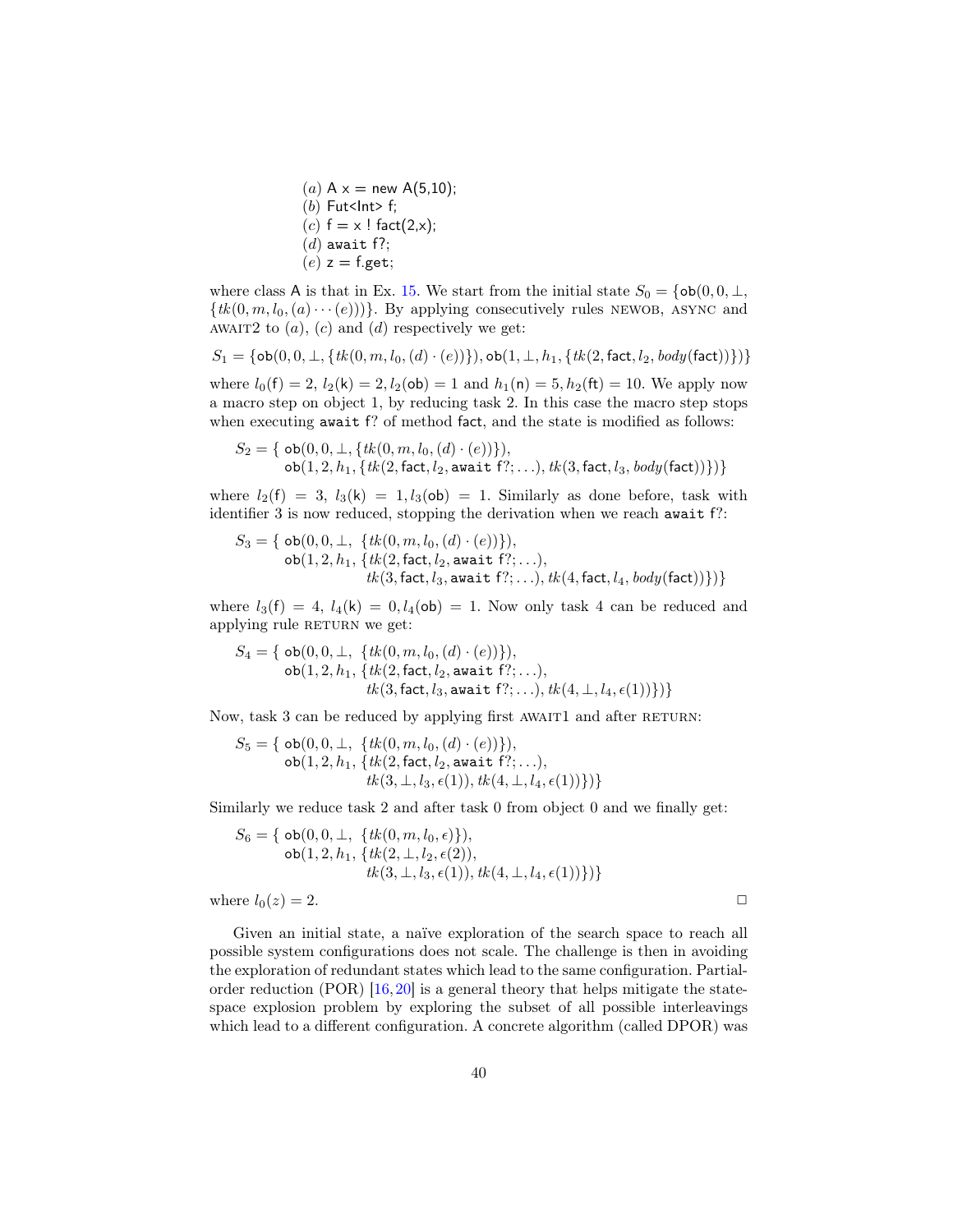proposed by Flanagan and Godefroid [\[18\]](#page-45-17) which maintains for each configuration a backtrack set, which is updated during the execution of the program when it realizes that a non-deterministic choice must be tried. Recently, TransDPOR [\[45\]](#page-46-4) extends DPOR to take advantage of the transitive dependency relations in actor systems to explore fewer configurations than DPOR. As noticed in [\[32,](#page-45-18)[45\]](#page-46-4), their effectiveness highly depend on the actor selection order.

In our semantics in Fig. [16,](#page-37-0) functions selectObject and selectTask can be implemented with novel strategies and heuristics to further prune redundant state exploration, and they can be easily integrated within the aforementioned algorithms. For instance, selectObject could try to find a stable object, i.e., an object to which no other actor will post messages. Basically, this means that the object is autonomous since its execution does not depend on any other actor and thus no backtracking is required from that point. Furthermore, when temporal stability of any object cannot be proved, it is possible to look for heuristics that assign a weight to the messages according to the error that the object-selection strategy may make when proving stability w.r.t. them. Finally, function select Task can be defined to select independent tasks according to the independence notion defined in [\[8\]](#page-44-10), which basically establishes that two tasks are independent if they access disjoint parts of the shared memory. Note that this would avoid non determinism reordering among tasks.

#### <span id="page-40-0"></span>4.2 Coverage and Termination Criteria for Concurrent Objects

As commented in Sec. [2.1,](#page-2-0) an important problem in symbolic execution is that, since the input data is unknown, the execution tree to be traversed is in general infinite. Hence it is required to integrate a *termination criterion* which guarantees that the length of the paths traversed remains finite while at the same time an interesting set of test cases is generated, i.e., certain code coverage is achieved.

Task-Level coverage and Termination Criteria. Given a task executing on an object, we aim at ensuring its local termination by leveraging existing Coverage Criteria (CC for short) developed in the sequential setting to the context of concurrent objects. We focus on the loop-k coverage criteria [\[26\]](#page-45-19) described in Sec. [2.1,](#page-2-0) which limits the number of times we iterate on loops to a threshold  $K<sub>l</sub>$  (other existing criteria would pose similar problems and solutions). However applying the task-level CC to all tasks does not guarantee termination. This is because we can switch from one task to another an infinite number of times. For example, consider the symbolic execution of  $ob<sub>1</sub>$ ! fact(n,  $ob<sub>2</sub>$ ), where method fact is defined in Ex. [15.](#page-36-0) We circularly switch from object  $ob<sub>1</sub>$  to object  $ob<sub>2</sub>$  an infinite number of times because each asynchronous call in one object adds another call on the other object (see Ex.  $16$ ). This is not detected by the task-level CC because each method invocation is a new task. Intuitively, we get the following situation, where we show in each state the value of the queues in both objects. In each step the corresponding call to fibo is always selected.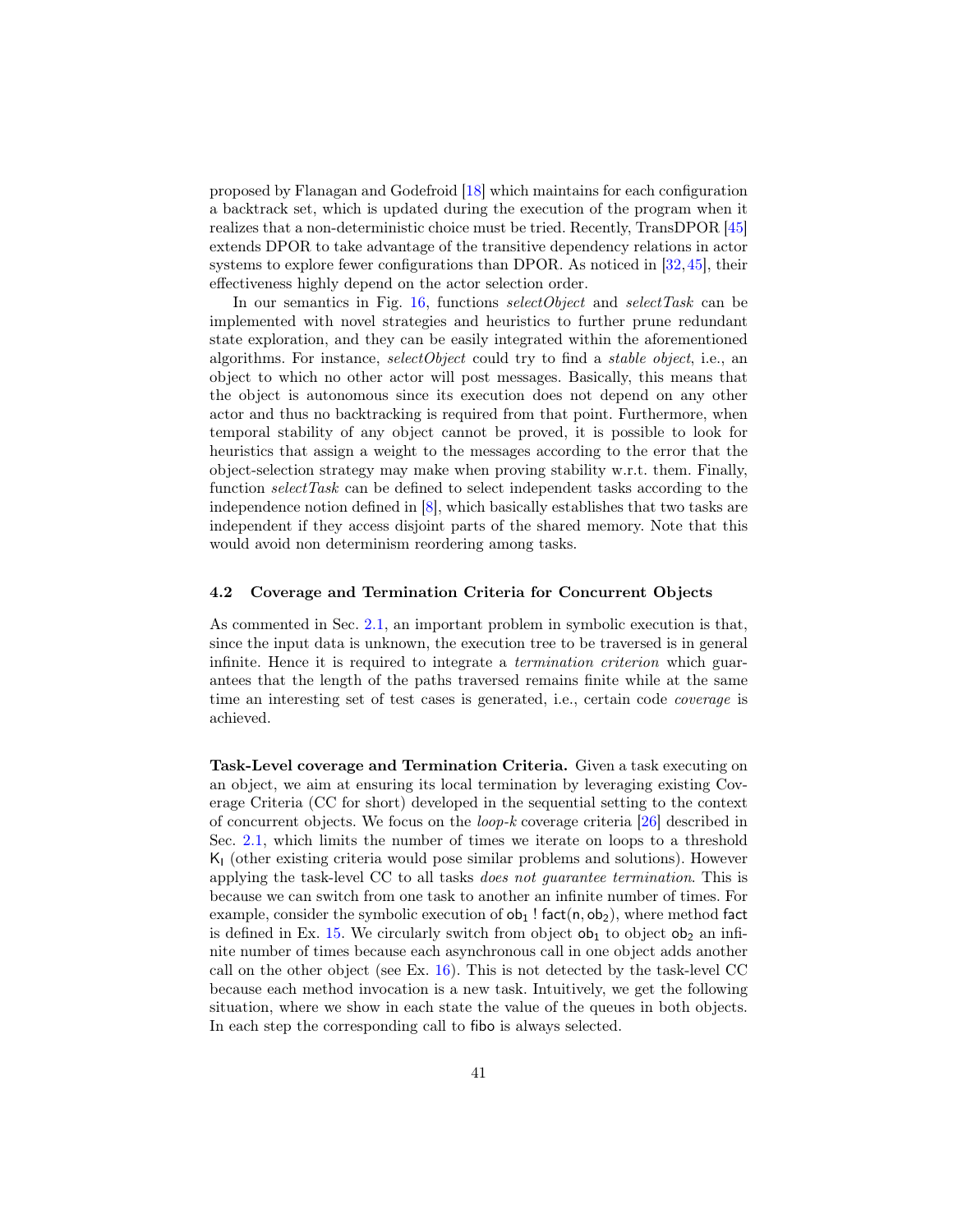$\{ob_1, ob_2\}, Q_{ob_1} = \{fact(n, ob_2)\}, Q_{ob_2} = \{\}$  $\{ob_1, ob_2\}, Q_{ob_1} = \{$ await f?; ...},  $Q_{ob_2} = \{fact(n_1, ob_1)\}$  $\stackrel{n_1=n-1}{\longrightarrow}$  $\{\textsf{ob}_1, \textsf{ob}_2\},$   $Q_{\textsf{ob}_1}$ = $\{\textsf{fact}(\textsf{n}_2, \textsf{ob}_2),$  await  $\textsf{f}?; \ldots\},$   $Q_{\textsf{ob}_2} = \{\textsf{await f}?; \ldots\}$   $\overset{n_2=n_1-1}{\longrightarrow}$ . . . . . . −→ . . .

The same problem can happen even with a single object, e.g., in method sumFacts when executing await (ft  $>= 0$ ), there is an infinite branch in the evaluation tree, corresponding to the case  $ft < 0$  which can be re-tried forever. I.e., we can apply infinitely the rule AWAIT2 in Fig. [17](#page-38-0) on the task await (ft  $>= 0$ ), whose effect is to extract the task from the queue, to prove that the task does not hold, and to put again the task in the queue.

Task-Switching Coverage and Termination Criteria. In both examples above we can observe that the problem, in presence of concurrency relies, not only on loops, but also on the number of task switches allowed per object. Thus, the number of task switches can be limited by simply allowing a fixed and global number of task switching. However, it might happen that, due to excessive task switching in certain objects, others are not properly tested (i.e., their tasks exercised) because the global number of allowed task switches has been exceeded. For example, suppose that we add the instructions B  $ob_2$  = new B();  $ob_2$  ! q(); before the return in method sumFacts, where B is a class that implements method q but whose code is not relevant. Then, as the evaluation for the while loop generates an infinite number of task switches (because of the await instruction in the loop), the evaluation of the call  $ob_2$ !  $p()$ ; is not reached. Thus, in order to have fairness in the process and guarantee proper coverage from the concurrency point of view, we propose to *limit the number of task switches* per *object* (i.e., per concurrency unit).

#### 4.3 Task Interleavings in TCG

An important problem in TCG of concurrent languages is that, when a task  $t$ suspends, there could be other tasks on the same object whose execution at this point could interleave with  $t$  and modify the information stored in the heap. It is essential to consider such task interleavings in order not to lose any important path. For example, let us consider a class C with two fields int n, f, and a method p in C defined as: int  $p()$  { $n = 0$ ; await  $(f > 0)$ ; if( $n>=0$ ) return 1; else return 2; }. Suppose a call of the form  $x = o! p($ ; await  $x?$ ;  $y = x.get$ . The symbolic execution of p, will in principle consider just one path (the one that goes through the if branch), giving as result always  $y = 1$ . There can be however another task (suspended in the queue of the object o) which executes when p suspends in await  $(f > 0)$  and writes a negative value on n. This would exercise the else branch when  $p$  resumes, giving as result  $y = 2$ . For example, suppose that the method void set(){ $n = -1$ ; } belongs to class C and that set() is in the queue when executing await  $(f > 0)$ , and that is executed before  $f > 0$  holds. Then the execution of p() will try the else branch.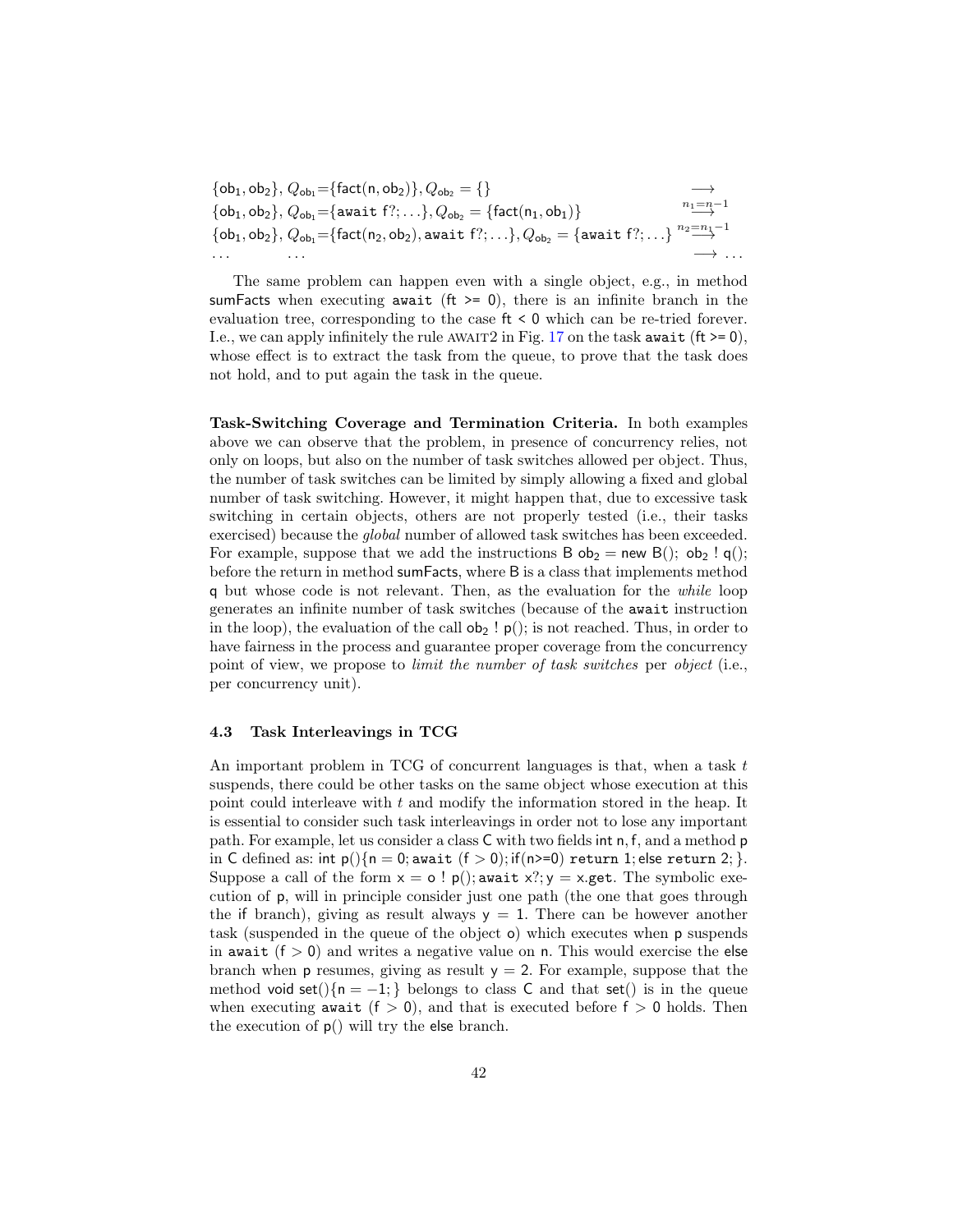The questions that we solve in this section are: (a) is it possible to consider all interleavings that affect the method's coverage? (b) do we have means to discard useless interleavings? (i.e., those which do not add new paths). As regards (a), it is not enough to assume that there is one instance of each method call in the queue as further coverage is possible by introducing multiple instances of the same method. Even though termination is guaranteed by the limit imposed on the number of task switches in Sec. [4.2](#page-40-0) (i.e., the length of the queue is finite), it is more appropriate to define an additional coverage criteria in this new dimension by fixing the maximum length of a queue in order to achieve a more meaningful coverage.

In order to answer question (b), we start by characterizing the notion of useless interleaving. Starting from the set of all methods in the class of the method under test, we propose a sequence of *prunings* which ensure that only useless interleavings are eliminated. The objective is to over-approximate, for each method m, the set related(m), which contains all methods whose interleaved execution with m can lead to a solution not considered before. The remaining ones are useless interleavings. Starting from the set of all methods in the class of the method under test, we propose a sequence of prunings which ensure that only useless interleavings are eliminated.

(Pruning 1) The first refinement is to discard methods which do not modify the heap, i.e., *pure* methods. Purity can be syntactically proved by checking that the method does not contain any instruction of the form this.  $f = x$  and that methods (transitively) invoked from it are pure. Using this pruning on Ex. [15,](#page-36-0) we get related(sumFacts) =  $\{sumFacts, set, setN, setFt\}.$ 

(Pruning 2) The second pruning amounts to considering only directly impure methods (ignoring transitive calls), i.e., those which write directly on fields. Let  $p$  be the method under test,  $m$  be a directly impure method and  $q$  a method that invokes  $m$ . The intuition is that by considering  $m$  alone, we execute it from a more general context, while its execution from  $q$  will be just more specific (since q will have added additional constraints). Hence, it will not add additional local traces for p. With this pruning, related(sumFacts) = {sumFacts, setN, setFt}.

 $(Pruning 3)$  The third pruning consists in considering only the interleavings with those methods that write (directly) on fields which are used (read or written) before an await , and read after an await. These sets are easily computed by just looking for instructions this.  $f = x$  and  $x = this$  in the corresponding program fragments. Given a field f, the intuition for this condition is that, if f has not been accessed before the await then there is no information about the field. Thus, related(sumFacts) =  $\{sumFack, setFt\}.$ 

#### 4.4 Related Work on TCG of Thread-based Concurrency

As it happens with actor-based systems, the main difficulties in TCG of threadbased systems are related to the scalability when considering thread interleavings. In thread-based systems, this problem is exacerbated. In [\[37\]](#page-46-13), a symbolic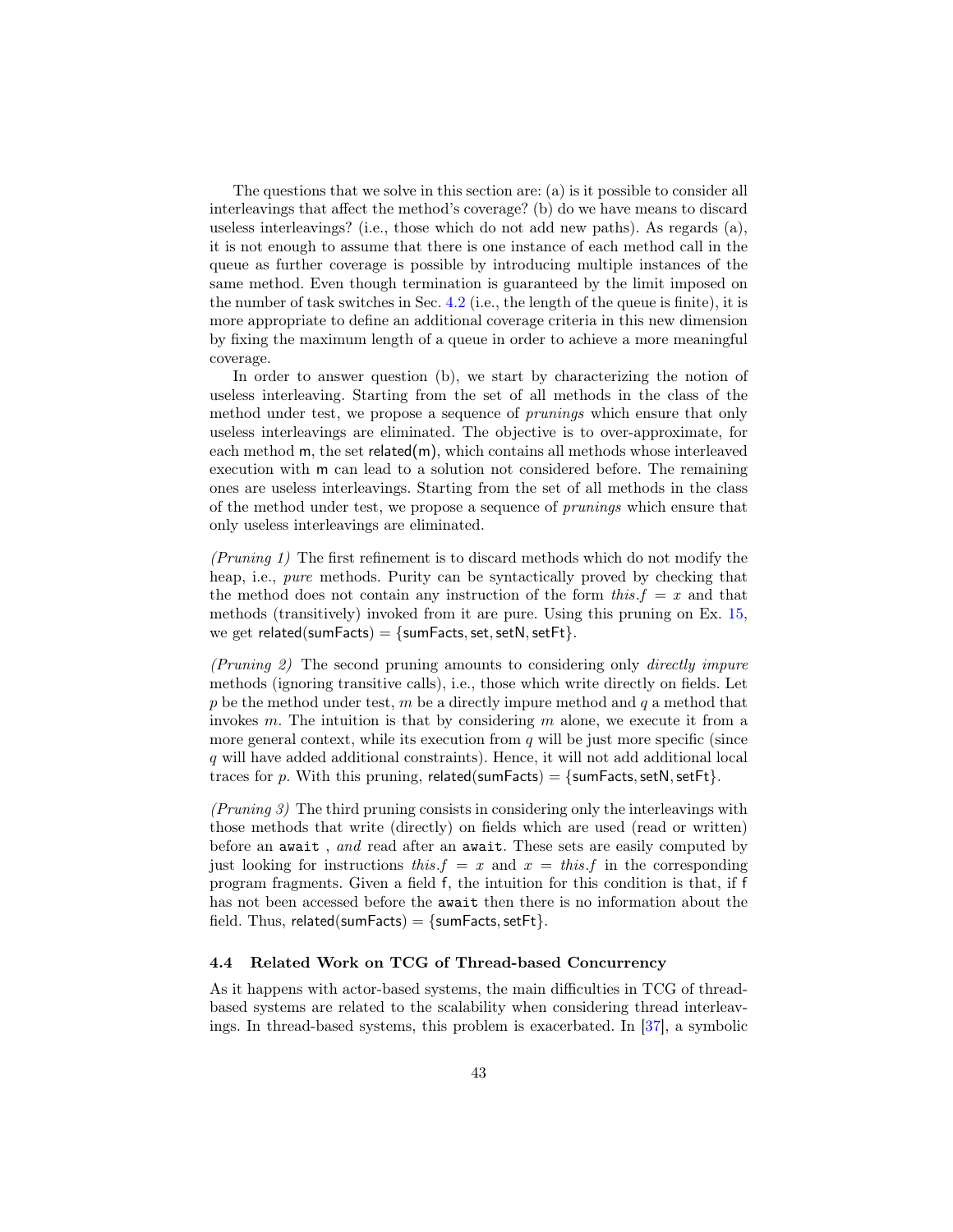execution framework which combines symbolic execution with model checking is presented to detect safety violations. Safety properties are represented by using logical formalisms understood by the model checker or that can be inserted in the code as annotations. The model checker, when doing symbolic execution, is able to report counterexamples which violate the correctness safety criterion. Furthermore, when generating test cases, the model checker generates the paths that fulfill the safety property. To reduce the number of thread interleavings, the model checker uses partial order reduction techniques [\[20\]](#page-45-16) as we do. An advantage on this technique is the possibility of handling native calls through mixed concrete-symbolic solving. The main drawback of this framework is that satisfiability of constraints is checked at the end of each branch of the symbolic tree, what it might be unfeasible. Thus, they use preconditions on the symbolic input values in order to avoid the exploration of branches which violate the precondition. In contrast to [\[37\]](#page-46-13), our CLP-approach is able to discard a branch in the symbolic tree once the associated constraint are unsatisfiable.

Other approaches that use techniques different from ours are [\[29,](#page-45-20)[43,](#page-46-14)[44\]](#page-46-15). The work [\[29\]](#page-45-20) combines dynamic symbolic execution (concolic testing) with unfoldings. The unfolding approach allows constructing a compact representation of the interleavings and thus the new testing algorithm may use this information to guide the symbolic execution, avoiding irrelevant interleavings. This new approach achieves in some cases an exponential gain when compared with existing dynamic partial-order reduction based approaches [\[18,](#page-45-17)[45\]](#page-46-4). Basically, the point is that in the previous approaches, the number of explored interleavings depends on the order in which processes are executed, but in this new approach it does not, since interleavings are computed a priory.

In [\[43,](#page-46-14)[44\]](#page-46-15), a runtime algorithm to monitor executions for multithreaded Java and possibly detect safety violations is presented. From a concrete execution, they automatically extract a partial order causality from a sequence of read- /write events on shared variables. Basically they extract, for a shared variable, the sequence of write/reads/write to that variable in the execution. Thus any permutation of these events can be considered an execution of the program if and only if it does not contradict the partial order. The main drawbacks is the state explosion since a large number of unreachable branches may be explored.

As an improvement of the previous work, in [\[42\]](#page-46-16), a novel approach uses concolic execution (a combination of symbolic and concrete execution) to test shared-memory in multithreaded programs by using an algorithm based on racedetection and flipping. From a concrete execution, they determine the partial order relation or the exact race conditions between the processes in the execution path. Afterwards, such processes involved in races are flipped by generating new thread schedules and generating new test inputs. Hence, differently to the previous conservative approaches, in this work they explore one path from each partial order, avoiding possible warnings that could never occur in a real execution.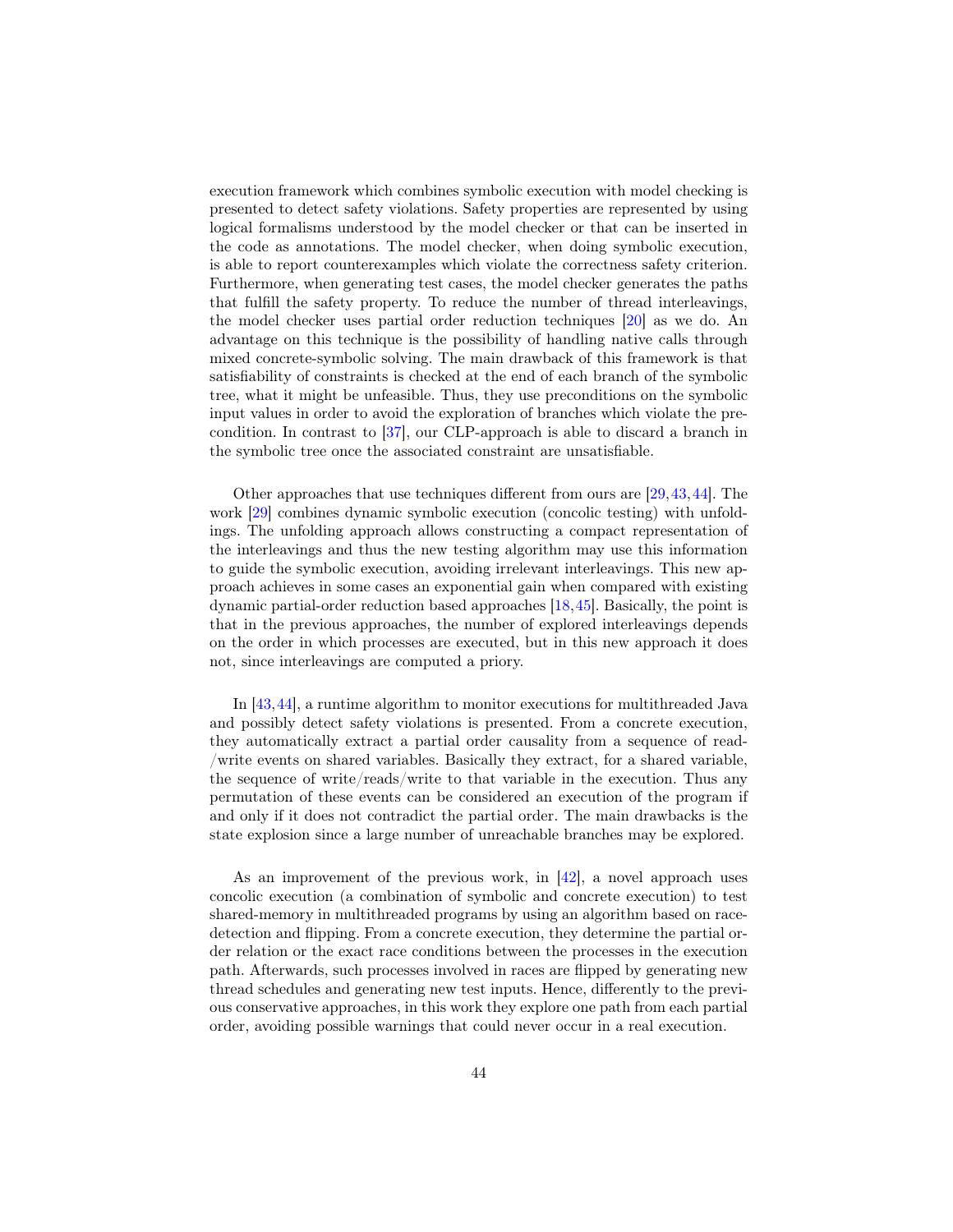## 5 Conclusions

This tutorial summarizes the basic principles used in TCG by symbolic execution. It first discusses the main challenges that TCG currently poses: the efficient handling of heap-manipulating programs, compositionallity, and guiding the process. It then overviews a particular instantiation of the generic TCG framework that uses CLP as enabling technology. We will review the main features, advantages and implementation of this CLP-approach. Finally, we discuss the extension of the basic framework to handle concurrent actor systems.

Acknowledgments. This work was funded partially by the EU project FP7-ICT-610582 ENVISAGE: Engineering Virtualized Services (http://www.envisageproject.eu), by the Spanish projects TIN2008-05624 and TIN2012-38137, and by the CM project S2013/ICE-3006.

## References

- <span id="page-44-4"></span>1. G.A. Agha. Actors: A Model of Concurrent Computation in Distributed Systems. MIT Press, Cambridge, MA, 1986.
- <span id="page-44-8"></span>2. E. Albert, P. Arenas, S. Genaim, G. Puebla, and D. Zanardini. Cost Analysis of Java Bytecode. In Proc. of ESOP'07, volume 4421 of LNCS, pages 157–172. Springer, 2007.
- <span id="page-44-9"></span>3. E. Albert, I. Cabañas, A. Flores-Montoya, M. Gómez-Zamalloa, and S. Gutiérrez. jPET: an Automatic Test-Case Generator for Java. In WCRE'11, pages 441–442. IEEE Computer Society, 2011.
- <span id="page-44-5"></span>4. Elvira Albert, María García de la Banda, Miguel Gómez-Zamalloa, José Miguel Rojas, and Peter Stuckey. A CLP Heap Solver for Test Case Generation. Theory and Practice of Logic Programming, 13(4-5):721–735, July 2013.
- <span id="page-44-6"></span>5. Elvira Albert, Miguel Gómez-Zamalloa, José Miguel Rojas, and Germán Puebla. Compositional CLP-based Test Data Generation for Imperative Languages. In María Alpuente, editor, LOPSTR 2010 Revised Selected Papers, volume 6564 of Lecture Notes in Computer Science, pages 99–116. Springer-Verlag, 2011.
- <span id="page-44-0"></span>6. S. Anand, E. K. Burke, T. Y. Chen, J. A. Clark, M. B. Cohen, W. Grieskamp, M. Harman, M. J. Harrold, and P. McMinn. An orchestrated survey of methodologies for automated software test case generation. Journal of Systems and Software, 86(8):1978–2001, 2013.
- <span id="page-44-7"></span>7. S. Anand, P. Godefroid, and N. Tillmann. Demand-Driven Compositional Symbolic Execution. In TACAS'08, LNCS 4963. Springer, 2008.
- <span id="page-44-10"></span>8. G. R. Andrews. Concurrent Programming: Principles and Practice. Benjamin/Cummings, 1991.
- <span id="page-44-2"></span>9. C. Cadar and K. Sen. Symbolic Execution for Software Testing: Three Decades Later. Commun. ACM, 56(2):82–90, February 2013.
- <span id="page-44-3"></span>10. Cristian Cadar, Patrice Godefroid, Sarfraz Khurshid, Corina S. Păsăreanu, Koushik Sen, Nikolai Tillmann, and Willem Visser. Symbolic Execution for Software Testing in Practice: Preliminary Assessment. In ICSE'11, pages 1066–1071. ACM, 2011.
- <span id="page-44-1"></span>11. L. A. Clarke. A System to Generate Test Data and Symbolically Execute Programs. IEEE Transactions on Software Engineering, 2(3):215–222, 1976.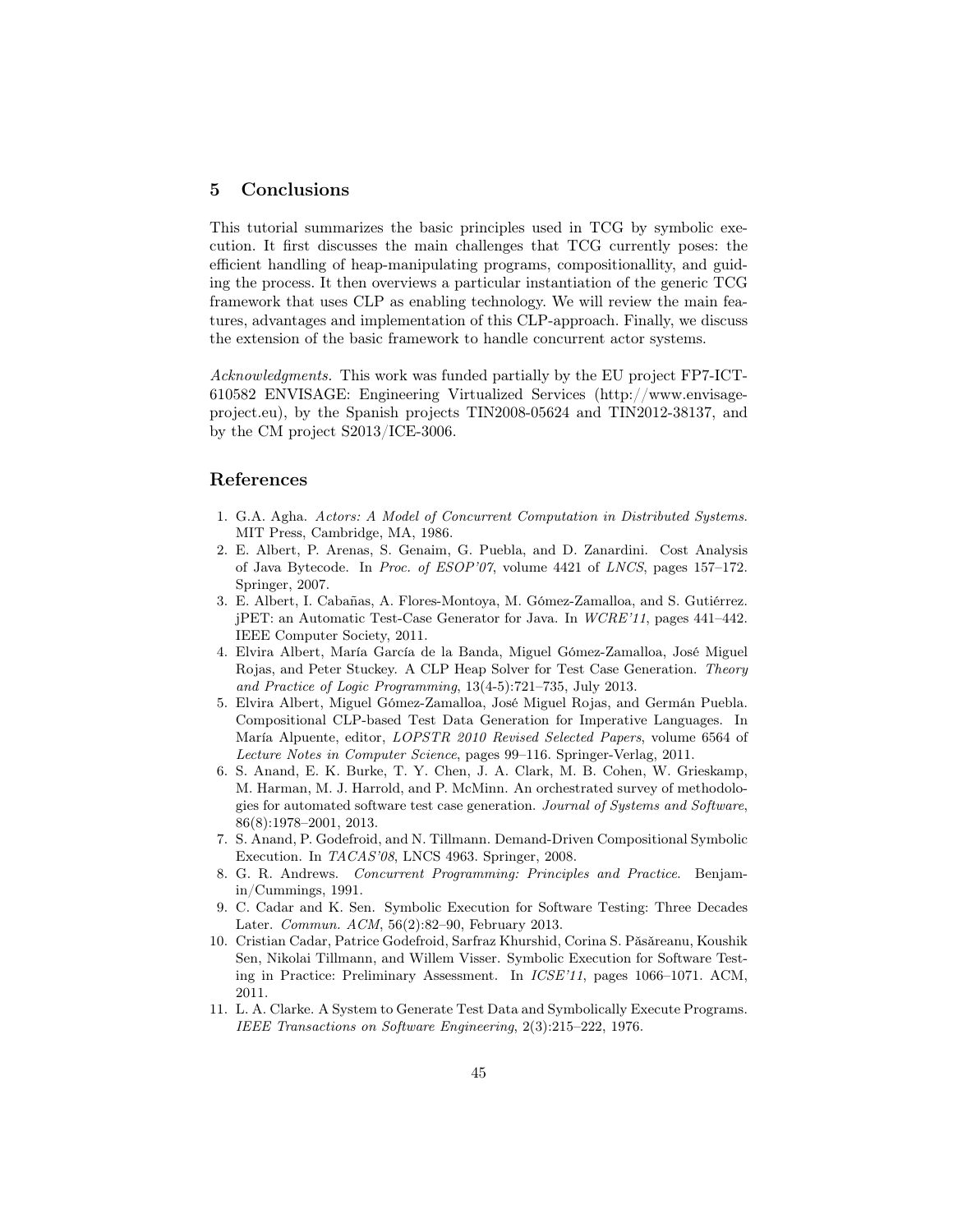- <span id="page-45-12"></span>12. Ron Cytron, Jeanne Ferrante, Barry K. Rosen, Mark N. Wegman, and F. Kenneth Zadeck. Efficiently Computing Static Single Assignment Form and the Control Dependence Graph. ACM Trans. Program. Lang. Syst., 13(4):451–490, 1991.
- <span id="page-45-2"></span>13. F. Degrave, T. Schrijvers, and W. Vanhoof. Towards a Framework for Constraint-Based Test Case Generation. In LOPSTR'09, LNCS 6037, pages 128–142. Springer, 2010.
- <span id="page-45-10"></span>14. Agostino Dovier, Andrea Formisano, and Enrico Pontelli. A Comparison of CLP(FD) and ASP Solutions to NP-Complete Problems. In Logic Programming, LNCS 3668, pages 67–82. Springer, 2005.
- <span id="page-45-3"></span>15. C. Engel and R. Hähnle. Generating Unit Tests from Formal Proofs. In TAP'07, LNCS 4454, pages 169–188. Springer, 2007.
- <span id="page-45-15"></span>16. Javier Esparza. Model checking using net unfoldings. Sci. Comput. Program., 23(2-3):151–195, 1994.
- <span id="page-45-0"></span>17. R. Ferguson and B. Korel. The Chaining Approach for Software Test Data Generation. ACM Trans. Softw. Eng. Methodol., 5(1):63–86, 1996.
- <span id="page-45-17"></span>18. Cormac Flanagan and Patrice Godefroid. Dynamic partial-order reduction for model checking software. In POPL, pages 110–121. ACM, 2005.
- <span id="page-45-8"></span>19. P. Godefroid. Compositional Dynamic Test Generation. In POPL'07, pages 47–54. ACM, 2007.
- <span id="page-45-16"></span>20. Patrice Godefroid. Using partial orders to improve automatic verification methods. In CAV, volume 531 of Lecture Notes in Computer Science, pages 176–185. Springer, 1991.
- <span id="page-45-11"></span>21. M. Gómez-Zamalloa, E. Albert, and G. Puebla. Decompilation of Java Bytecode to Prolog by Partial Evaluation. Information and Software Technology, 51(10):1409– 1427, October 2009.
- <span id="page-45-13"></span>22. M. Gómez-Zamalloa, E. Albert, and G. Puebla. Test Case Generation for Object-Oriented Imperative Languages in CLP. Theory and Practice of Logic Programming, ICLP'10 Special Issue, 10(4–6):659–674, 2010.
- <span id="page-45-4"></span>23. A. Gotlieb, B. Botella, and M. Rueher. A CLP Framework for Computing Structural Test Data. In CL'00, LNAI 1861, pages 399–413. Springer, 2000.
- <span id="page-45-1"></span>24. N. Gupta, A. P. Mathur, and M. L. Soffa. Generating Test Data for Branch Coverage. In ASE'00, pages 219–228. IEEE Computer Society, 2000.
- <span id="page-45-6"></span>25. P. Haller and M. Odersky. Scala actors: Unifying thread-based and event-based programming. Theor. Comput. Sci., 410(2-3):202–220, 2009.
- <span id="page-45-19"></span>26. W.E. Howden. Symbolic Testing and the DISSECT Symbolic Evaluation System. IEEE Transactions on Software Engineering, 3(4):266–278, 1977.
- <span id="page-45-9"></span>27. J. Jaffar and M.J. Maher. Constraint Logic Programming: A Survey. Journal of Logic Programming, 19/20:503–581, 1994.
- <span id="page-45-14"></span>28. The Java Modelling Language homepage. [http://www.eecs.ucf.edu/~leavens/](http://www.eecs.ucf.edu/~leavens/JML//index.shtml) [JML//index.shtml](http://www.eecs.ucf.edu/~leavens/JML//index.shtml), 2013.
- <span id="page-45-20"></span>29. Kari Kähkönen, Olli Saarikivi, and Keijo Heljanko. Using unfoldings in automated testing of multithreaded programs. In Michael Goedicke, Tim Menzies, and Motoshi Saeki, editors, ASE, pages 150–159. ACM, 2012.
- <span id="page-45-7"></span>30. S. Khurshid, C. S. Pǎsǎreanu, and W. Visser. Generalized Symbolic Execution for Model Checking and Testing. In TACAS'03, LNCS 2619, pages 553–568. Springer, 2003.
- <span id="page-45-5"></span>31. J. C. King. Symbolic Execution and Program Testing. Commun. ACM, 19(7):385– 394, 1976.
- <span id="page-45-18"></span>32. Steven Lauterburg, Rajesh K. Karmani, Darko Marinov, and Gul Agha. Evaluating Ordering Heuristics for Dynamic Partial-Order Reduction Techniques. In FASE